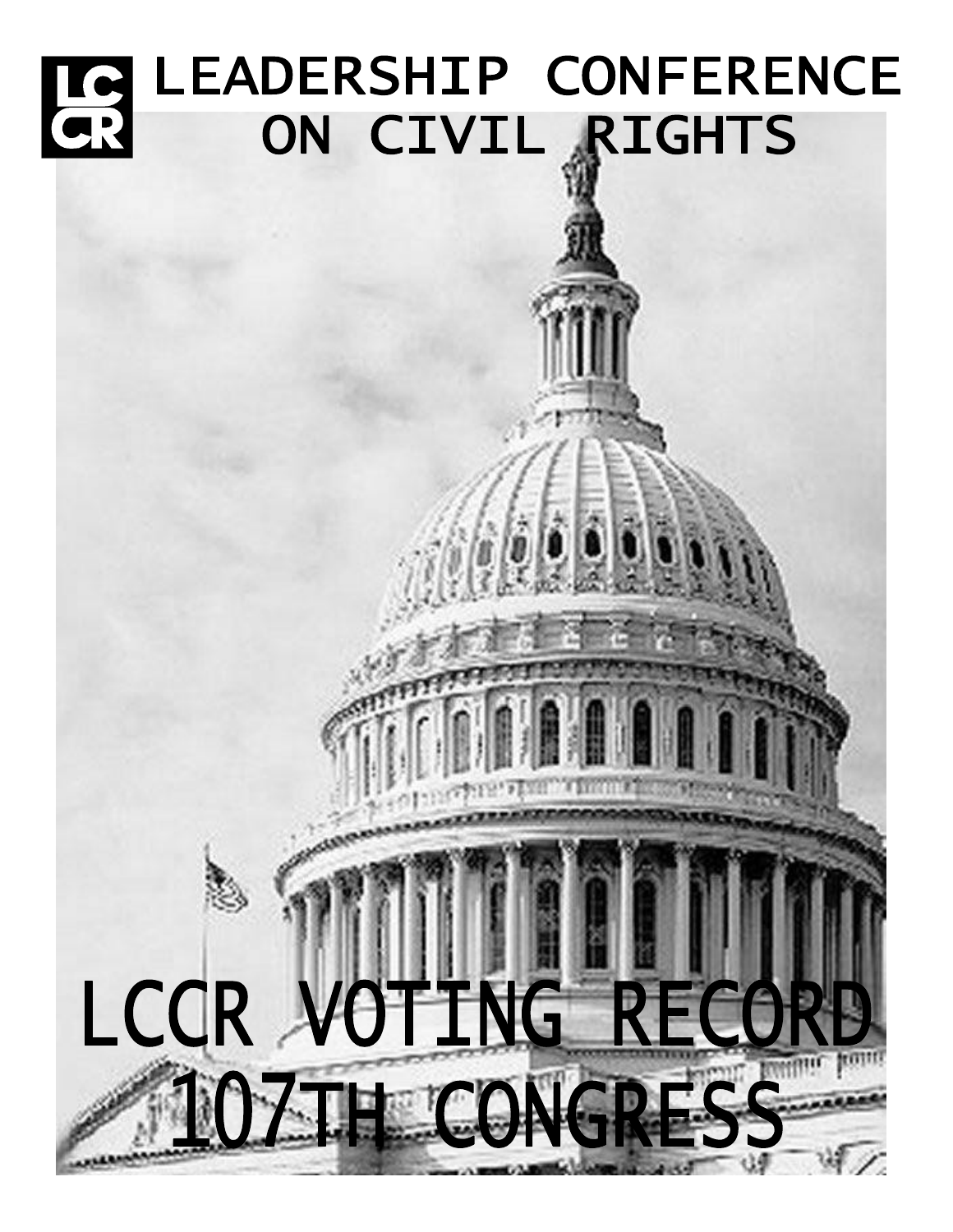

# **The 107th Congress: The Threat to LCCR's Priorities Continues**

The 107<sup>th</sup> Congress has been marked by gridlock and partisan stalemate. The Republican majority in the House consistently passed bills along party lines, jamming an almost evenly divided Senate with uncompromised partisan legislation. Due to the slim Democratic Senate majority, often neither party was able to garner the sixty votes necessary to reach cloture to move a bill.

The 107<sup>th</sup> House repeatedly passed carbon-copy legislation of Bush Administration priorities, including tax cuts for the wealthy, a homeland security bill that denies federal employees worker protections, decreased funding for welfare, and direct government funding of religious organizations that practice discrimination through the faith-based initiative/charitable choice proposal. Other measures, including most of the appropriations bills, stalled because of partisan bickering and intra-party wrangling. Despite increased support for hate crimes prevention legislation, the polarization of the Senate prevented the passage of the Local Law Enforcement Enhancement Act, which would strengthen the federal response to hate crimes.

The gridlock resulted in few reform bills being enacted into law. And while both the K-12 overhaul and the election reform bill passed, serious and almost unacceptable compromises were made. The Elementary and Secondary Education Act (ESEA) was finally reauthorized, but much of the approved additional spending, for programs such as special education, Head Start, school construction, and closing the digital divide, was stripped from the final budget resolution conference report. The  $107<sup>th</sup>$  Congress was able to pass an election reform bill, two years after the election debacle in Florida. The "Help America Vote Act," is an important step forward in improving election procedures and administration, but raises serious concerns about the discriminatory impact on voters with disabilities, racial and ethnic minorities, students, the elderly, and the poor.

This is a challenging time for issues important to LCCR and the civil rights and civil liberties of all citizens. LCCR can count on only 191 House members to support our priorities on most votes, while 137 representatives rarely or never support LCCR issues. While the party switch of Sen. Jim Jeffords (I-Vt.) from a Republican to an Independent gave the Democrats a bare majority, the Senate remains closely divided. Only forty Senate members support LCCR's issues on 80 percent or more of the votes in the *LCCR Voting Record*. Forty-four senators rarely or never support these issues.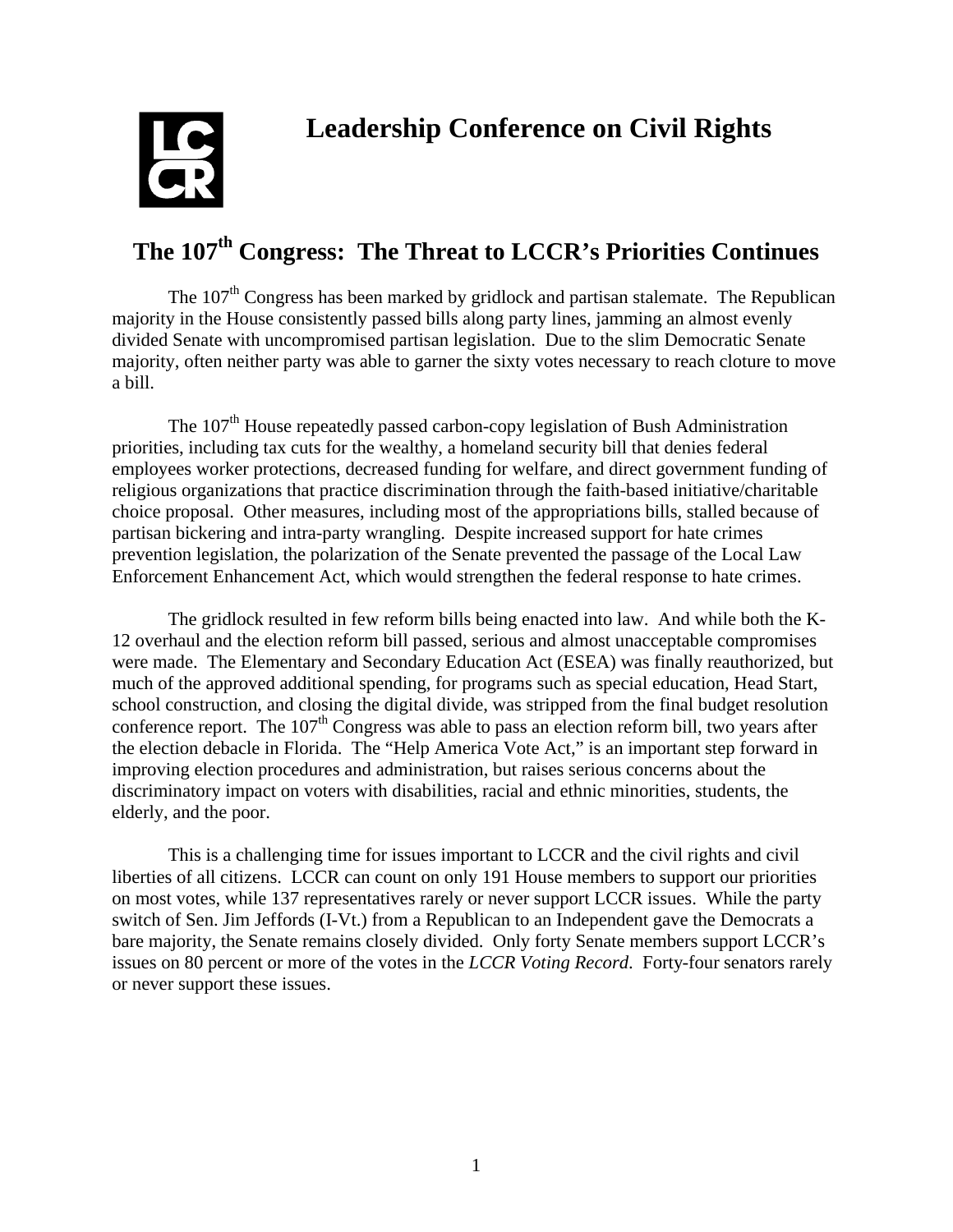# **Reading the** *Voting Record*

Based on these votes, each legislator earns a percentage rating for support of LCCR priorities. *This rating cannot indicate the full extent of a legislator's support for or opposition to LCCR positions and represents neither endorsement nor condemnation of any member of Congress.*  LCCR has taken a sample of bills considered during the  $107<sup>th</sup>$  Congress, excluding the lame duck session, to comprise this year's *LCCR Voting Record.* A vote in accordance with LCCR's position is a "+" vote; a vote contrary to LCCR's position is a "– " vote. A blank indicates no vote was cast. A "|" indicates the member of Congress was not in office for the full term. A "X" means a member did not cast a yea or nay vote. Rep. Joseph Moakley (D-Mass.) passed away on May 28, 2001, and was succeeded by Rep. Stephen Lynch (D-Mass.). Rep. Bud Shuster (R-Pa.) retired on February 5, 2001, and was succeeded by his son, Rep. Bill Shuster (R-Pa.). Rep. Julian Dixon (D-Calif.) passed away on December 8, 2000, and was succeeded by Rep. Diane Watson (D-Calif.). Rep. Asa Hutchison (R-Ark.) retired on August 6, 2001, and was succeeded by Rep. John Boozman (R-Ark.). Rep. Joe Scarborough (R-Fla.) retired on September 6, 2001, and was succeeded by Rep. Jeff Miller (R-Fla.). Rep. Steve Largent (R-Okla.) retired on February 15, 2002, and was succeeded by Rep. John Sullivan (R-Okla.). Rep. Floyd Spence (R-S.C.) retired on August 16, 2001, and was succeeded by Rep. Joe Wilson (R-S.C.). Rep. Norman Sisisky (D-Va.) passed away on March 29, 2001, and was succeeded by Rep. J. Randy Forbes (R-Va.). Rep. James A. Traficant, Jr. (D-Ohio) was expelled from the House on July 24, 2002, and his seat remained vacant for the duration of the  $107<sup>th</sup>$  Congress. Rep. Tony P. Hall (D-Ohio) resigned on September 9, 2002, and his seat remained vacant for the duration of the  $107<sup>th</sup>$ Congress. Rep. Patsy T. Mink (D-Hawaii) and her seat remained vacant at the time of publication. Sen. Paul Wellstone (D-Minn.) passed away on October 25, 2002, but all the votes reviewed were taken before his death.

The *LCCR Voting Record* for the 107<sup>th</sup> Congress reflects positions taken by every senator and representative on the legislative priorities of the Leadership Conference on Civil Rights (LCCR) and its coalition members.

The *Voting Record* provides significant information about elected federal legislators through the votes they cast on LCCR's policy priorities. The priorities for the  $107<sup>th</sup>$  Congress include election reform, education, welfare reauthorization, tax cuts, the budget, civil rights, and immigration. The *Voting Record* reflects only roll-call votes that were officially recorded on the floor of the U.S. Senate or House of Representatives. While the *Voting Record* is an important tool in monitoring the actions of Congress, it is important to recognize that it is not the sole reflection of a legislator's record. The *Voting Record* is neither an endorsement nor a condemnation of any member of Congress.

For more information, please contact LCCR's Public Policy Department at 202/466-3311.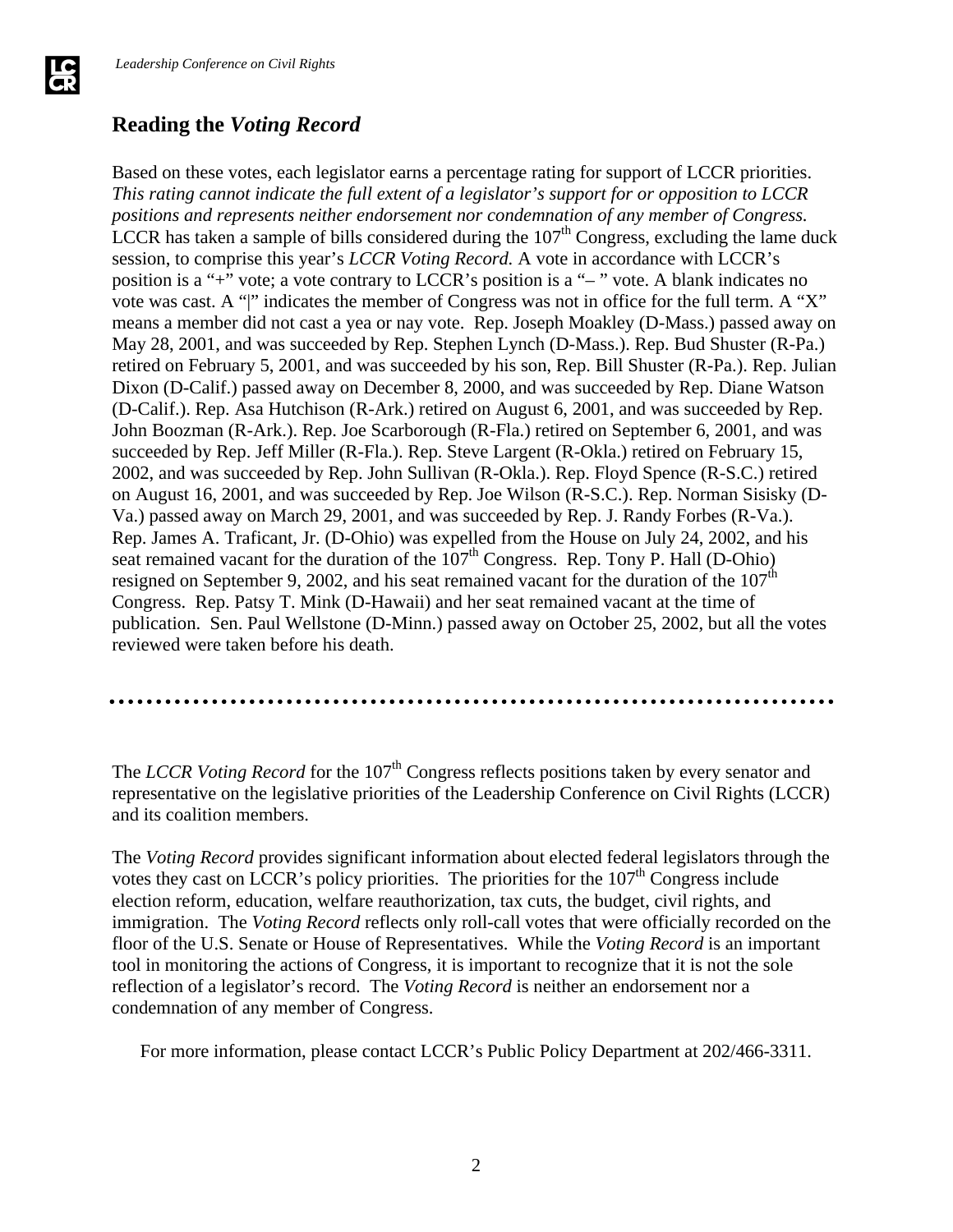# **VOTE DESCRIPTIONS House Votes in the 107th Congress**

# **Bankruptcy Overhaul**

**Jackson-Lee Amendment to the Bankruptcy Abuse Prevention and Consumer Protection Act (H.R. 333)** During House consideration of the Bankruptcy Abuse Prevention and Consumer Protection Act, Rep. Jackson-Lee (D-Tex.) offered a "Democratic substitute" amendment to the bill. H.R. 333 makes a number of changes to the bankruptcy laws, including barring many people from filing for bankruptcy under Chapter 7, a section of the bankruptcy code that allows debts to be forgiven and instead requires them to file under Chapter 13, which requires debtors to pay off all their debts with future income. While the bill has been touted by supporters as necessary to stop abuse of bankruptcy laws, a majority of people who file are working families who have experienced a catastrophic event such as illness, job loss, or divorce, and H.R. 333 would make starting over impossible for most. In addition, hundreds of thousands of women and children who are owed child support or alimony would be harmed under H.R. 333, as it puts creditors on an equal footing with them and makes it less likely that support payments will be made. H.R. 333 will also make it much more difficult for businesses to reorganize, thereby forcing them into bankruptcy and eliminating much needed jobs. President Clinton vetoed a similar bill in late 2000.

LCCR supported the Jackson-Lee Democratic substitute amendment as an improvement to an overall objectionable bill. The Democratic substitute would have softened the "means-test" requirements of the bill. It would have increased the number of people who could file Chapter 7 bankruptcy; allowed debtors to claim more expenses including those related to foster care and health care; and eased bankruptcy-filing deadlines for businesses. It also would have prevented bankruptcy courts from selling customer lists of failed companies as "business assets," and it would have provided more protection to tenants against eviction when they file for bankruptcy protection.

The Democratic substitute was defeated by the House (160-258). A vote in favor of the substitute was counted as a + vote. *First session Roll No. 23 (3/1/2001)*

#### **Budget Resolution**

**Tax Cut in the FY02 Budget Resolution (H. Con. Res. 83)** The FY02 budget resolution contained a \$1.35 trillion tax cut through FY11 and limited discretionary spending to \$661.3 billion, with a target of \$325.1 billion for defense and \$336.2 billion for non-defense, social programs.

LCCR opposed the final budget resolution because the sizeable tax cut squandered a historic opportunity to use a portion of the surplus to address unmet, critical needs of American families, such as restoring the solvency of Social Security, providing for a Medicare prescription drug benefit, and improving our nation's public schools.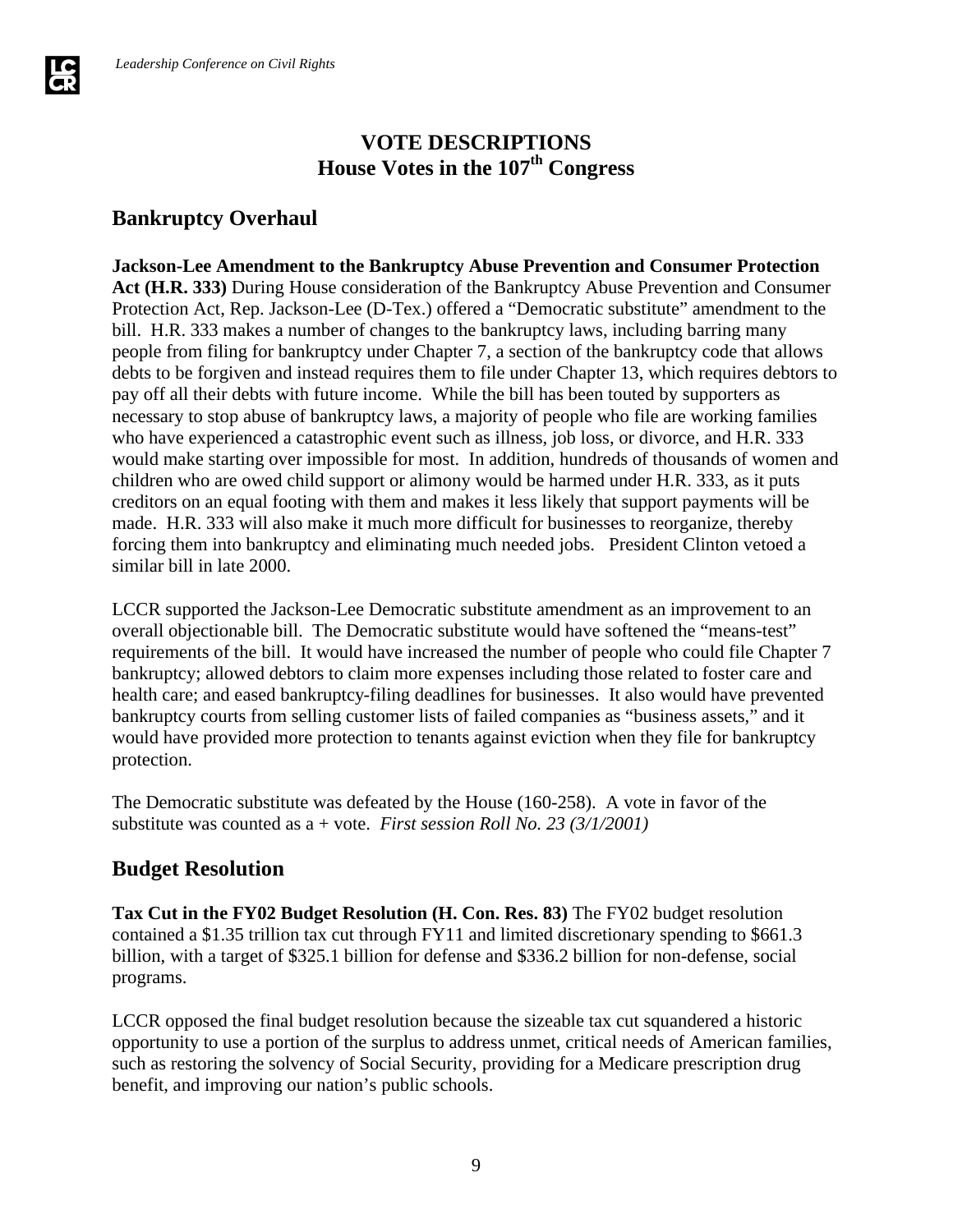The House passed (221-207) the budget resolution conference report. A vote against passage was counted as a + vote. *First Session Roll No. 104 (5/9/2001)*

# **Education Funding**

**Cox Amendment to the No Child Left Behind Act (H.R. 1)** During House floor consideration of the No Child Left Behind Act, which reauthorized the Elementary and Secondary Education Act, Rep. Cox (R-Calif.) offered an amendment to reduce the total funding authorized by the bill for FY 2002 from \$22.8 to \$20.5 billion. The amendment would also restrict spending in future years by allowing the total authorization for each of the remaining four years covered by the bill to increase by only 3.5% more than the amount appropriated in the preceding fiscal year.

LCCR opposed the amendment, which would have made it more difficult to pay for the sweeping educational reforms called for by the overall bill.

The House rejected the Cox amendment (101-326). A vote against the amendment was counted as a + vote. *First Session Roll No. 143 (5/23/2001)*

#### **Class Size Reduction**

**Owens Motion to Recommit with Instructions the No Child Left Behind Act (H.R. 1)**  During House floor debate on the No Child Left Behind Act, which reauthorized the Elementary and Secondary Education Act, Rep. Owens (D-N.Y.) offered a motion to recommit the bill to the House Committee on Education and the Workforce with instructions. A "motion to recommit with instructions" is sometimes offered as a "last resort" means of amending a bill on the House floor, particularly when the minority party wishes to offer an amendment or even a complete substitute but has been prevented from doing so under the rules set for normal consideration of that particular bill.

Democrats were prevented from offering an amendment during floor debate to authorize \$2 billion in funding for school repair, renovation and construction by the Republican-controlled House Rules Committee. In an effort to get at least some funding for school construction included in H.R. 1, Rep. Owens' motion to recommit sought only \$1.2 billion – an amount the full House had agreed to in the previous year.

LCCR supported the Owens motion to recommit because education reform must be aimed comprehensively, not only at improving student achievement but also at upgrading school facilities.

The House rejected (207-223) the Owens motion. A vote in favor of the motion to recommit was counted as a + vote. *First Session Roll No. 144 (5/23/2001)*

# **Faith-Based Initiative**

**Conyers Motion to Recommit with Instructions the Community Solutions Act of 2001 (H.R. 7).** During House consideration of H.R. 7, Rep. Conyers (D-MI) offered a motion to recommit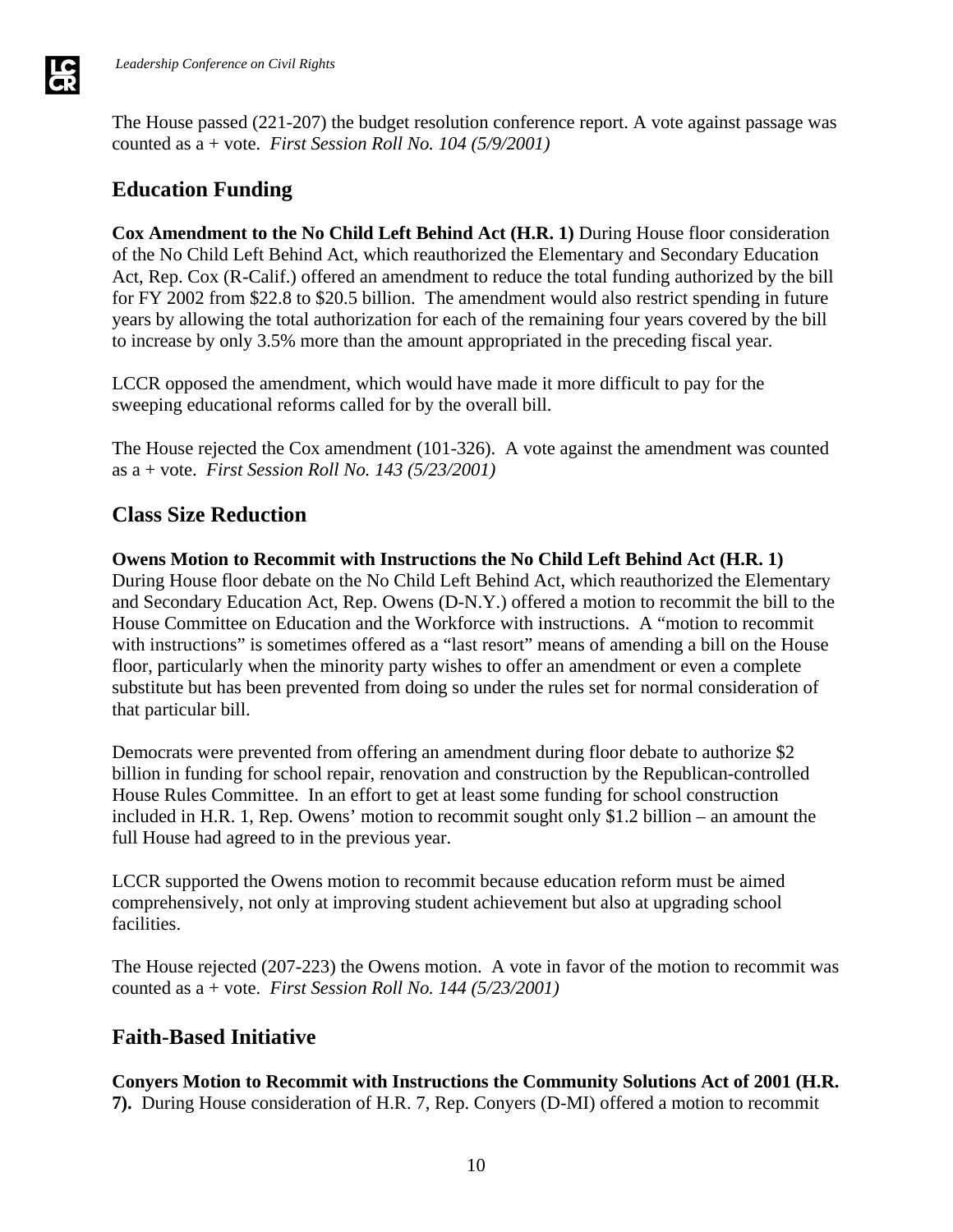the bill to the Committee on the Judiciary, with instructions for the Committee to adopt certain amendments and immediately return it to the full House for a vote on final passage. A "motion to recommit with instructions" is sometimes offered as a "last resort" means of amending a bill on the House floor, particularly when the minority party wishes to offer an amendment but has been prevented from doing so under the rules set for normal consideration of a particular bill.

H.R. 7, which contains President Bush's faith-based initiative/charitable choice proposal, allows direct government funding to religious groups that provide social services without requiring compliance with anti-discrimination laws. Under H.R. 7, all state and local anti-discrimination laws would be preempted, and religious organizations would be allowed to inquire about such factors as marital status or religion in hiring practices. Furthermore, beneficiaries could also be subjected to discrimination in the delivery of services. A lesbian, for example, could be denied benefits if her sexual orientation conflicts with the tenets of the religious organization responsible for delivering federally funded services, even if such discrimination was otherwise illegal under local ordinances.

The Conyers motion to recommit with instructions would have added language to H.R. 7 to safeguard Federal, State and local civil rights laws. LCCR supported the motion because it believes that if faith-based organizations receive federal funds to provide social services, they must abide by anti-discrimination laws and must not be permitted to proselytize to recipients.

The motion to recommit failed (195-234). A vote in favor of the motion was counted as  $a +$ vote. *First Session Roll No. 253 (7/19/2001)*

# **Tax Cuts**

**Economic Security and Recovery Act of 2001 (H.R. 3090)** This bill, designed to revive the slowing economy, accelerates President Bush's \$1.3 trillion tax cut plan enacted earlier this year, but fails to invest any new resources in the economy. Also, under H.R. 3090, corporations receive large tax breaks through the elimination of the corporate minimum tax. For example, under the bill, IBM would receive a tax break of \$1.4 billion; GM, \$833 million; and GE, \$671 million.

LCCR opposed H.R. 3090 because it contains new, permanent, and non-stimulative tax breaks for businesses and the wealthy, without providing expanded unemployment and health benefits for unemployed workers. LCCR believes that an economic stimulus plan should ensure access to health care and unemployment insurance and should include subsidizing COBRA premiums; providing temporary assistance to state-based health care through Medicaid; making part-time workers eligible for unemployment insurance; and expanding unemployment insurance benefits, including using the most recent months of earnings when determining unemployment insurance eligibility.

The House passed H.R. 3090 (216-214). A vote against H.R. 3090 was counted as  $a + v$ ote. *First Session Roll No. 404 (10/24/2001)*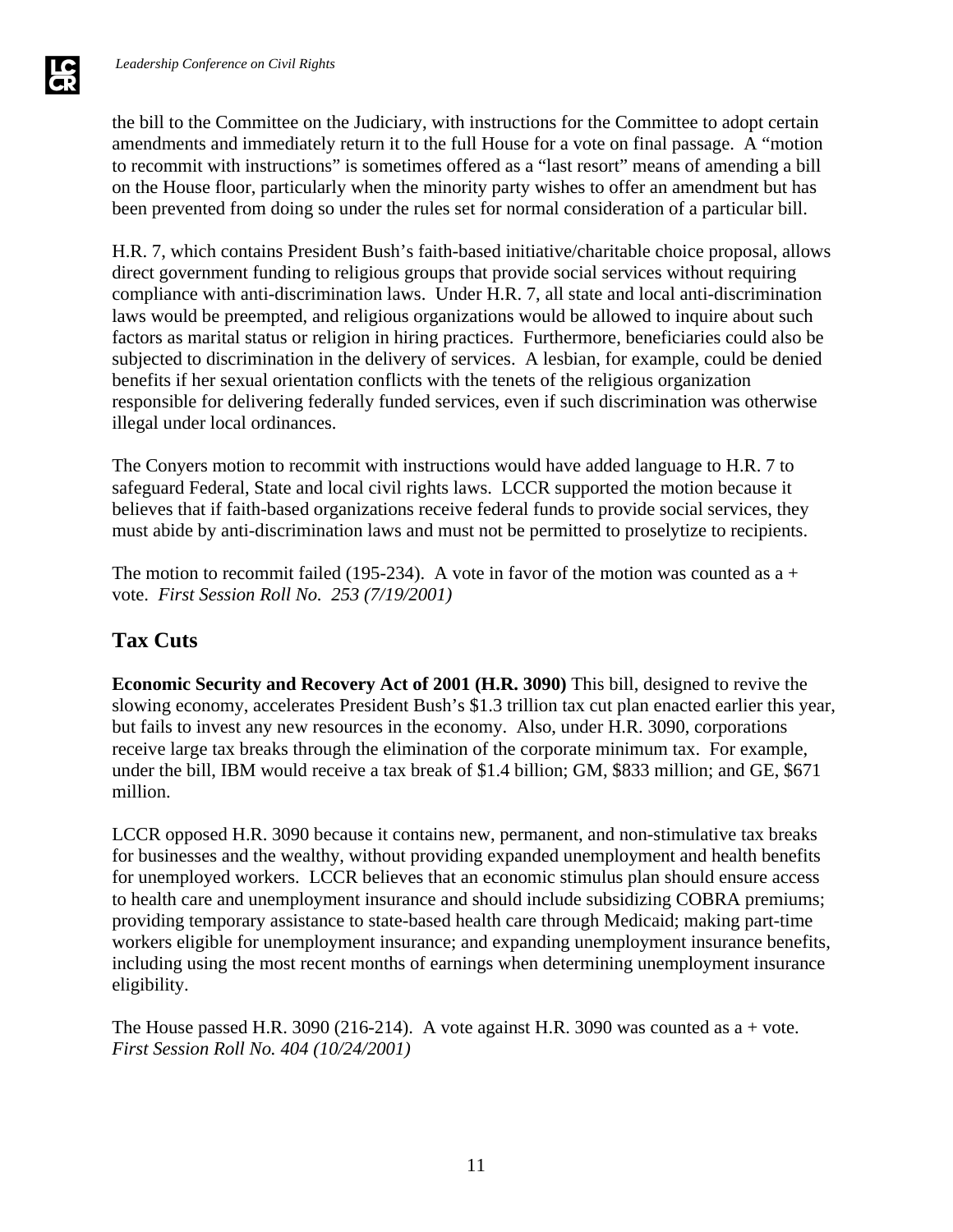# **Racial Profiling**

**AS** 

**Customs Border Security Act (H.R. 3129)** The Customs Border Security Act was considered on the House Suspension Calendar. Bills considered on the Suspension Calendar are generally noncontroversial and expected to pass quickly. They cannot be amended, are provided only 40 minutes of debate, and, in return for these restrictions, must obtain a two-thirds vote to pass.

While most of the Customs Border Security Act was in fact noncontroversial, it also contained a provision that would exempt Customs officers from liability for engaging in illegal searches if they were performed in good faith. This overly broad language was included in the bill even though the Customs Service has a long history of engaging in racial profiling, often resulting in civil rights litigation. A 2000 General Accounting Office report found that while black female citizens were nine times more likely than white female citizens to be subject to x-ray searches by the Customs Service, they were less than half as likely as their white counterparts to be found carrying contraband. The "good faith" language of the bill would prevent many lawsuits aimed at ending such discriminatory practices and leave Customs officers with far less incentive to respect the civil rights of international travelers.

LCCR opposed H.R. 3129. It was defeated (256-168) because it did not obtain the required twothirds vote necessary for passage under the *suspension of the rules* procedure. (Note: the "good faith" provision was ultimately attached to another piece of legislation and enacted into law in August 2002.) A vote against H.R. 3129 was counted as a + vote. *First session, Roll No. 478 (12/6/2001)*

# **Election Reform**

**Menendez Motion to Recommit with Instructions the Help America Vote Act (H.R. 3295)** During House consideration of H.R. 3295, Rep. Menendez (D-N.J.) offered a motion to recommit the bill to the Committee on House Administration, with instructions for the Committee to adopt certain amendments and immediately return it to the full House for a vote on final passage. A "motion to recommit with instructions" is sometimes offered as a "last resort" means of amending a bill on the House floor, particularly when the minority party wishes to offer an amendment but has been prevented from doing so under the rules set for normal consideration of a particular bill.

The Menendez motion would have added language to the pending election reform legislation to ensure that Motor Voter Law provisions remained in place; secure provisional voting rights; mandate that, within five years, voting systems must provide increased opportunities for voters to correct ballot errors; and require that election guidelines be developed by the Department of Justice.

LCCR supported the motion to recommit with instructions because it would have corrected the shortcomings of H.R. 3295. The House defeated (197-226) the motion. A vote in favor of the motion was counted as a + vote. *First session Roll No. 488 (12/12/2001)*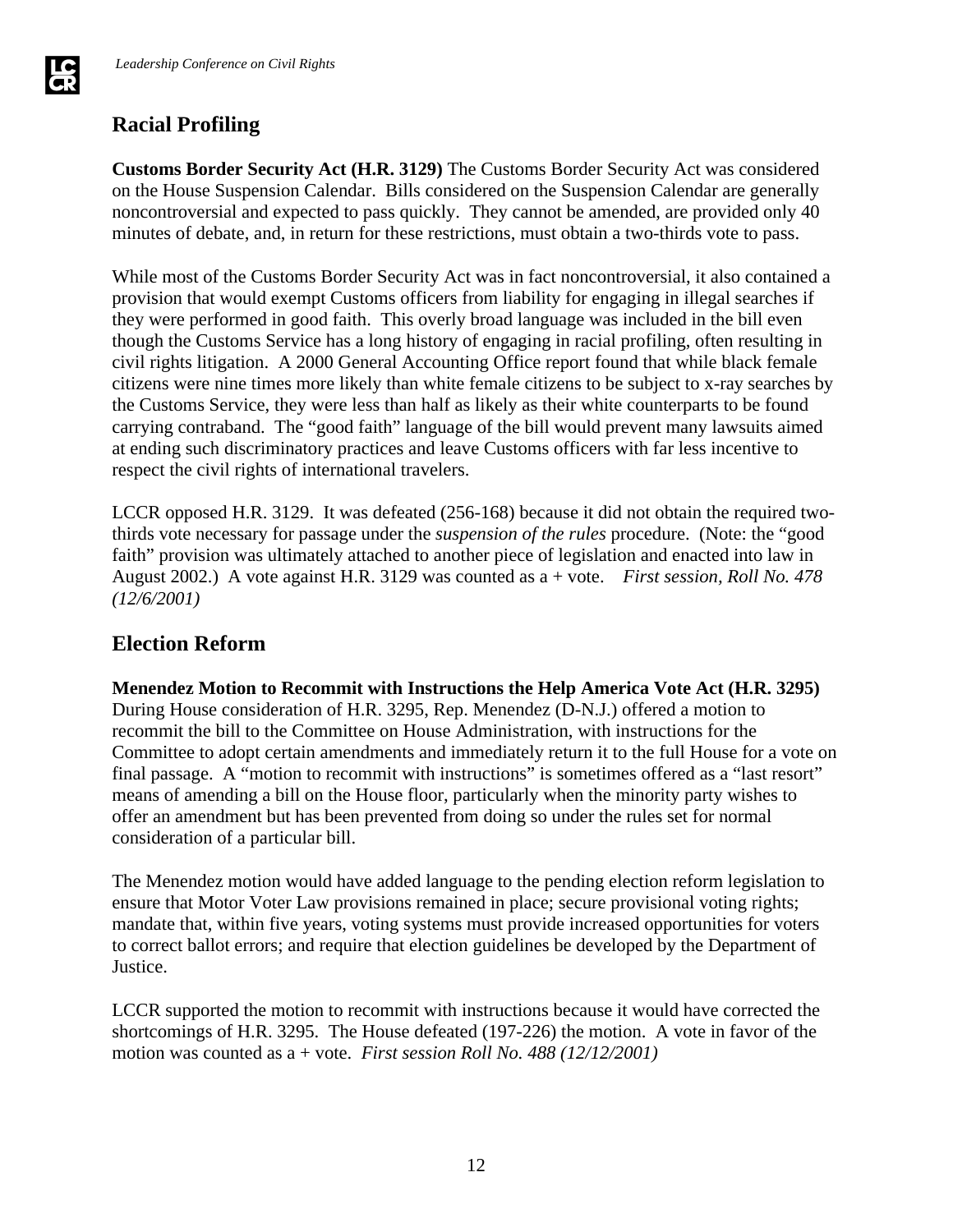# **Immigration**

**AS** 

**Enhanced Border Security and Visa Entry Reform Act (H. Res. 376)** The Enhanced Border Security and Visa Entry Reform Act was considered on the House Suspension Calendar. Bills considered on the Suspension Calendar are generally noncontroversial and expected to pass quickly. They cannot be amended, are provided only 40 minutes of debate, and, in return for these restrictions, must obtain a two-thirds vote to pass.

In addition to containing a number of noncontroversial border security enhancement provisions, H. Res. 376 contained language temporarily reauthorizing an immigration law provision known as "245(i)," which refers to Section 245(i) of the Immigration and Nationality Act and allows some noncitizens who are unlawfully present in the United States to become legal permanent residents without first being required to return to their home countries. This policy allows American families to remain together in the United States while awaiting the approval of a loved one's green card. Without section 245(i), immigrants who wish to legalize their status must return to their native countries and seek admission there, a process that can take many years and could separate families for a long period of time.

LCCR believes that section 245(i) should be permanently reauthorized, but nonetheless supported the more limited extension provided by H. Res. 376. It passed (275-137) the House, although the 245(i) provision was ultimately stripped out on the Senate side before the rest of the bill was enacted into law. A vote in favor of H. Res. 376 was counted as a + vote. *Second Session Roll No. 53 (3/12/2002)*

#### **Food Stamps for Immigrants**

**Baca Motion to Instruct Conferees on the Farm Security Act (H.R. 2646)** While the differences between the House and Senate versions of the Farm Security Act were being resolved in a joint House-Senate conference committee, Rep. Baca (D-Calif.) offered a motion to instruct the House conferees to agree to language in the Senate version that would expand the eligibility of children, legal immigrants, refugees and people with disabilities to receive food stamps. A motion to instruct conferees is not binding on the conference committee, but such a motion is important because it reflects the will of the full House with respect to a certain aspect of House-Senate negotiations.

A controversial welfare reform bill, enacted in 1996, stripped nearly all legal immigrants of eligibility to receive food stamps. Congress, realizing that the 1996 changes had been too harsh, partially restored food stamp benefits for immigrants in 1998. It only did so, however, for children and elderly who had arrived in the United States before 1996, which still left most other immigrants ineligible. The Senate-passed language would have expanded upon the 1998 restoration by allowing legal residents to seek food stamp relief if they have lived in the United States for five years, and by permitting children to receive food stamps regardless of when they entered the country. In addition, it would have required an immigrant to have four years of work history in order to qualify, as opposed to ten years under current law.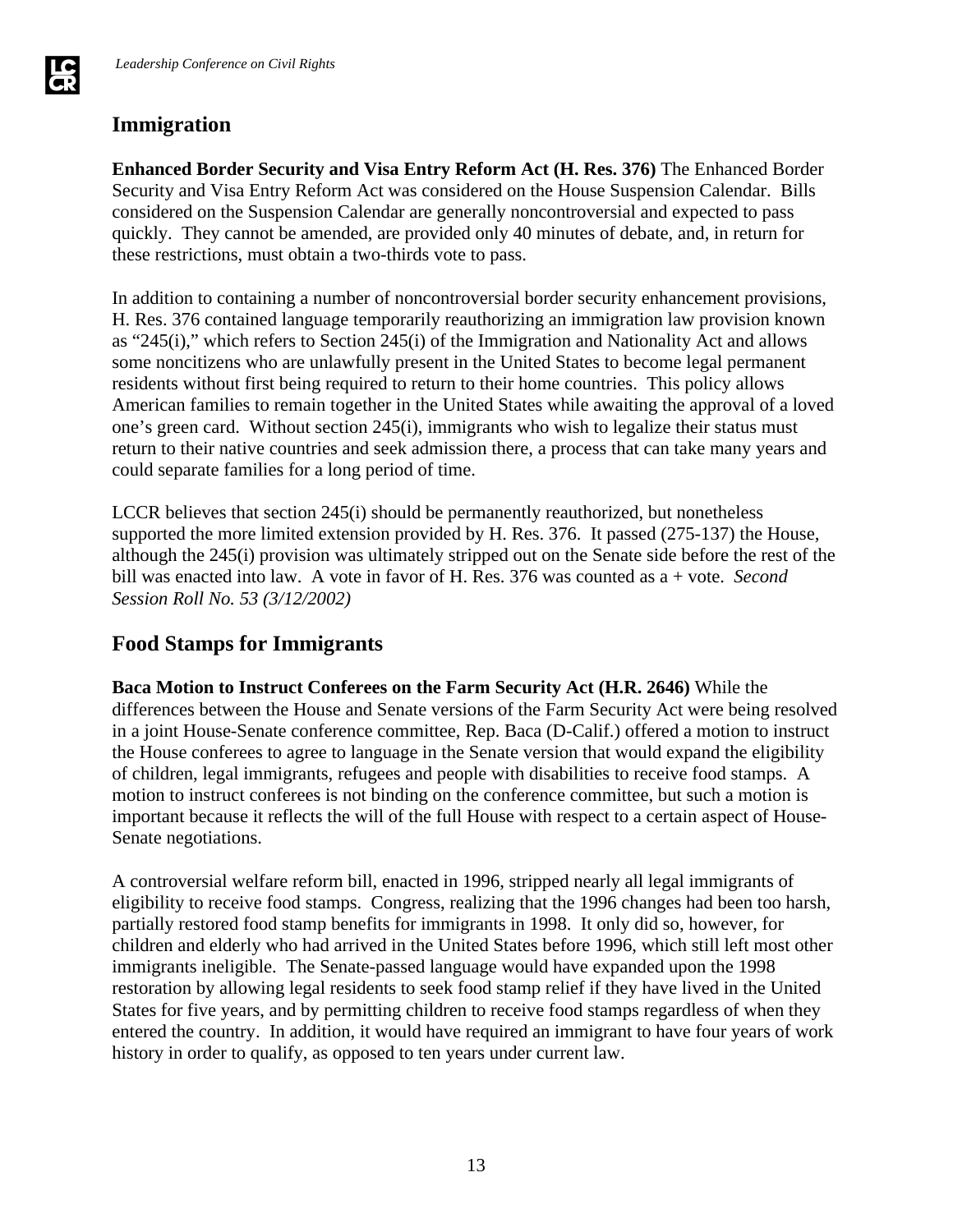**IS** 

LCCR supported the motion to instruct conferees, which the House approved (244-171). The version of the bill ultimately signed into law contained some, but not all, of the Senate food stamp provisions. A vote in favor of the motion to instruct was counted as a + vote. *Second Session Roll No. 106 (4/23/2002)*

### **Welfare Reauthorization**

**Personal Responsibility, Work, and Family Promotion Act of 2002 (H.R. 4737) This** bill to reauthorize the federal welfare program, sponsored by Rep. Pryce (R-Ohio), incorporates President Bush's welfare reform proposals to require increased work requirements for single mothers of 40 hours per week, reduce state flexibility to provide education and training, and freeze Temporary Assistance for Needy Families (TANF) funding for the next five years.

LCCR believes that any welfare reauthorization must adhere to fundamental principles of equality, fairness and social justice, and identify effective strategies that offer welfare recipients the best chance to find and keep stable jobs, provide support to themselves and their families, and achieve some level of economic independence. H.R. 4737, however, imposes heavy new financial burdens on the states, while at the same time seriously limiting the flexibility of states to develop their own approaches to moving people off welfare through a "one-size-fits-all" approach. It also provides inadequate increases in funding for childcare, and unfairly continues the existing ban on providing assistance to legal immigrants.

The House passed H.R. 4737 (229-197). A vote against H.R. 4737 was counted as  $a + v$ ote. *Second Session Roll No. 170 (5/16/2002)*

#### **Labor Rights**

**Waxman Amendment to Homeland Security Act (H.R. 5005)** During House floor consideration of the Homeland Security Act, Rep. Waxman (D-Calif.) offered an amendment to eliminate so-called "management flexibility" language from the bill. The management flexibility provisions, supported by the President, would allow the Secretary of the newly created Department of Homeland Security (DHS) to waive union rights and civil service protections for the approximately 170,000 federal employees that would be transferred from other departments. Under the Administration's proposal, federal employees could be fired without cause, whistleblowers would have little protection against retaliation, and unions would be powerless against abusive or self-protective political employees under the new "flexibility" – a flexibility that does nothing to advance the cause of homeland security.

The House Committee on Government Reform had unanimously approved language that would have left the union rights and civil service protections of DHS employees fully intact. However, language was stripped out by the House Select Committee on Homeland Security, chaired by Rep. Armey (R-Tex.). The Waxman amendment would have deleted the Armey language and restored the original provisions.

LCCR supported the Waxman amendment. It was defeated by the House (208-220). *Second Session Roll No. 360 (7/26/2002)*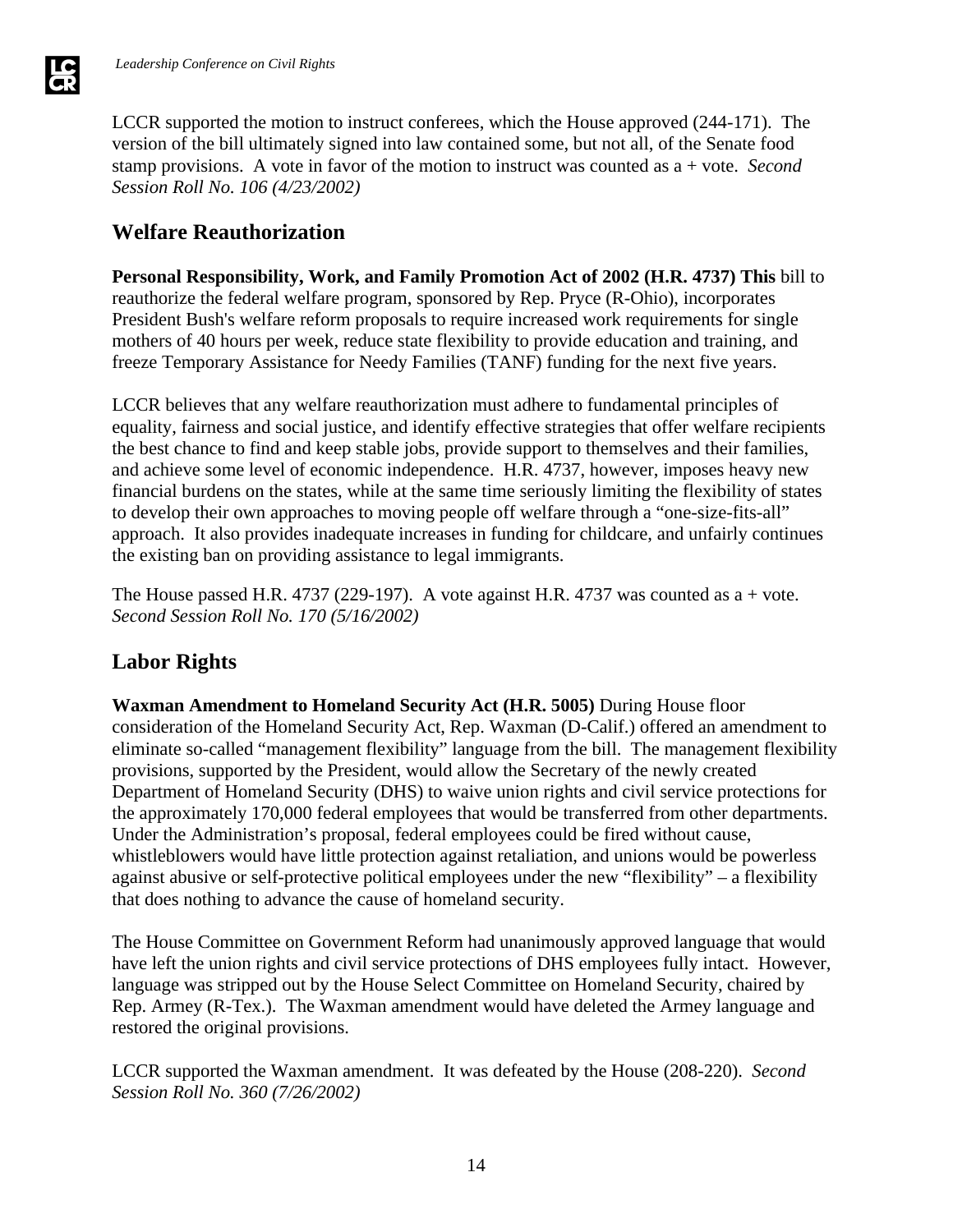**LC**<br>CR

# **House Votes in the 107th Congress**

|                    | % Support When Voting | % Support All Votes | <b>Bankruptcy Overhaul</b> | <b>Budget Resolution</b> | <b>Education Funding</b> | <b>Class Size Reduction</b> | Faith-Based Initiative   | Tax Cuts | Racial Profiling         | Election Reform | Immigration | <b>Food Stamps</b> | Welfare Reauthorization | Labor Rights       |
|--------------------|-----------------------|---------------------|----------------------------|--------------------------|--------------------------|-----------------------------|--------------------------|----------|--------------------------|-----------------|-------------|--------------------|-------------------------|--------------------|
| <b>Alabama</b>     |                       |                     |                            |                          |                          |                             |                          |          |                          |                 |             |                    |                         |                    |
| Aderholt (R)       | 8%                    | 8%                  |                            |                          |                          |                             |                          |          |                          |                 |             |                    |                         |                    |
| Bachus, S. (R)     | 8%                    | 8%                  |                            |                          | $^+$                     |                             |                          |          |                          |                 |             |                    |                         |                    |
| Callahan (R)       | 8%                    | 8%                  |                            |                          | $^+$                     |                             |                          |          |                          |                 |             |                    |                         |                    |
| Cramer $(D)$       | 45%                   | 42%                 | X                          |                          | $^{+}$                   | $^{+}$                      |                          |          |                          |                 | $^+$        |                    |                         | $\hspace{0.1mm} +$ |
| Everett $(R)$      | 8%                    | 8%                  |                            |                          | $^+$                     |                             |                          |          |                          |                 |             |                    |                         |                    |
| Hilliard (D)       | 92%                   | 92%                 | $+$                        | $^+$                     | $^+$                     | $^{+}$                      | $^{+}$                   | $^{+}$   | $^{+}$                   | $^{+}$          |             | $^{+}$             | $^{+}$                  | $^{+}$             |
| Riley (R)          | 8%                    | 8%                  |                            |                          |                          |                             |                          |          |                          |                 |             |                    |                         |                    |
| <b>Alaska</b>      |                       |                     |                            |                          |                          |                             |                          |          |                          |                 |             |                    |                         |                    |
| Young, D. (R)      | $0\%$                 | $0\%$               |                            |                          |                          |                             |                          |          | X                        | X               |             |                    |                         |                    |
| <b>Arizona</b>     |                       |                     |                            |                          |                          |                             |                          |          |                          |                 |             |                    |                         |                    |
| Flake (R)          | 0%                    | 0%                  |                            |                          |                          |                             |                          |          |                          |                 |             |                    |                         |                    |
| Hayworth (R)       | $0\%$                 | 0%                  |                            |                          |                          |                             |                          |          |                          |                 |             |                    |                         |                    |
| Kolbe $(R)$        | 25%                   | 25%                 |                            |                          | $^+$                     |                             |                          |          |                          |                 | $^+$        | $^{+}$             |                         |                    |
| Pastor (D)         | 100%                  | 100%                | $^{+}$                     | $\hspace{.01in} +$       | $^{+}$                   | $^{+}$                      | $^+$                     | $^{+}$   | $^+$                     | $^{+}$          | $^{+}$      | $^{+}$             | $^+$                    | $^+$               |
| Shadegg (R)        | $0\%$                 | 0%                  |                            |                          |                          |                             |                          |          |                          |                 |             |                    |                         |                    |
| Stump $(R)$        | 0%                    | 0%                  |                            |                          |                          |                             |                          |          |                          |                 |             |                    |                         |                    |
| <u>Arkansas</u>    |                       |                     |                            |                          |                          |                             |                          |          |                          |                 |             |                    |                         |                    |
| Berry(D)           | 83%                   | 83%                 |                            | $^{+}$                   | $+$                      | $^{+}$                      | $^{+}$                   | $^{+}$   |                          | $^{+}$          | $^+$        | $^+$               | $^{+}$                  | $^+$               |
| Boozman (R)        | 0%                    | 0%                  | I                          | I                        | I                        | I                           | $\bf{I}$                 | I        |                          |                 |             |                    |                         |                    |
| Hutchinson, A. (R) | 0%                    | 0%                  |                            | $\overline{\phantom{0}}$ | X                        | $\overline{a}$              | $\overline{\phantom{0}}$ | I        | I                        | $\bf{I}$        | I           | I                  | I                       | I                  |
| Ross(D)            | 75%                   | 75%                 | $\overline{\phantom{0}}$   | $^{+}$                   | $+$                      |                             | $\overline{\phantom{0}}$ | $+$      | $\qquad \qquad -$        | $\! + \!\!\!\!$ | $+$         | $^{+}$             | $^{+}$                  | $^+$               |
| Snyder $(D)$       | 91%                   | 83%                 | X                          | $+$                      |                          | $^{+}$                      | $+$                      | $+$      | $\overline{\phantom{a}}$ | $+$             | $^{+}$      | $+$                | $^{+}$                  | $^{+}$             |
| <b>California</b>  |                       |                     |                            |                          |                          |                             |                          |          |                          |                 |             |                    |                         |                    |
| Baca (D)           |                       | 100% 100%           | $^{+}$                     | $^{+}$                   | $^+$                     | $^{+}$                      | $^{+}$                   | $^{+}$   | $^+$                     | $^{+}$          | $^+$        | $^+$               | $^{+}$                  | $\pm$              |
| Becerra (D)        |                       | 100% 100%           | $+$                        | $^{+}$                   | $^{+}$                   | $+$                         | $^{+}$                   | $^+$     | $^{+}$                   | $^+$            | $^{+}$      | $^+$               | $^{+}$                  | $^{+}$             |
| Berman (D)         |                       | 100% 100%           | $+$                        | $^{+}$                   |                          | $^{+}$                      | $^{+}$                   | $^{+}$   | $^{+}$                   | $^{+}$          | $^{+}$      | $^{+}$             | $^{+}$                  | $^{+}$             |

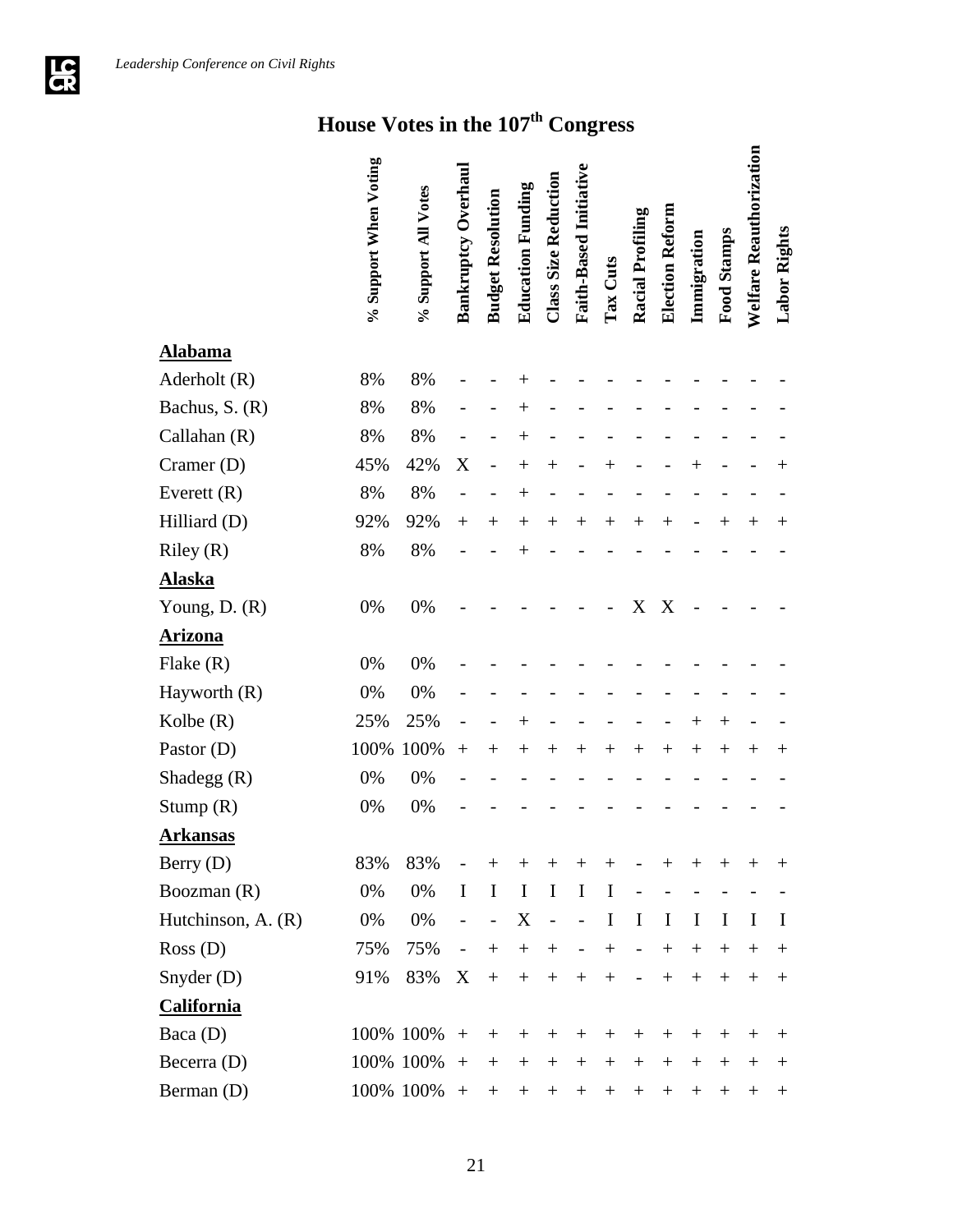

|                           | % Support When Voting | % Support All Votes | <b>Bankruptcy Overhaul</b> | <b>Budget Resolution</b> | <b>Education Funding</b> | <b>Class Size Reduction</b> | Faith-Based Initiative | Tax Cuts | <b>Racial Profiling</b> | Election Reform | Immigration        | <b>Food Stamps</b> | Welfare Reauthorization | Labor Rights                     |
|---------------------------|-----------------------|---------------------|----------------------------|--------------------------|--------------------------|-----------------------------|------------------------|----------|-------------------------|-----------------|--------------------|--------------------|-------------------------|----------------------------------|
| Bono $(R)$                | 17%                   | 17%                 |                            |                          |                          |                             |                        |          |                         |                 | $^{+}$             | $^{+}$             |                         |                                  |
| Calvert $(R)$             | 17%                   | 17%                 |                            |                          |                          |                             |                        |          |                         |                 | $^+$               |                    |                         |                                  |
| Capps (D)                 | 100%                  | 100%                | $^{+}$                     | $^+$                     | $^{+}$                   | $\overline{+}$              | $^{+}$                 | $^{+}$   | $\overline{+}$          | $^{+}$          | $^{+}$             | $^{+}$             | $^+$                    | $\hspace{0.1mm} +$               |
| Condit (D)                | 82%                   | 75%                 |                            |                          | $^+$                     | $^{+}$                      | $^{+}$                 | $^{+}$   | $^{+}$                  | $^{+}$          | $^{+}$             | X                  | $^{+}$                  | $\hspace{0.1mm} +$               |
| Cox(R)                    | 8%                    | 8%                  |                            |                          |                          |                             |                        |          |                         |                 | $^+$               |                    |                         |                                  |
| Cunningham (R)            | 18%                   | 17%                 |                            |                          | $^{\mathrm{+}}$          |                             |                        |          |                         |                 | $\hspace{0.1mm} +$ |                    |                         | X                                |
| Davis, S. (D)             | 100%                  | 100%                | $+$                        | $^{+}$                   | $^{+}$                   | $\overline{+}$              | $^{+}$                 | $^+$     | $\overline{+}$          | $^{+}$          | $^{+}$             | $^{+}$             | $^+$                    | $^{+}$                           |
| Dooley (D)                | 91%                   | 83%                 |                            | $\hspace{.011cm} +$      | $^{+}$                   | $^{+}$                      | $^{+}$                 | $^{+}$   | $^{+}$                  | X               | $^{+}$             | $^{+}$             | $\,+\,$                 | $\hspace{0.1mm} +\hspace{0.1mm}$ |
| Doolittle $(R)$           | 0%                    | 0%                  |                            |                          |                          |                             |                        |          |                         |                 | X                  |                    |                         |                                  |
| Dreier (R)                | 25%                   | 25%                 |                            |                          | $\,{}^+$                 |                             |                        |          |                         |                 | $^{+}$             | $^{+}$             |                         |                                  |
| Eshoo (D)                 | 100%                  | 100%                | $^{+}$                     | $\,+\,$                  | $^{+}$                   | $^{+}$                      | $^{+}$                 | $^{+}$   | $^{+}$                  | $^{+}$          | $^{+}$             | $^{+}$             | $\overline{+}$          | $\hspace{0.1mm} +$               |
| Farr $(D)$                | 100%                  | 100%                | $^{+}$                     | $^{+}$                   | $^{+}$                   | $^{+}$                      | $+$                    | $^{+}$   | $^{+}$                  | $+$             | $^{+}$             | $^{+}$             | $^+$                    | $^{+}$                           |
| Filner $(D)$              | 100%                  | 100%                | $^{+}$                     | $^{+}$                   | $^{+}$                   | $^{+}$                      | $^{+}$                 | $^{+}$   | $^{+}$                  | $^{+}$          | $^{+}$             | $^{+}$             | $^{+}$                  | $\hspace{0.1mm} +$               |
| Gallegly (R)              | 8%                    | 8%                  |                            |                          | $^+$                     |                             |                        |          |                         |                 |                    |                    |                         |                                  |
| Harman (D)                | 100%                  | 100%                | $^{+}$                     | $^{+}$                   | $^{+}$                   | $^{+}$                      | $^{+}$                 | $^{+}$   | $^{+}$                  | $^{+}$          | $^{+}$             | $^{+}$             | $^+$                    | $^+$                             |
| Herger $(R)$              | 0%                    | 0%                  |                            |                          |                          |                             |                        |          |                         |                 |                    |                    |                         |                                  |
| Honda (D)                 | 100%                  | 100%                | $^{+}$                     | $^{+}$                   | $^+$                     | $\overline{+}$              | $^{+}$                 | $^+$     | $\hspace{0.1mm} +$      | $^{+}$          | $^{+}$             | $^{+}$             | $\,+\,$                 | $\hspace{0.1mm} +\hspace{0.1mm}$ |
| Horn $(R)$                | 17%                   | 17%                 | $\overline{\phantom{0}}$   |                          | $\,+\,$                  |                             |                        |          |                         |                 |                    | $\,+\,$            |                         |                                  |
| Hunter $(R)$              | 0%                    | 0%                  |                            |                          |                          |                             |                        |          |                         |                 |                    |                    |                         |                                  |
| $\text{Issa}(\text{R})$   | 8%                    | 8%                  |                            |                          |                          |                             |                        |          |                         |                 | $^{+}$             |                    |                         |                                  |
| Lantos $(D)$              | 100%                  | 100%                | $^{+}$                     | $^{+}$                   | $+$                      | $+$                         | $+$                    | $+$      | $+$                     | $^{+}$          |                    | $^{+}$             | $^+$                    | $\hspace{0.1mm} +$               |
| Lee $(D)$                 |                       | 100% 100%           | $^{+}$                     | $+$                      | $+$                      | $+$                         | $+$                    | $+$      | $+$                     | $+$             | $+$                | $+$                | $^{+}$                  | $\pm$                            |
| Lewis, Jerry $(R)$        | 17%                   | 17%                 |                            |                          |                          |                             |                        |          |                         |                 | $+$                | $+$                |                         |                                  |
| Lofgren $(D)$             | 92%                   | 92%                 |                            | $^{+}$                   | $^{+}$                   | $+$                         | $^{+}$                 | $+$      | $+$                     | $+$             | $^{+}$             | $^{+}$             | $\pm$                   | $\pm$                            |
| Matsui (D)                | 100%                  | 100%                | $+$                        | $+$                      | $+$                      | $+$                         | $+$                    | $+$      | $+$                     | $+$             | $+$                | $^{+}$             | $^{+}$                  | $^{+}$                           |
| McKeon(R)                 | 17%                   | 17%                 |                            |                          | $+$                      |                             |                        |          |                         |                 | $^{+}$             |                    |                         |                                  |
| Millender-McDonald<br>(D) |                       | 100% 100%           | $+$                        | $^{+}$                   | $^{+}$                   | $^{+}$                      | $+$                    | $+$      | $+$                     | $+$             | $^{+}$             | $^{+}$             | $^{+}$                  | $^{+}$                           |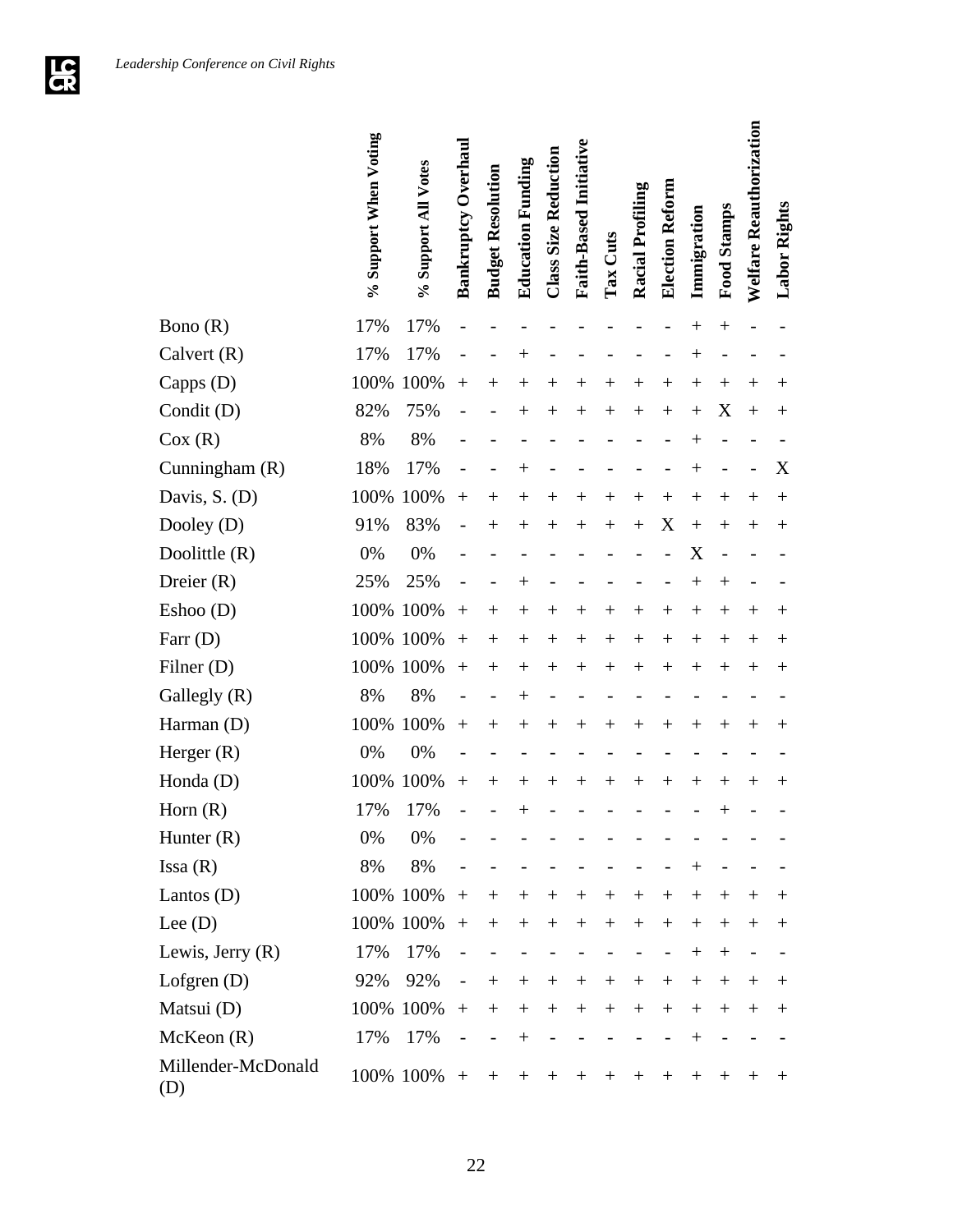

|                    | % Support When Voting | % Support All Votes | <b>Bankruptcy Overhaul</b> | <b>Budget Resolution</b> | <b>Education Funding</b> | <b>Class Size Reduction</b>      | Faith-Based Initiative | Tax Cuts           | <b>Racial Profiling</b> | Election Reform    | Immigration        | Food Stamps                      | <b>Welfare Reauthorization</b> | Labor Rights                     |
|--------------------|-----------------------|---------------------|----------------------------|--------------------------|--------------------------|----------------------------------|------------------------|--------------------|-------------------------|--------------------|--------------------|----------------------------------|--------------------------------|----------------------------------|
| Miller, George (D) | 100%                  | 100%                | $^{+}$                     | $\overline{+}$           | $^{+}$                   | $^{+}$                           | $^+$                   | $^{+}$             | $^{+}$                  | $\,+\,$            | $^{+}$             | $^{+}$                           | $^{+}$                         | $^{+}$                           |
| Miller, Gary (R)   | 0%                    | 0%                  |                            |                          |                          |                                  |                        |                    |                         |                    |                    |                                  |                                |                                  |
| Napolitano (D)     | 100%                  | 100%                | $^{+}$                     | $^+$                     | $\hspace{0.1mm} +$       | $^{+}$                           | $\, +$                 | $\hspace{0.1mm} +$ | $^{+}$                  | $\overline{+}$     | $\hspace{0.1mm} +$ | $^{+}$                           | $\overline{+}$                 | $\hspace{0.1mm} +$               |
| Ose(R)             | 25%                   | 25%                 |                            |                          | $^{+}$                   |                                  |                        |                    |                         |                    | $^+$               | $^{+}$                           |                                |                                  |
| Pelosi (D)         | 100%                  | 100%                | $^{+}$                     | $\overline{+}$           | $^{+}$                   | $+$                              | $\overline{+}$         | $\hspace{0.1mm} +$ | $^{+}$                  | $^{+}$             | $^{+}$             | $^{+}$                           | $^{+}$                         | $\overline{+}$                   |
| Pombo $(R)$        | 0%                    | 0%                  |                            |                          |                          |                                  |                        |                    |                         |                    |                    |                                  | X                              |                                  |
| Radanovich (R)     | 9%                    | 8%                  |                            |                          |                          |                                  |                        |                    |                         |                    | $^{+}$             | X                                |                                |                                  |
| Rohrabacher (R)    | 0%                    | 0%                  |                            |                          |                          |                                  |                        |                    |                         |                    |                    |                                  |                                |                                  |
| Roybal-Allard (D)  | 100%                  | 100%                | $^{+}$                     | $^{+}$                   | $^{+}$                   | $^{+}$                           | $^{+}$                 | $^{+}$             | $^{+}$                  | $^{+}$             | $^{+}$             | $^{+}$                           | $\hspace{0.1mm} +$             | $\hspace{0.1mm} +$               |
| Royce $(R)$        | 0%                    | 0%                  |                            |                          |                          |                                  |                        |                    |                         |                    |                    |                                  |                                |                                  |
| Sanchez (D)        | 92%                   | 92%                 |                            | ┿                        | $\,{}^+$                 | $\hspace{0.1mm} +\hspace{0.1mm}$ | $\hspace{0.1mm} +$     | $^+$               | $^{+}$                  | $\hspace{0.1mm} +$ | $^+$               | $\hspace{0.1mm} +$               | $^+$                           | $^+$                             |
| Schiff (D)         | 100%                  | 100%                | $^{+}$                     | $^+$                     | $^{+}$                   | $^{+}$                           | $\,+\,$                | $^{+}$             | $^{+}$                  | $^+$               | $^{+}$             | $^{+}$                           | $^+$                           | $\hspace{0.1mm} +$               |
| Sherman (D)        |                       | 100% 100%           | $^{+}$                     | $\hspace{0.1mm} +$       | $^{+}$                   | $^{+}$                           | $^{+}$                 | $^{+}$             | $^{+}$                  | $^{+}$             | $^{+}$             | $^{+}$                           | $\hspace{0.1mm} +$             | $\hspace{0.1mm} +$               |
| Solis (D)          | 100%                  | 100%                | $^{+}$                     | $^{+}$                   | $^{+}$                   | $^{+}$                           | $^{+}$                 | $^{+}$             | $^{+}$                  | $^+$               | $^{+}$             | $^{+}$                           | $^+$                           | $\hspace{0.1mm} +$               |
| Stark (D)          | 100%                  | 100%                | $^{+}$                     | $^{+}$                   | $\! +$                   | $^{+}$                           | $^{+}$                 | $^{+}$             | $^{+}$                  | $^{+}$             | $^{+}$             | $^{+}$                           | $^+$                           | $\hspace{0.1mm} +$               |
| Tauscher (D)       | 92%                   | 92%                 |                            | $\overline{+}$           | $\! +$                   | $^{+}$                           | $^{+}$                 | $^{+}$             | $^{+}$                  | $\overline{+}$     | $^{+}$             | $^{+}$                           | $^+$                           | $\hspace{0.1mm} +\hspace{0.1mm}$ |
| Thomas, $B. (R)$   | 17%                   | 17%                 |                            |                          |                          |                                  |                        |                    |                         |                    |                    |                                  |                                |                                  |
| Thompson, $M.$ (D) |                       | 100% 100%           | $\hspace{0.1mm} +$         |                          | $^{+}$                   |                                  |                        |                    |                         | $^+$               |                    |                                  |                                |                                  |
| Waters $(D)$       |                       | 100% 100%           | $^{+}$                     | $^{+}$                   |                          | $^{+}$                           | $^{+}$                 | $^{+}$             | $\hspace{0.1mm} +$      | $^+$               | $^{+}$             | $\hspace{0.1mm} +\hspace{0.1mm}$ | $^+$                           | $^{+}$                           |
| Watson $(D)$       | 100% 67%              |                     | I                          | I                        | $\bf{I}$                 | $\bf{I}$                         | $+$                    | $+$                | $+$                     | $^{+}$             | $^{+}$             | $^{+}$                           | $^{+}$                         | $^{+}$                           |
| Waxman (D)         |                       | 100% 100%           | $+$                        | $+$                      |                          | $+$                              | $+$                    | $+$                | $^{+}$                  | $^{+}$             | $+$                | $^{+}$                           | $^+$                           | $^{+}$                           |
| Woolsey (D)        |                       | 100% 100%           | $\boldsymbol{+}$           | $\! + \!\!\!\!$          | $\boldsymbol{+}$         | $\qquad \qquad +$                | $^{+}$                 | $\boldsymbol{+}$   | $\boldsymbol{+}$        | $+$                | $+$                | $^{+}$                           | $^{+}$                         | $^{+}$                           |
| Colorado           |                       |                     |                            |                          |                          |                                  |                        |                    |                         |                    |                    |                                  |                                |                                  |
| DeGette(D)         | 100%                  | 92%                 | $+$                        | $^{+}$                   | $^{+}$                   | $^{+}$                           | $^{+}$                 | $+$                | $+$                     | $^{+}$             | $+$                | $X_{\mathcal{I}}$                | $+$                            | $^{+}$                           |
| Hefley $(R)$       | 8%                    | 8%                  |                            | $^{+}$                   |                          |                                  |                        |                    |                         |                    |                    |                                  |                                |                                  |
| McInnis(R)         | 0%                    | 0%                  |                            |                          |                          |                                  |                        |                    |                         |                    |                    |                                  |                                |                                  |
| Schaffer $(R)$     | 0%                    | 0%                  |                            |                          |                          |                                  |                        |                    |                         |                    |                    |                                  |                                |                                  |
| Tancredo (R)       | 0%                    | 0%                  |                            |                          |                          |                                  |                        |                    |                         |                    |                    |                                  |                                |                                  |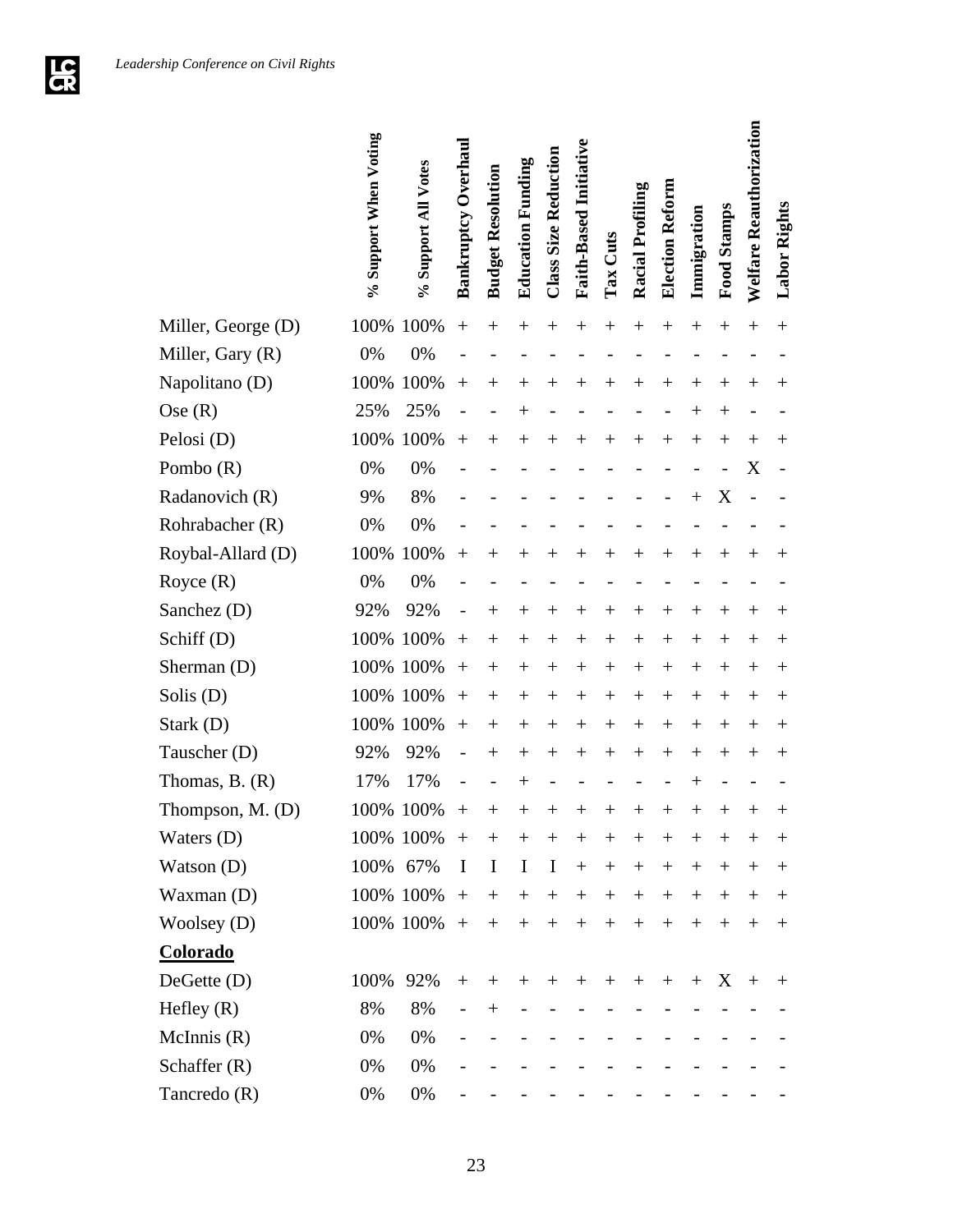**GFG** 

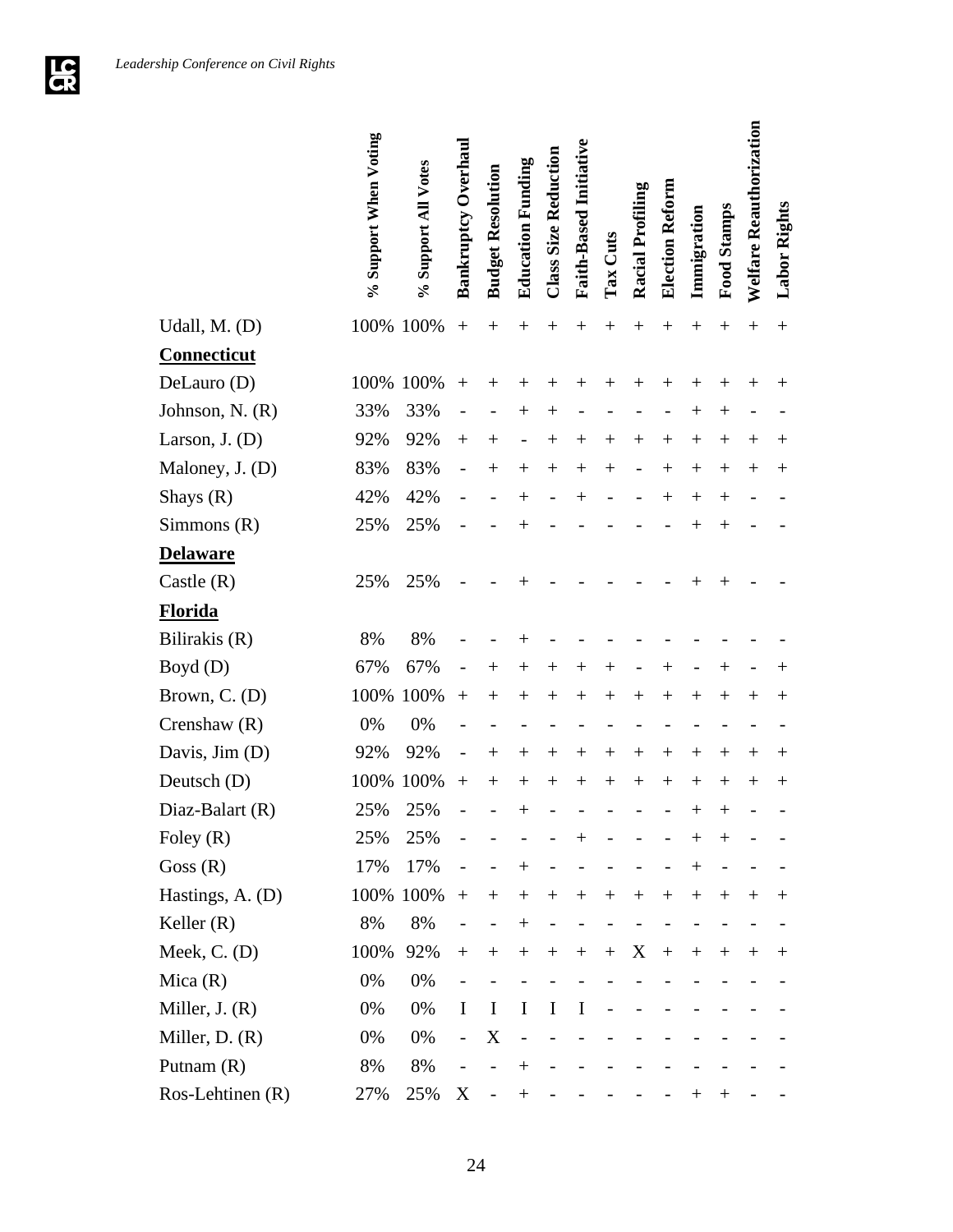

|                  | % Support When Voting | % Support All Votes | <b>Bankruptcy Overhaul</b> | <b>Budget Resolution</b> | <b>Education Funding</b>         | <b>Class Size Reduction</b> | Faith-Based Initiative | Tax Cuts | <b>Racial Profiling</b> | Election Reform | Immigration        | <b>Food Stamps</b> | Welfare Reauthorization | Labor Rights       |
|------------------|-----------------------|---------------------|----------------------------|--------------------------|----------------------------------|-----------------------------|------------------------|----------|-------------------------|-----------------|--------------------|--------------------|-------------------------|--------------------|
| Scarborough (R)  | 0%                    | 0%                  |                            |                          |                                  |                             |                        |          | I                       | I               | I                  | I                  | I                       | I                  |
| Shaw $(R)$       | 25%                   | 25%                 |                            |                          |                                  |                             |                        |          |                         |                 | $^+$               | $^{+}$             |                         |                    |
| Stearns $(R)$    | 0%                    | 0%                  |                            |                          |                                  |                             |                        |          |                         |                 |                    |                    |                         |                    |
| Thurman, K. (D)  | 92%                   | 92%                 | $^{+}$                     | $\, + \,$                | $\hspace{0.1mm} +\hspace{0.1mm}$ | $^{+}$                      | $\overline{+}$         | $^+$     | $^{+}$                  | $^+$            |                    | $^{+}$             | $\overline{+}$          | $\hspace{0.1mm} +$ |
| Weldon, $D. (R)$ | 0%                    | 0%                  |                            |                          |                                  |                             |                        |          |                         |                 |                    |                    |                         |                    |
| Wexler (D)       | 91%                   | 83%                 | $^{+}$                     | $^+$                     | $^+$                             | $^{+}$                      | $\,+\,$                | ┿        |                         | $^{+}$          | X                  | $^{+}$             | $^{+}$                  | $^+$               |
| Young, C.W. (R)  | 8%                    | 8%                  |                            |                          |                                  |                             |                        |          |                         |                 |                    |                    |                         |                    |
| <u>Georgia</u>   |                       |                     |                            |                          |                                  |                             |                        |          |                         |                 |                    |                    |                         |                    |
| Barr $(R)$       | 0%                    | 0%                  |                            |                          |                                  |                             |                        |          |                         |                 |                    |                    |                         |                    |
| Bishop (D)       | 100%                  | 100%                | $^{+}$                     | $^+$                     | $^+$                             | $^{+}$                      | $\,+\,$                | $^+$     | $^{+}$                  | $^{+}$          | $^+$               | $^{+}$             | $^+$                    | ┿                  |
| Chambliss (R)    | 8%                    | 8%                  |                            |                          |                                  |                             |                        |          |                         |                 |                    |                    |                         |                    |
| Collins, M. (R)  | 8%                    | 8%                  |                            |                          | $^+$                             |                             |                        |          |                         |                 |                    |                    |                         |                    |
| Deal $(R)$       | 0%                    | 0%                  | X                          |                          |                                  |                             |                        |          |                         |                 |                    |                    |                         |                    |
| Isakson $(R)$    | 8%                    | 8%                  |                            |                          |                                  |                             |                        |          |                         |                 |                    |                    |                         |                    |
| Kingston $(R)$   | 0%                    | 0%                  | X                          |                          |                                  |                             |                        |          |                         |                 |                    |                    |                         |                    |
| Lewis, John (D)  | 100%                  | 100%                | $^{+}$                     | $^{+}$                   | $^{+}$                           | $^{+}$                      | $^{+}$                 | $^{+}$   | $^{+}$                  | $^{+}$          | $^{+}$             | $^{+}$             | $^{+}$                  | ┿                  |
| Linder $(R)$     | 0%                    | 0%                  |                            |                          |                                  |                             |                        |          |                         |                 |                    |                    |                         |                    |
| McKinney (D)     | 100%                  | 92%                 | $^+$                       | $^{+}$                   | $^{+}$                           | $^{+}$                      | X                      | $^{+}$   | $^{+}$                  | $\pm$           | $\hspace{0.1mm} +$ | $\pm$              | $\pm$                   | $^+$               |
| Norwood $(R)$    | 0%                    | 0%                  | X                          |                          |                                  |                             |                        |          |                         |                 |                    |                    |                         |                    |
| Hawaii           |                       |                     |                            |                          |                                  |                             |                        |          |                         |                 |                    |                    |                         |                    |
| Abercrombie (D)  |                       | 100% 100%           | $+$                        | $^{+}$                   | $+$                              | $+$                         | $+$                    | $+$      | $^{+}$                  | $^{+}$          | $^{+}$             | $^{+}$             | $^{+}$                  | $^+$               |
| Mink $(D)$       |                       | 100% 100%           | $+$                        | $+$                      | $+$                              | $+$                         | $+$                    | $+$      | $+$                     | $+$             | $+$                | $+$                | $^{+}$                  | $^{+}$             |
| <b>Idaho</b>     |                       |                     |                            |                          |                                  |                             |                        |          |                         |                 |                    |                    |                         |                    |
| Otter $(R)$      | 17%                   | 17%                 |                            |                          |                                  |                             |                        |          | $^{+}$                  |                 | $^{+}$             |                    |                         |                    |
| Simpson $(R)$    | 17%                   | 17%                 |                            |                          | $+$                              |                             |                        |          |                         |                 | $^{+}$             |                    |                         |                    |
| <b>Illinois</b>  |                       |                     |                            |                          |                                  |                             |                        |          |                         |                 |                    |                    |                         |                    |
| Biggert (R)      | 25%                   | 25%                 |                            |                          | $^{+}$                           |                             |                        |          |                         |                 | $^{+}$             | $^{+}$             |                         |                    |
| Blagojevich (D)  | 100%                  | 83%                 | $^{+}$                     | $^{+}$                   | $^{+}$                           | $^{+}$                      | $^+$                   | $^+$     | $^{+}$                  | $^{+}$          | X                  | X                  | $+$                     | $\pm$              |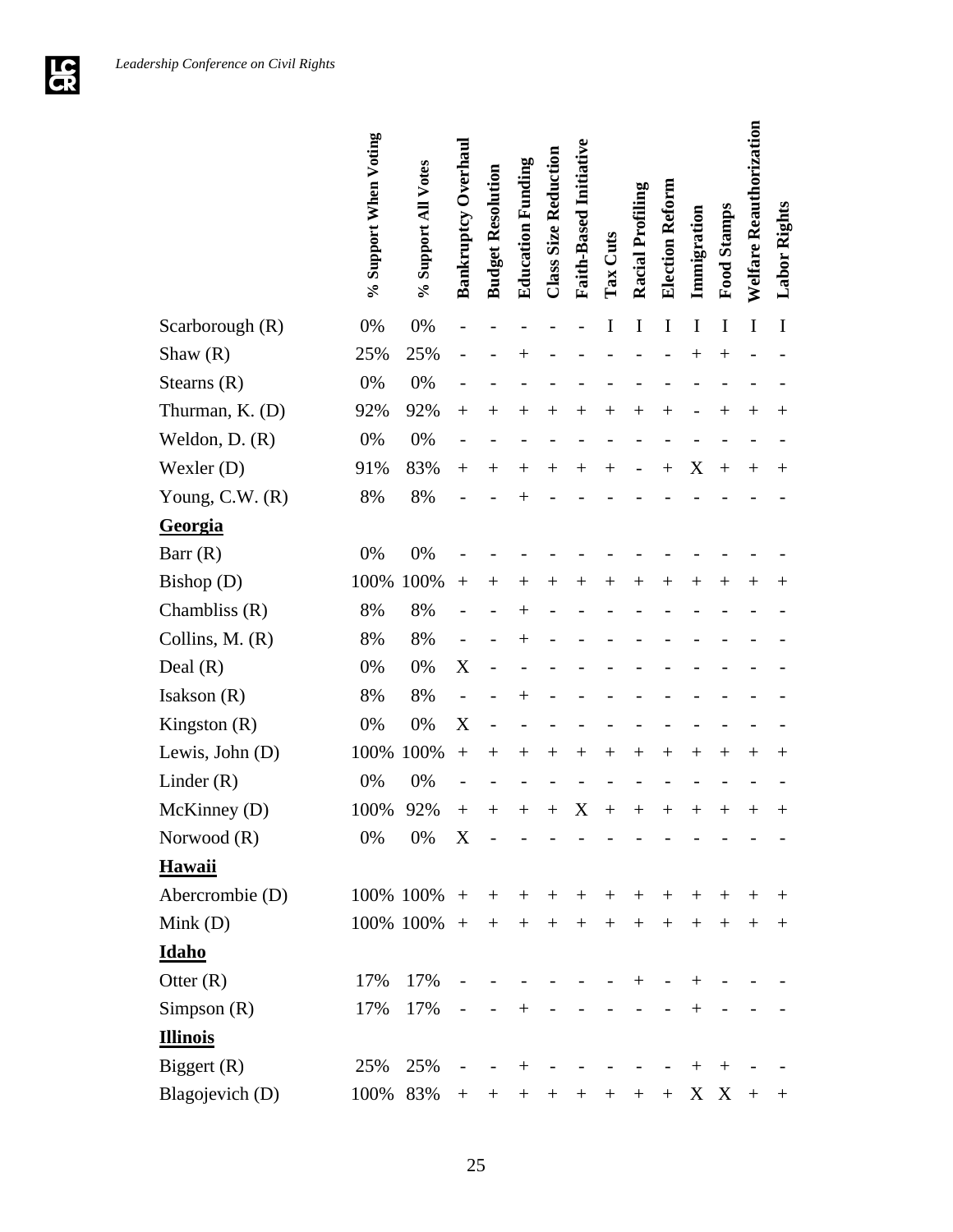

|                      | % Support When Voting | % Support All Votes | <b>Bankruptcy Overhaul</b> | <b>Budget Resolution</b> | <b>Education Funding</b>         | Class Size Reduction | Faith-Based Initiative | Tax Cuts       | <b>Racial Profiling</b> | Election Reform | Immigration                      | Food Stamps              | Welfare Reauthorization | Labor Rights       |  |
|----------------------|-----------------------|---------------------|----------------------------|--------------------------|----------------------------------|----------------------|------------------------|----------------|-------------------------|-----------------|----------------------------------|--------------------------|-------------------------|--------------------|--|
| Costello (D)         | 92%                   | 92%                 | $^{+}$                     | $^{+}$                   | $^{+}$                           | $^{+}$               | $^{+}$                 | $^{+}$         |                         | $^{+}$          | $^{+}$                           | $^{+}$                   | $^{+}$                  | $^{+}$             |  |
| Crane $(R)$          | 0%                    | 0%                  |                            |                          |                                  |                      |                        |                |                         |                 |                                  | X                        |                         |                    |  |
| Davis, D. (D)        | 100%                  | 92%                 | $^{+}$                     | $^+$                     | $^+$                             | $^{+}$               | $^{+}$                 | $\overline{+}$ | $^{+}$                  | $^{+}$          | X                                | $^{+}$                   | $^+$                    | $^+$               |  |
| Evans (D)            | 100%                  | 92%                 | $^{+}$                     | $^+$                     | $\hspace{0.1mm} +$               | $^{+}$               | $^{+}$                 | $^{+}$         | $^{+}$                  | X               | $^{+}$                           | $^{+}$                   | $^+$                    | $^+$               |  |
| Gutierrez (D)        | 100%                  | 100%                | $^{+}$                     | $^+$                     | $^{+}$                           | $^{+}$               | $^{+}$                 | $^{+}$         | $^{+}$                  | $^{+}$          | $^{+}$                           | $^{+}$                   | $^{+}$                  | $^{+}$             |  |
| Hastert $(R)$        | 0%                    | $0\%$               | X                          |                          | X                                |                      | X                      |                | X                       | X               | X                                | X                        |                         | X                  |  |
| Hyde(R)              | 17%                   | 17%                 |                            |                          |                                  |                      |                        |                |                         |                 |                                  |                          |                         |                    |  |
| Jackson, J. (D)      | 100%                  | 100%                | $^{+}$                     | $^+$                     | $\hspace{0.1mm} +$               | $^+$                 | $^{+}$                 | $^+$           | $\overline{+}$          | $^{+}$          | $^+$                             | $^{+}$                   | $^+$                    | $^+$               |  |
| Johnson, Timothy (R) | 25%                   | 25%                 |                            |                          |                                  |                      |                        |                |                         |                 | $^+$                             | $^{+}$                   |                         |                    |  |
| Kirk(R)              | 25%                   | 25%                 |                            |                          | $^+$                             |                      |                        |                |                         |                 | $\,{}^{+}$                       | $^{+}$                   |                         |                    |  |
| LaHood(R)            | 17%                   | 17%                 |                            |                          | ┿                                |                      |                        |                |                         |                 |                                  |                          |                         |                    |  |
| Lipinski (D)         | 73%                   | 67%                 |                            | $\overline{+}$           | $\hspace{0.1mm} +$               | $^{+}$               |                        | $^+$           |                         | $^{+}$          | X                                | $^{+}$                   | $^+$                    | $^+$               |  |
| Manzullo (R)         | 0%                    | 0%                  |                            |                          |                                  |                      |                        |                |                         |                 |                                  |                          |                         |                    |  |
| Phelps (D)           | 67%                   | 67%                 |                            | $^+$                     | $\hspace{0.1mm} +$               | $^{+}$               |                        | $^+$           |                         | $^+$            | $^+$                             | $^{+}$                   |                         | $\hspace{0.1mm} +$ |  |
| Rush(D)              | 100%                  | 92%                 | $^{+}$                     | $+$                      | X                                | $^{+}$               | $^{+}$                 | $^{+}$         | $^{+}$                  | $^{+}$          | $^{+}$                           | $^{+}$                   | $^+$                    | $^+$               |  |
| Schakowsky (D)       | 100%                  | 100%                | $^{+}$                     | $^{+}$                   | $^{+}$                           | $^{+}$               | $^{+}$                 | $^{+}$         | $^{+}$                  | $^{+}$          | $\hspace{0.1mm} +\hspace{0.1mm}$ | $^{+}$                   | $^+$                    | $^+$               |  |
| Shimkus (R)          | 0%                    | 0%                  |                            |                          |                                  |                      |                        |                |                         |                 |                                  |                          |                         |                    |  |
| Weller $(R)$         | 25%                   | 25%                 |                            |                          | $\hspace{0.1mm} +\hspace{0.1mm}$ |                      |                        |                |                         |                 | ┿                                | $^+$                     |                         |                    |  |
| <b>Indiana</b>       |                       |                     |                            |                          |                                  |                      |                        |                |                         |                 |                                  |                          |                         |                    |  |
| Burton $(R)$         | 0%                    | 0%                  |                            |                          |                                  |                      |                        |                |                         |                 | X                                |                          |                         |                    |  |
| Buyer $(R)$          | 20%                   | 17%                 |                            |                          | $+$                              |                      |                        |                |                         | X               | $\qquad \qquad +$                | $\overline{\phantom{a}}$ | X                       |                    |  |
| Carson, J. (D)       | 100%                  | 92%                 |                            | $^{+}$                   | $+$                              |                      | $+$                    |                | $\boldsymbol{+}$        | $^{+}$          | X                                | $^{+}$                   | $+$                     | $^+$               |  |
| Hill(D)              | 91%                   | 83%                 | $\overline{\phantom{0}}$   | $+$                      | $\boldsymbol{+}$                 | $+$                  | $+$                    | X              | $+$                     | $\! + \!\!\!\!$ |                                  | $+$                      | $^{+}$                  | $^+$               |  |
| Hostettler $(R)$     | 8%                    | 8%                  |                            |                          |                                  |                      |                        |                |                         |                 |                                  |                          | $^{+}$                  |                    |  |
| Kerns $(R)$          | 8%                    | 8%                  |                            |                          |                                  |                      |                        |                |                         |                 |                                  |                          | $^{+}$                  |                    |  |
| Pence $(R)$          | 0%                    | 0%                  |                            |                          |                                  |                      |                        |                |                         |                 |                                  |                          |                         |                    |  |
| Roemer (D)           | 92%                   | 92%                 |                            | $^{+}$                   | $^{+}$                           | $\hspace{0.1mm} +$   | $^{+}$                 | $^{+}$         | $\hspace{0.1mm} +$      | $^+$            | $^+$                             | $^{+}$                   | $^+$                    | $^+$               |  |
| Souder $(R)$         | 17%                   | 17%                 |                            |                          |                                  |                      |                        |                |                         |                 | $\hspace{0.1mm} +$               | $^{+}$                   |                         |                    |  |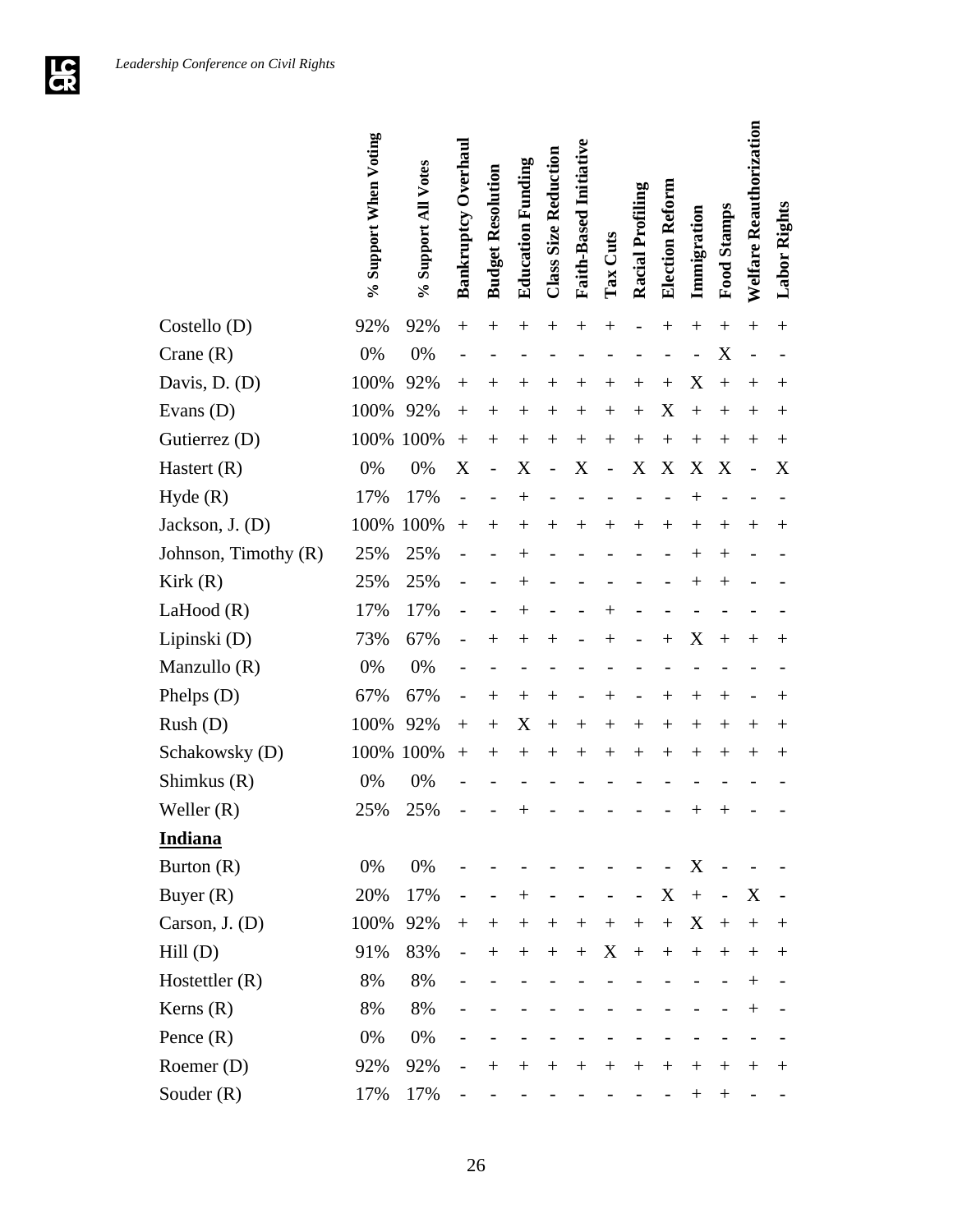**JE** 

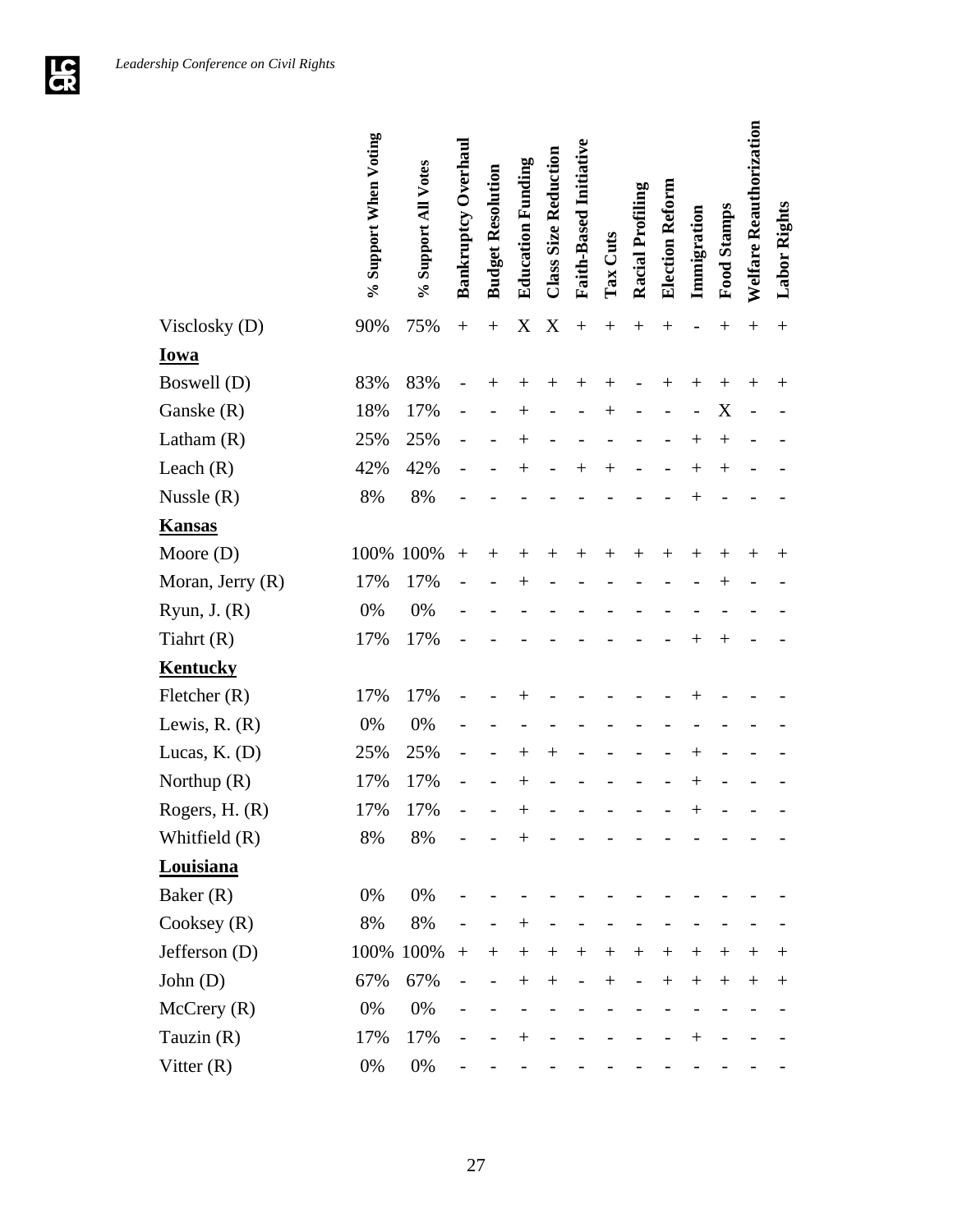**Just** 

|                      | % Support When Voting | % Support All Votes | <b>Bankruptcy Overhaul</b> | <b>Budget Resolution</b> | <b>Education Funding</b> | <b>Class Size Reduction</b> | Faith-Based Initiative | Tax Cuts           | <b>Racial Profiling</b> | Election Reform | Immigration        | <b>Food Stamps</b> | Welfare Reauthorization | Labor Rights                     |
|----------------------|-----------------------|---------------------|----------------------------|--------------------------|--------------------------|-----------------------------|------------------------|--------------------|-------------------------|-----------------|--------------------|--------------------|-------------------------|----------------------------------|
| <b>Maine</b>         |                       |                     |                            |                          |                          |                             |                        |                    |                         |                 |                    |                    |                         |                                  |
| Allen, T. (D)        | 100% 100%             |                     | $+$                        | $^+$                     | $^+$                     | $^+$                        | $^{+}$                 | $^+$               | $\overline{+}$          | $^+$            | $^+$               | $^+$               | $^+$                    | $^+$                             |
| Baldacci (D)         | 100% 100%             |                     | $+$                        | $^{+}$                   | $^{+}$                   | $^{+}$                      | $^{+}$                 | $\hspace{0.1mm} +$ | $\overline{+}$          | $^{+}$          | $^{+}$             | $^{+}$             | $^{+}$                  | $^{+}$                           |
| <b>Maryland</b>      |                       |                     |                            |                          |                          |                             |                        |                    |                         |                 |                    |                    |                         |                                  |
| Bartlett (R)         | 0%                    | 0%                  |                            |                          |                          |                             |                        |                    |                         |                 |                    |                    |                         |                                  |
| Cardin (D)           | 100%                  | 100%                | $^{+}$                     | $^{+}$                   | $^+$                     | $^{+}$                      | $^{+}$                 | $^+$               | $\overline{+}$          | $^{+}$          | $^+$               | $^{+}$             | $^+$                    | $\hspace{0.1mm} +\hspace{0.1mm}$ |
| Cummings (D)         | 100%                  | 100%                | $^{+}$                     | $+$                      | $^{+}$                   | $+$                         | $^{+}$                 | $\hspace{0.1mm} +$ | $\overline{+}$          | $^{+}$          | $\hspace{0.1mm} +$ | $^{+}$             | $^{+}$                  | $^{+}$                           |
| Ehrlich $(R)$        | 8%                    | 8%                  |                            |                          |                          |                             |                        |                    |                         |                 |                    |                    |                         |                                  |
| Gilchrest (R)        | 20%                   | 17%                 |                            |                          |                          |                             |                        |                    |                         |                 | $^{+}$             | X                  |                         | X                                |
| Hoyer $(D)$          | 92%                   | 92%                 |                            | $+$                      | $+$                      | $+$                         | $+$                    | $^{+}$             | $+$                     | $+$             | $^{+}$             | $^{+}$             | $^{+}$                  |                                  |
| Morella (R)          | 67%                   | 67%                 |                            |                          | $^{+}$                   | $^{+}$                      | $^{+}$                 | $^+$               |                         |                 | $^{+}$             | $^{+}$             | $^+$                    | $^{+}$                           |
| Wynn(D)              | 100%                  | 100%                | $+$                        | $^{+}$                   | $+$                      | $^{+}$                      | $^{+}$                 | $^{+}$             | $\overline{+}$          | $^{+}$          | $^{+}$             | $^{+}$             | $+$                     |                                  |
| <b>Massachusetts</b> |                       |                     |                            |                          |                          |                             |                        |                    |                         |                 |                    |                    |                         |                                  |
| Capuano (D)          |                       | 100% 100%           | $^{+}$                     | $^{+}$                   | $^+$                     | $^{+}$                      | $^{+}$                 | $^+$               | $^{+}$                  | $^{+}$          | $^+$               | $\hspace{0.1mm} +$ | $\hspace{0.1mm} +$      | $\hspace{0.1mm} +$               |
| Delahunt (D)         | 100%                  | 92%                 | $^{+}$                     | $^{+}$                   | $^{+}$                   | $^{+}$                      | $^{+}$                 | $^{+}$             | $^{+}$                  | X               | $^{+}$             | $^{+}$             | $^+$                    | $\hspace{0.1mm} +$               |
| Frank, Barney (D)    | 100%                  | 100%                | $^{+}$                     | $^{+}$                   | $^{+}$                   | $^{+}$                      | $^{+}$                 | $^{+}$             | $^{+}$                  | $^{+}$          | $^+$               | $\hspace{0.1mm} +$ | $^+$                    | $\hspace{0.1mm} +$               |
| Lynch $(D)$          | 100%                  | 58%                 | I                          | I                        | I                        | I                           | I                      | $^{+}$             | $^{+}$                  | $\! +$          | $^{+}$             | $^{+}$             | $^{+}$                  | $^+$                             |
| Markey $(D)$         |                       | 100% 100%           | $+$                        | $+$                      | $+$                      |                             | $+$ $+$                | $+$                | $+$                     | $^{+}$          | $^{+}$             | $^+$               | $^{+}$                  | $^{+}$                           |
| McGovern (D)         |                       | 100% 100%           | $\boldsymbol{+}$           | $^{+}$                   | $+$                      | $^{+}$                      | $^{+}$                 | $+$                | $^{+}$                  | $^{+}$          | $^{+}$             | $\hspace{0.1mm} +$ | $^+$                    | $^{+}$                           |
| Meehan $(D)$         | 100% 83%              |                     | $^{+}$                     | $^{+}$                   | $+$                      | $+$                         | X                      | $\, +$             | $\boldsymbol{+}$        | $^{+}$          | $^{+}$             | $^{+}$             | $+$                     | X                                |
| Moakley (D)          | 100%                  | 17%                 | $+$                        | $+$                      | X                        | X                           | $\mathbf I$            | $\bf{I}$           | $\bf{I}$                | $\bf{I}$        | I                  | I                  | I                       | $\bf{I}$                         |
| Neal $(D)$           | 100% 92%              |                     | $+$                        | $+$                      | $+$                      | $\boldsymbol{+}$            | $^{+}$                 | $+$                | $\boldsymbol{+}$        | $^{+}$          | X                  | $\boldsymbol{+}$   | $^{+}$                  | $+$                              |
| Olver $(D)$          |                       | 100% 100%           | $\boldsymbol{+}$           | $+$                      | $+$                      | $\boldsymbol{+}$            | $+$                    | $+$                | $+$                     | $+$             | $+$                | $^{+}$             | $^{+}$                  | $^{+}$                           |
| Tierney (D)          |                       | 100% 100%           | $+$                        | $+$                      |                          | $^{+}$                      | $+$                    |                    |                         | $+$             | $+$                | $^{+}$             | $^{+}$                  | $^{+}$                           |
| <b>Michigan</b>      |                       |                     |                            |                          |                          |                             |                        |                    |                         |                 |                    |                    |                         |                                  |
| Barcia (D)           | 83%                   | 83%                 | $^{+}$                     | $^+$                     | $^{+}$                   | $^{+}$                      | $^{+}$                 | $^{+}$             | $^{+}$                  | $^+$            |                    |                    |                         | $\pm$                            |
| Bonior (D)           |                       | 100% 100%           |                            | $+$                      | $+$                      | $^{+}$                      | $+$                    | $+$                | $^{+}$                  | $^{+}$          | $^{+}$             | $^{+}$             | $^+$                    | $^{+}$                           |
| Camp(R)              | 0%                    | $0\%$               |                            |                          |                          |                             |                        |                    |                         |                 |                    |                    |                         |                                  |

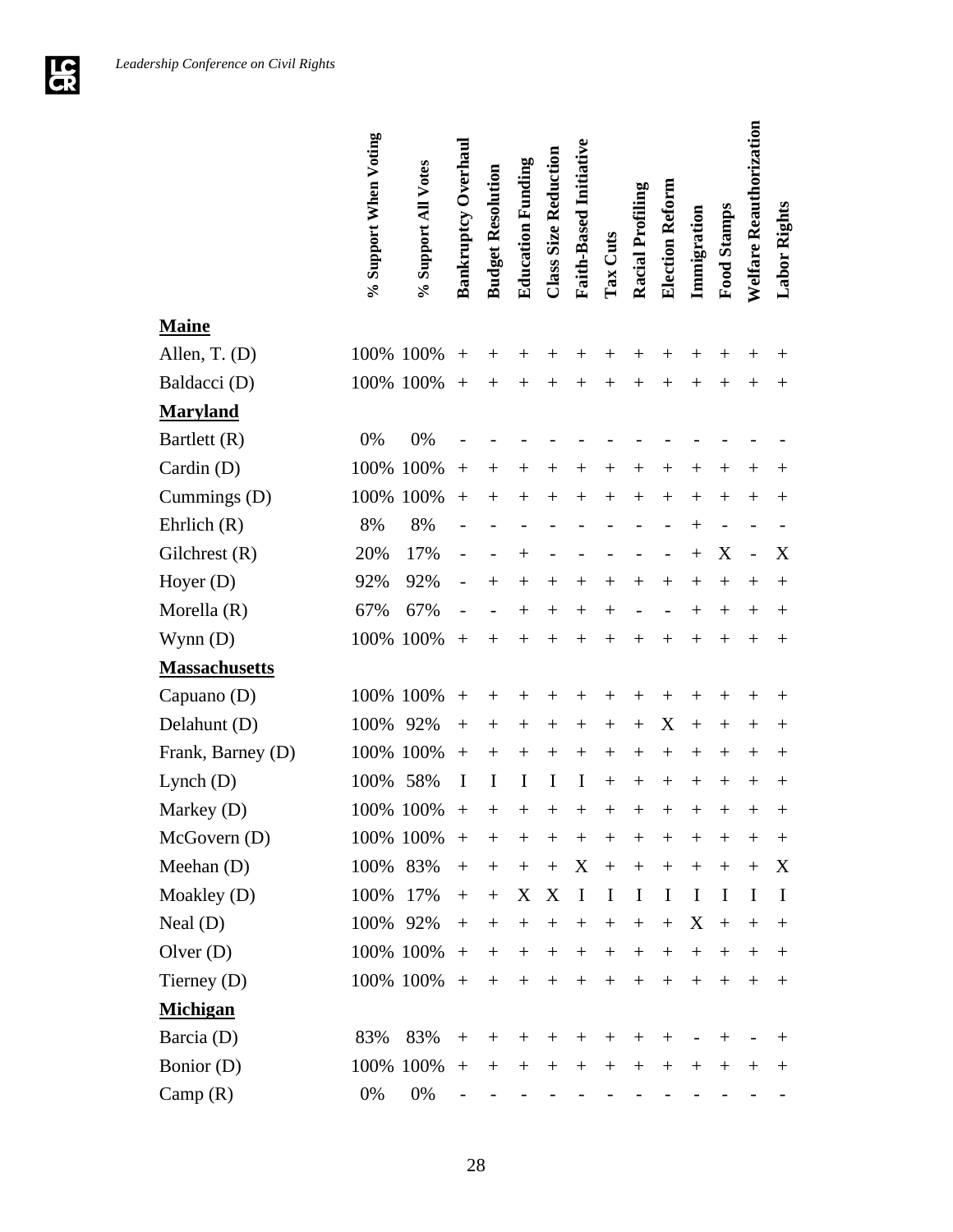**GFG** 

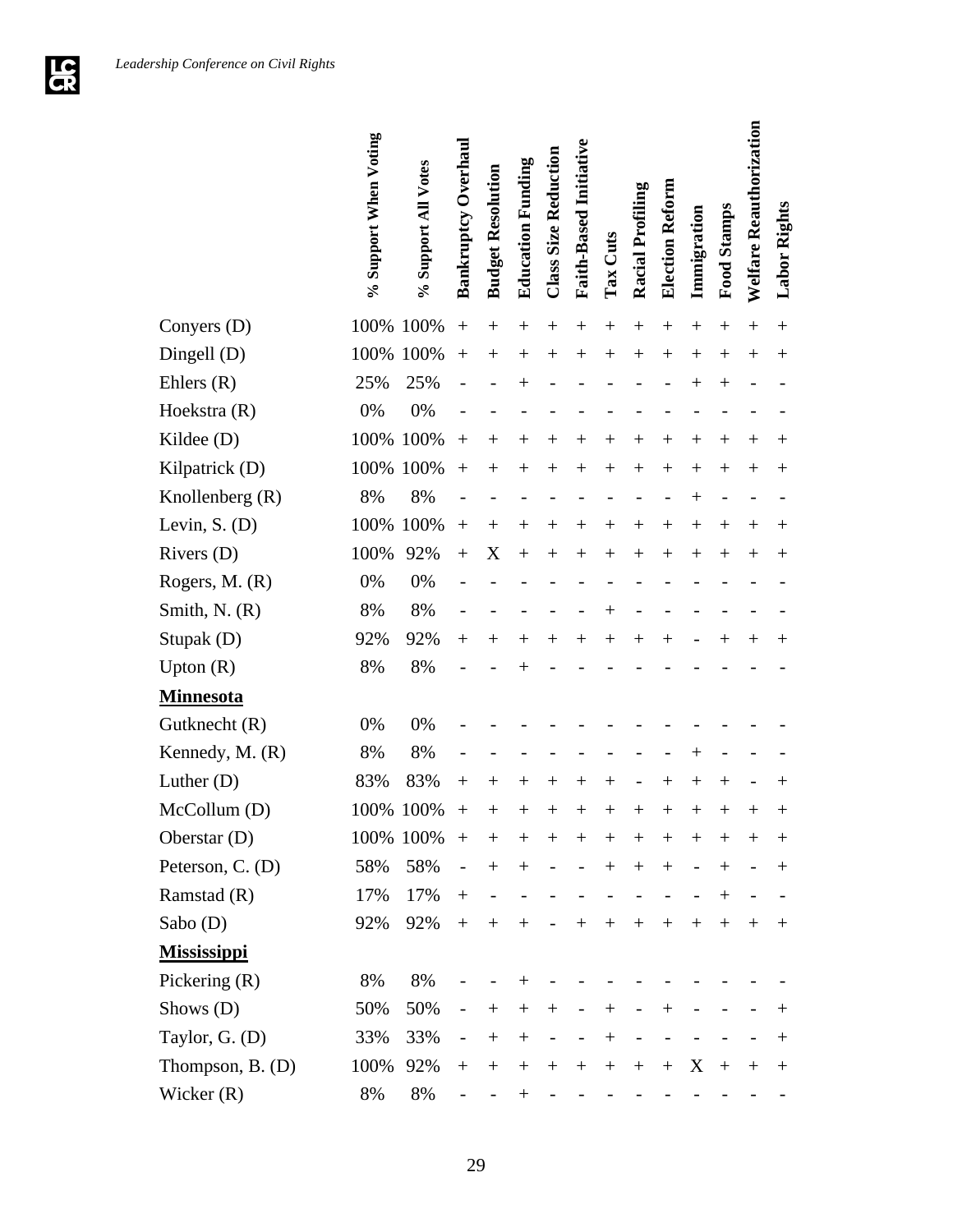**Just** 

|                      | % Support When Voting | % Support All Votes | Bankruptcy Overhaul | <b>Budget Resolution</b> | <b>Education Funding</b> | <b>Class Size Reduction</b> | Faith-Based Initiative | Tax Cuts           | Racial Profiling | Election Reform | Immigration        | Food Stamps | <b>Welfare Reauthorization</b> | Labor Rights |
|----------------------|-----------------------|---------------------|---------------------|--------------------------|--------------------------|-----------------------------|------------------------|--------------------|------------------|-----------------|--------------------|-------------|--------------------------------|--------------|
| <b>Missouri</b>      |                       |                     |                     |                          |                          |                             |                        |                    |                  |                 |                    |             |                                |              |
| Akin $(R)$           | 0%                    | 0%                  |                     |                          |                          |                             |                        |                    |                  |                 |                    |             |                                |              |
| Blunt $(R)$          | 0%                    | 0%                  |                     |                          |                          |                             |                        |                    |                  |                 |                    |             |                                | X            |
| Clay(D)              | 100%                  | 100%                | $\! + \!$           | $^{+}$                   | $\hspace{0.1mm} +$       | $^{+}$                      | $^{+}$                 | $\hspace{0.1mm} +$ | $^{+}$           | $^{+}$          | $^{+}$             | $^{+}$      | $\,+\,$                        | $^{+}$       |
| Emerson $(R)$        | 9%                    | 8%                  |                     |                          | $^+$                     |                             |                        |                    |                  |                 |                    | X           |                                |              |
| Gephardt (D)         | 100%                  | 100%                | $\! + \!$           | $^{+}$                   | $^{+}$                   | $^{+}$                      | $^{+}$                 | $\hspace{0.1mm} +$ | $^{+}$           | $^{+}$          | $^{+}$             | $^{+}$      | $^{+}$                         | $^+$         |
| Graves $(R)$         | 8%                    | 8%                  |                     |                          | $\, +$                   |                             |                        |                    |                  |                 |                    |             |                                |              |
| Hulshof $(R)$        | 8%                    | 8%                  |                     |                          |                          |                             |                        |                    |                  |                 |                    | $^{+}$      |                                |              |
| McCarthy, K. (D)     | 100%                  | 100%                | $^{+}$              | $^{+}$                   | $\hspace{0.1mm} +$       | $+$                         | $^{+}$                 | $\hspace{0.1mm} +$ | $^{+}$           | $^{+}$          | $\hspace{0.1mm} +$ | $^{+}$      | $^{+}$                         | $^+$         |
| Skelton (D)          | 75%                   | 75%                 |                     | $^{+}$                   | $^{+}$                   | $^{+}$                      |                        | $\overline{+}$     | $^{+}$           |                 | $\overline{+}$     | $^{+}$      | $^{+}$                         | $^{+}$       |
| <b>Montana</b>       |                       |                     |                     |                          |                          |                             |                        |                    |                  |                 |                    |             |                                |              |
| Rehberg (R)          | 8%                    | 8%                  |                     |                          |                          |                             |                        |                    |                  |                 |                    |             |                                |              |
| <b>Nebraska</b>      |                       |                     |                     |                          |                          |                             |                        |                    |                  |                 |                    |             |                                |              |
| Bereuter (R)         | 8%                    | 8%                  |                     |                          | ┿                        |                             |                        |                    |                  |                 |                    |             |                                |              |
| Osborne $(R)$        | 25%                   | 25%                 |                     |                          | $\hspace{0.1mm} +$       |                             |                        |                    |                  |                 | $^+$               | $^{+}$      |                                |              |
| Terry $(R)$          | 17%                   | 17%                 |                     |                          | ┿                        |                             |                        |                    |                  |                 |                    |             |                                |              |
| <b>Nevada</b>        |                       |                     |                     |                          |                          |                             |                        |                    |                  |                 |                    |             |                                |              |
| Berkley (D)          |                       | 100% 100%           | $+$                 | $+$                      | $+$                      | $+$                         | $+$                    |                    | $+$ $+$          | $+$             | $+$                | $^{+}$      | $^{+}$                         | $^{+}$       |
| Gibbons $(R)$        | 17%                   | 17%                 |                     |                          |                          |                             |                        |                    |                  |                 |                    |             |                                |              |
| <b>New Hampshire</b> |                       |                     |                     |                          |                          |                             |                        |                    |                  |                 |                    |             |                                |              |
| Bass $(R)$           | 17%                   | 17%                 |                     | $+$                      | $^{+}$                   |                             |                        |                    |                  |                 |                    |             |                                |              |
| Sununu $(R)$         | 17%                   | 17%                 |                     |                          | $^{+}$                   |                             |                        |                    |                  |                 | $^{+}$             |             |                                |              |
| <b>New Jersey</b>    |                       |                     |                     |                          |                          |                             |                        |                    |                  |                 |                    |             |                                |              |
| Andrews (D)          |                       | 100% 100%           | $+$                 | $^{+}$                   | $^{+}$                   | $+$                         | $+$                    | $^{+}$             | $+$              | $^{+}$          | $^+$               | $^{+}$      | $^{+}$                         | $^{+}$       |
| Ferguson $(R)$       | 17%                   | 17%                 |                     |                          | $+$                      |                             |                        |                    |                  |                 |                    | $+$         |                                |              |
| Frelinghuysen $(R)$  | 8%                    | 8%                  |                     |                          | $^{+}$                   |                             |                        |                    |                  |                 |                    |             |                                |              |
| Holt(D)              | 92%                   | 92%                 |                     | $+$                      | $^{+}$                   |                             | $^{+}$                 | $^{+}$             | $^{+}$           | $^{+}$          | $^+$               | $^{+}$      | $^{+}$                         | $^{+}$       |
| LoBiondo(R)          | 17%                   | 17%                 |                     |                          | $^{+}$                   |                             |                        |                    |                  |                 |                    | $^{+}$      |                                |              |

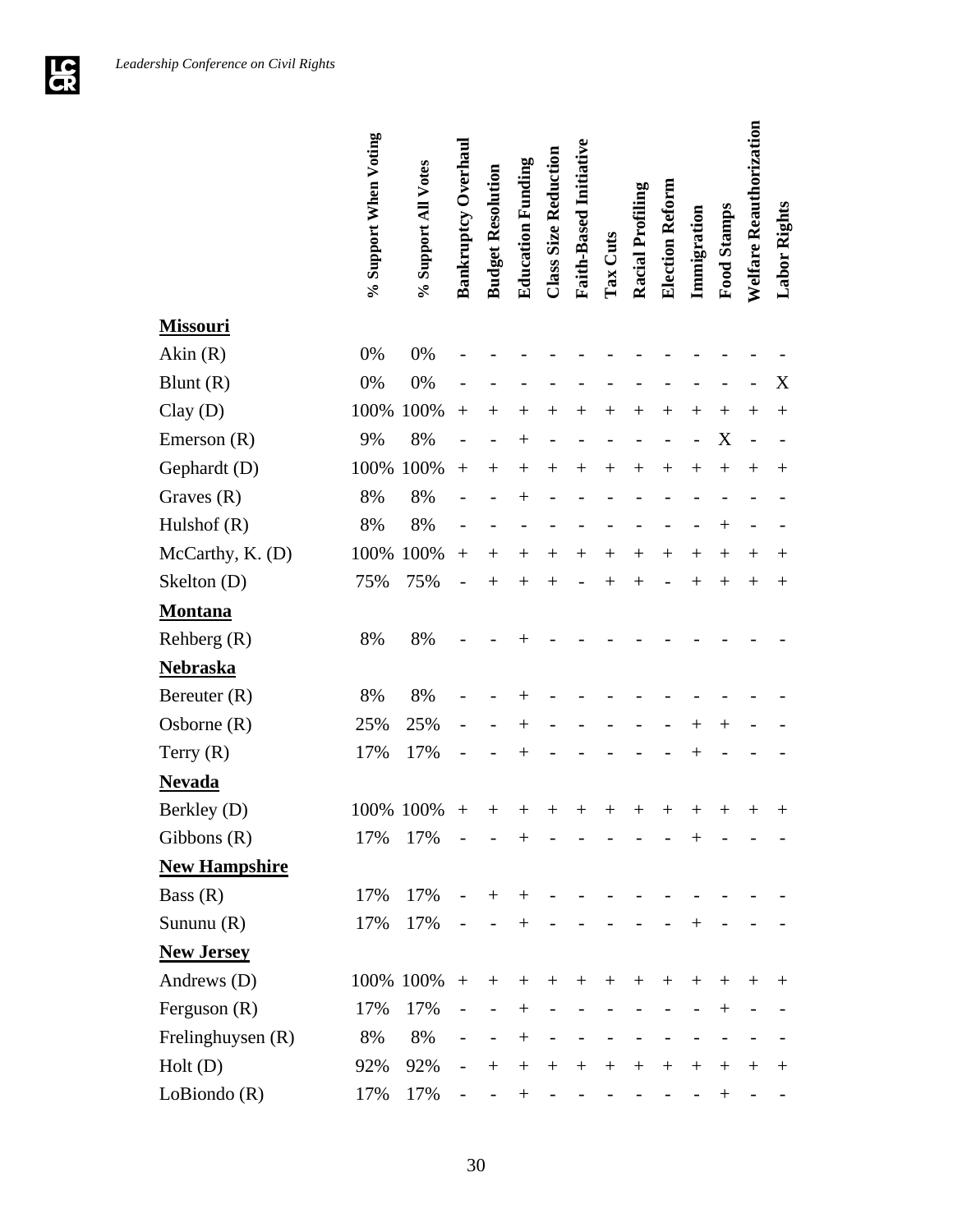

|                   | % Support When Voting | % Support All Votes | <b>Bankruptcy Overhaul</b> | <b>Budget Resolution</b> | <b>Education Funding</b> | <b>Class Size Reduction</b> | Faith-Based Initiative | Tax Cuts           | <b>Racial Profiling</b> | Election Reform    | Immigration    | <b>Food Stamps</b> | Welfare Reauthorization | Labor Rights |
|-------------------|-----------------------|---------------------|----------------------------|--------------------------|--------------------------|-----------------------------|------------------------|--------------------|-------------------------|--------------------|----------------|--------------------|-------------------------|--------------|
| Menendez (D)      | 100%                  | 100%                | $^{+}$                     | $^{+}$                   | $^{+}$                   | $^{+}$                      | $^{+}$                 | $\overline{+}$     | $^{+}$                  | $^{+}$             | $^{+}$         | $^{+}$             | $^{+}$                  | $^{+}$       |
| Pallone (D)       | 100%                  | 100%                | $^{+}$                     | $^{+}$                   | $^{+}$                   | $^{+}$                      | $^{+}$                 | $\overline{+}$     | $^{+}$                  | $^{+}$             | $^{+}$         | $^{+}$             | $^{+}$                  | $^+$         |
| Pascrell (D)      | 92%                   | 92%                 | $^{+}$                     | $^{+}$                   |                          | $\overline{+}$              | $^{+}$                 | $^{+}$             | $^{+}$                  | $^{+}$             | $^{+}$         | $^{+}$             | $^{+}$                  | $^+$         |
| Payne (D)         | 100%                  | 100%                | $^{+}$                     | $^{+}$                   | $^+$                     | $^{+}$                      | $+$                    | $^{+}$             | $^{+}$                  | $^{+}$             | $^+$           | $^{+}$             | $^{+}$                  | $^+$         |
| Rothman (D)       | 100%                  | 92%                 | X                          | $+$                      | $^{+}$                   | $^{+}$                      | $^{+}$                 | $^{+}$             | $^{+}$                  | $^{+}$             | $^{+}$         | $+$                | $^{+}$                  | $^{+}$       |
| Roukema (R)       | 9%                    | 8%                  |                            |                          | $^+$                     |                             |                        |                    | X                       |                    |                |                    |                         |              |
| Saxton $(R)$      | 8%                    | 8%                  |                            |                          |                          |                             |                        |                    |                         |                    |                |                    |                         |              |
| Smith, $C. (R)$   | 25%                   | 25%                 |                            |                          |                          |                             |                        |                    |                         |                    |                | $^+$               |                         |              |
| <b>New Mexico</b> |                       |                     |                            |                          |                          |                             |                        |                    |                         |                    |                |                    |                         |              |
| Skeen (R)         | 25%                   | 25%                 |                            |                          |                          |                             |                        |                    |                         |                    |                | $^{+}$             |                         |              |
| Udall, $T. (D)$   | 100%                  | 100%                | $^{+}$                     | $^+$                     | $^{+}$                   | $^{+}$                      | $\overline{+}$         | $\overline{+}$     | $^{+}$                  | $^{+}$             | $^+$           | $^{+}$             | $^{+}$                  | $^+$         |
| Wilson, $H. (R)$  | 25%                   | 25%                 |                            |                          | $^+$                     |                             |                        |                    |                         |                    | $\overline{+}$ | $^{+}$             |                         |              |
| <b>New York</b>   |                       |                     |                            |                          |                          |                             |                        |                    |                         |                    |                |                    |                         |              |
| Ackerman (D)      | 100%                  | 92%                 | X                          | $^{+}$                   | $^+$                     | $^{+}$                      | $^+$                   | $^+$               | $^{+}$                  | $\hspace{0.1mm} +$ | $^+$           | $^{+}$             | $^+$                    | $^+$         |
| Boehlert (R)      | 25%                   | 25%                 |                            |                          | $^+$                     |                             |                        |                    |                         |                    | $^+$           | $^{+}$             |                         |              |
| Crowley (D)       | 92%                   | 92%                 |                            | $^+$                     | $^{+}$                   | $^{+}$                      | $^+$                   | $^+$               | $^{+}$                  | $\overline{+}$     | $^+$           | $^{+}$             | $^+$                    | $^+$         |
| Engel $(D)$       | 100%                  | 92%                 | $^{+}$                     | $^+$                     | $^{+}$                   | $^{+}$                      | X                      | $\hspace{0.1mm} +$ | $^{+}$                  | $^{+}$             | $^+$           | $^{+}$             | $^{+}$                  | $^+$         |
| Fossella $(R)$    | 17%                   | 17%                 | -                          |                          | $^+$                     |                             | -                      |                    |                         |                    | $^+$           |                    |                         |              |
| Gilman $(R)$      | 25%                   | 25%                 |                            |                          | $^+$                     |                             |                        |                    |                         |                    | $^+$           | $^{+}$             |                         |              |
| Grucci (R)        | 25%                   | 25%                 |                            |                          | $^{+}$                   |                             |                        |                    |                         |                    | $^{+}$         | $^{+}$             |                         |              |
| Hinchey $(D)$     | 100%                  | 100%                |                            | $^{+}$                   | $^{+}$                   | $\boldsymbol{+}$            |                        |                    | $\boldsymbol{+}$        | $\boldsymbol{+}$   |                | $\boldsymbol{+}$   | $^{+}$                  | $^+$         |
| Houghton $(R)$    | 18%                   | 17%                 |                            |                          | $+$                      |                             |                        |                    |                         |                    | $+$            | X                  |                         |              |
| Israel $(D)$      | 92%                   | 92%                 | $^{+}$                     | $+$                      | $^{+}$                   | $+$                         | $^{+}$                 | $^{+}$             |                         |                    | $^{+}$         | $^{+}$             | $^{+}$                  | $^+$         |
| Kelly $(R)$       | 25%                   | 25%                 |                            |                          | $^{+}$                   |                             |                        |                    |                         |                    | $^{+}$         | $+$                |                         |              |
| King, P. $(R)$    | 27%                   | 25%                 |                            |                          | $^{+}$                   |                             |                        |                    |                         |                    | $^{+}$         | $^{+}$             | X                       |              |
| LaFalce $(D)$     | 92%                   | 92%                 | $+$                        | $^{+}$                   | $^{+}$                   | $^{+}$                      | $\! +$                 | $^{+}$             |                         | $^{+}$             | $^{+}$         | $+$                | $+$                     | $^{+}$       |
| Lowey $(D)$       | 100%                  | 92%                 | $\boldsymbol{+}$           |                          |                          | $\boldsymbol{+}$            | $+$                    | $^{+}$             | $\boldsymbol{+}$        | $^{+}$             | X              |                    | $^{+}$                  | $^{+}$       |
| Maloney, C. (D)   | 92%                   | 92%                 |                            | $^{+}$                   | $^{+}$                   | $^{+}$                      | $^{+}$                 | $^{+}$             | $\qquad \qquad -$       | $^{+}$             | $^{+}$         | $^{+}$             | $^{+}$                  | $^{+}$       |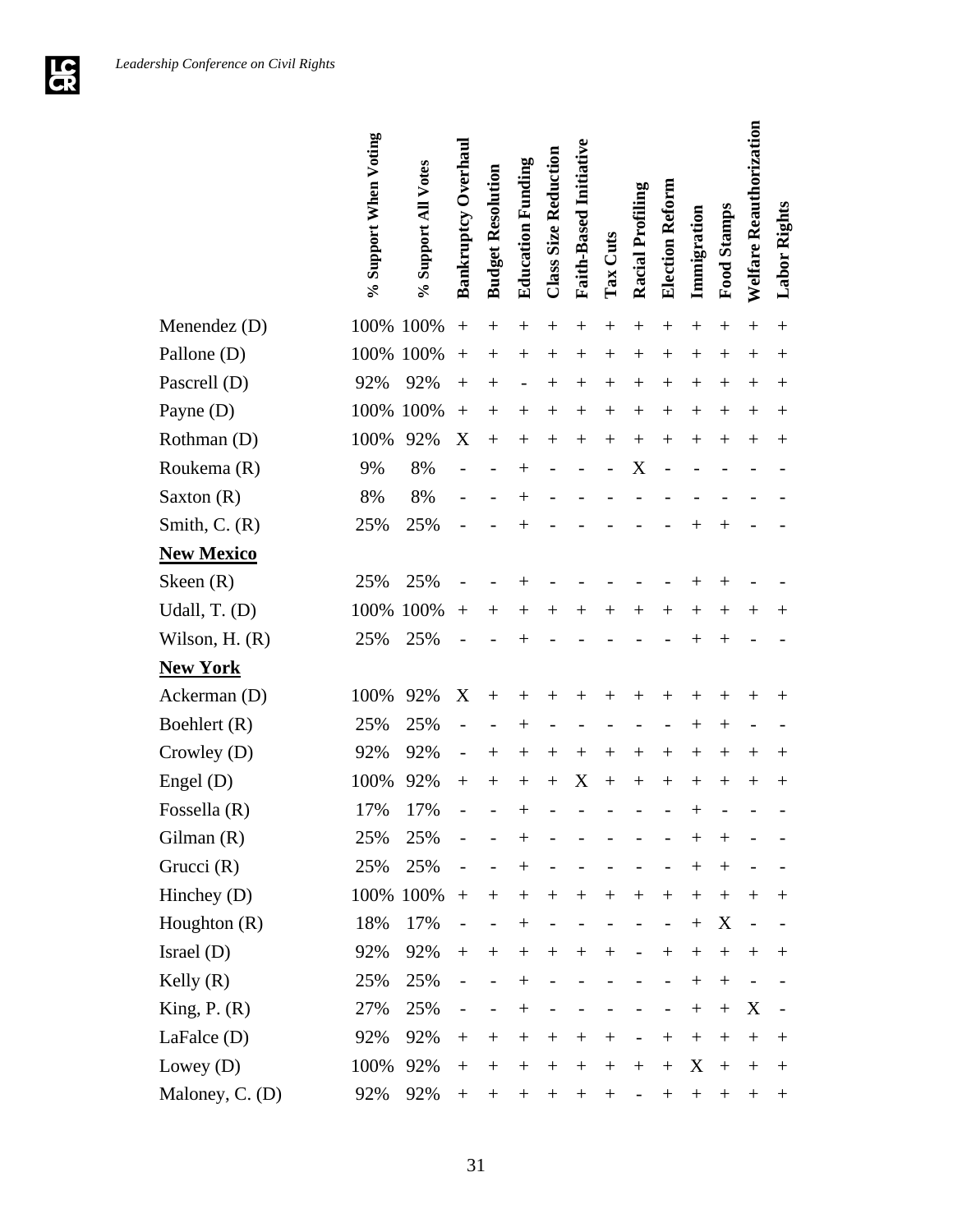

|                       | % Support When Voting | <b>Support All Votes</b><br>$\mathcal{S}_{\mathbf{0}}$ | <b>Bankruptcy Overhaul</b> | <b>Budget Resolution</b> | <b>Education Funding</b> | <b>Class Size Reduction</b> | Faith-Based Initiative | Tax Cuts | <b>Racial Profiling</b>  | Election Reform | Immigration                      | <b>Food Stamps</b> | Welfare Reauthorization | Labor Rights                     |
|-----------------------|-----------------------|--------------------------------------------------------|----------------------------|--------------------------|--------------------------|-----------------------------|------------------------|----------|--------------------------|-----------------|----------------------------------|--------------------|-------------------------|----------------------------------|
| McCarthy, C. (D)      | 100%                  | 100%                                                   | $^{+}$                     | $^{+}$                   | $^{+}$                   | $^{+}$                      | $^{+}$                 | $^{+}$   | $^{+}$                   | $^{+}$          | $^{+}$                           | $^{+}$             | $^{+}$                  | $^{+}$                           |
| McHugh(R)             | 25%                   | 25%                                                    |                            |                          | $^+$                     |                             |                        |          |                          |                 | $^+$                             | $^{+}$             |                         |                                  |
| McNulty (D)           | 100%                  | 100%                                                   | $^{+}$                     | $\,+\,$                  | $^{+}$                   | $\overline{+}$              | $^{+}$                 | $^+$     | $^{+}$                   | $^{+}$          | $\hspace{0.1mm} +$               | $^{+}$             | $^+$                    | $\hspace{0.1mm} +$               |
| Meeks, G. (D)         | 100%                  | 92%                                                    | $^{+}$                     | $^+$                     | $\,{}^+$                 | $^{+}$                      | $^+$                   | $^+$     | $^{+}$                   | $^{+}$          | $^{+}$                           | X                  | $^{+}$                  | $\hspace{0.1mm} +$               |
| Nadler (D)            | 100%                  | 100%                                                   | $^{+}$                     | $^{+}$                   | $^{+}$                   | $^{+}$                      | $^{+}$                 | $^{+}$   | $^{+}$                   | $^{+}$          | $^{+}$                           | $^{+}$             | $^{+}$                  | $^+$                             |
| Owens $(D)$           | 100%                  | 100%                                                   | $^{+}$                     | $^+$                     | $^{+}$                   | $^{+}$                      | $^+$                   | $^{+}$   | $^{+}$                   | $^{+}$          | $^+$                             | $^{+}$             | $^+$                    | $^+$                             |
| Quinn(R)              | 36%                   | 33%                                                    |                            |                          | $^+$                     |                             |                        | $^+$     | X                        |                 | $^+$                             | $^{+}$             |                         |                                  |
| Rangel (D)            | 100%                  | 100%                                                   | $^{+}$                     | $^+$                     | $^{+}$                   | $^+$                        | $^+$                   | $^+$     | $^{+}$                   | $^{+}$          | $^+$                             | $^+$               | $^+$                    | $^+$                             |
| Reynolds $(R)$        | 17%                   | 17%                                                    |                            |                          | $^+$                     |                             |                        |          |                          |                 | $^+$                             |                    |                         |                                  |
| Serrano (D)           | 100%                  | 100%                                                   | $^{+}$                     | $^{+}$                   | $^{+}$                   | $^{+}$                      | $^{+}$                 | $^{+}$   | $^{+}$                   | $+$             | $\hspace{0.1mm} +$               | $^{+}$             | $^+$                    | $\hspace{0.1mm} +$               |
| Slaughter (D)         | 100%                  | 100%                                                   | $^{+}$                     | $^{+}$                   | $^{+}$                   | $^{+}$                      | $^{+}$                 | $^{+}$   | $^{+}$                   | $^{+}$          | $^{+}$                           | $^{+}$             | $^{+}$                  | $\hspace{0.1mm} +$               |
| Sweeney $(R)$         | 18%                   | 17%                                                    |                            |                          | $^+$                     |                             |                        |          |                          |                 | X                                | $^{+}$             |                         |                                  |
| Towns (D)             | 100%                  | 100%                                                   | $^{+}$                     | $^+$                     | $^{+}$                   | $^{+}$                      | $^{+}$                 | $^+$     | $\overline{+}$           | $^{+}$          | $^{+}$                           | $^{+}$             | $^+$                    | $\hspace{0.1mm} +\hspace{0.1mm}$ |
| Velazquez (D)         | 100%                  | 100%                                                   | $^{+}$                     | $^{+}$                   | $^{+}$                   | $^{+}$                      | $^{+}$                 | $^{+}$   | $^{+}$                   | $^{+}$          | $^{+}$                           | $^{+}$             | $^{+}$                  | $^+$                             |
| Walsh $(R)$           | 25%                   | 25%                                                    |                            |                          | $^+$                     |                             |                        |          |                          |                 | $\hspace{0.1mm} +\hspace{0.1mm}$ | $^{+}$             |                         |                                  |
| Weiner (D)            | 100%                  | 100%                                                   | $^{+}$                     | $^+$                     | $^{+}$                   | $^+$                        | $^+$                   | $^+$     | $\hspace{0.1mm} +$       | $^+$            | $^{+}$                           | $^{+}$             | $\hspace{0.1mm} +$      | $\hspace{0.1mm} +\hspace{0.1mm}$ |
| <b>North Carolina</b> |                       |                                                        |                            |                          |                          |                             |                        |          |                          |                 |                                  |                    |                         |                                  |
| Ballenger (R)         | 8%                    | $8\%$                                                  |                            |                          | $^+$                     |                             |                        |          |                          |                 |                                  |                    |                         |                                  |
| Burr(R)               | 8%                    | 8%                                                     |                            |                          |                          |                             |                        |          |                          |                 |                                  |                    |                         |                                  |
| Clayton (D)           | 100%                  | 100%                                                   | $^{+}$                     | $^{+}$                   | $+$                      | $^{+}$                      | $+$                    |          | $\boldsymbol{+}$         | $^{+}$          | $+$                              | $+$                | $^{+}$                  | $^+$                             |
| Coble(R)              | 0%                    | $0\%$                                                  |                            |                          |                          |                             |                        |          |                          |                 |                                  |                    |                         |                                  |
| Etheridge (D)         | 92%                   | 92%                                                    |                            | $^{+}$                   | $^{+}$                   | $+$                         | $^{+}$                 | $\! +$   | $\overline{\phantom{0}}$ | $+$             | $+$                              | $^{+}$             | $+$                     | $^+$                             |
| Hayes $(R)$           | 8%                    | 8%                                                     |                            |                          | $^{+}$                   |                             |                        |          |                          |                 |                                  |                    |                         |                                  |
| Jones, $W. (R)$       | 0%                    | 0%                                                     |                            |                          |                          |                             |                        |          |                          |                 |                                  |                    |                         |                                  |
| Mclntyre(D)           | 75%                   | 75%                                                    | $^{+}$                     | $^{+}$                   | $+$                      | $+$                         |                        | $^{+}$   |                          | $^{+}$          | $^{+}$                           |                    | $^{+}$                  | $\hspace{0.1mm} +$               |
| Myrick $(R)$          | 0%                    | $0\%$                                                  |                            |                          |                          |                             |                        |          |                          |                 |                                  |                    |                         |                                  |
| Price, $D. (D)$       | 92%                   | 92%                                                    | $^{+}$                     | $^+$                     | $^{+}$                   | $^{+}$                      | $^{+}$                 | $^{+}$   |                          | $^{+}$          | $^{+}$                           | $^{+}$             | $^{+}$                  | $^{+}$                           |
| Taylor, C. $(R)$      | $0\%$                 | $0\%$                                                  |                            |                          |                          |                             |                        |          |                          |                 |                                  |                    |                         |                                  |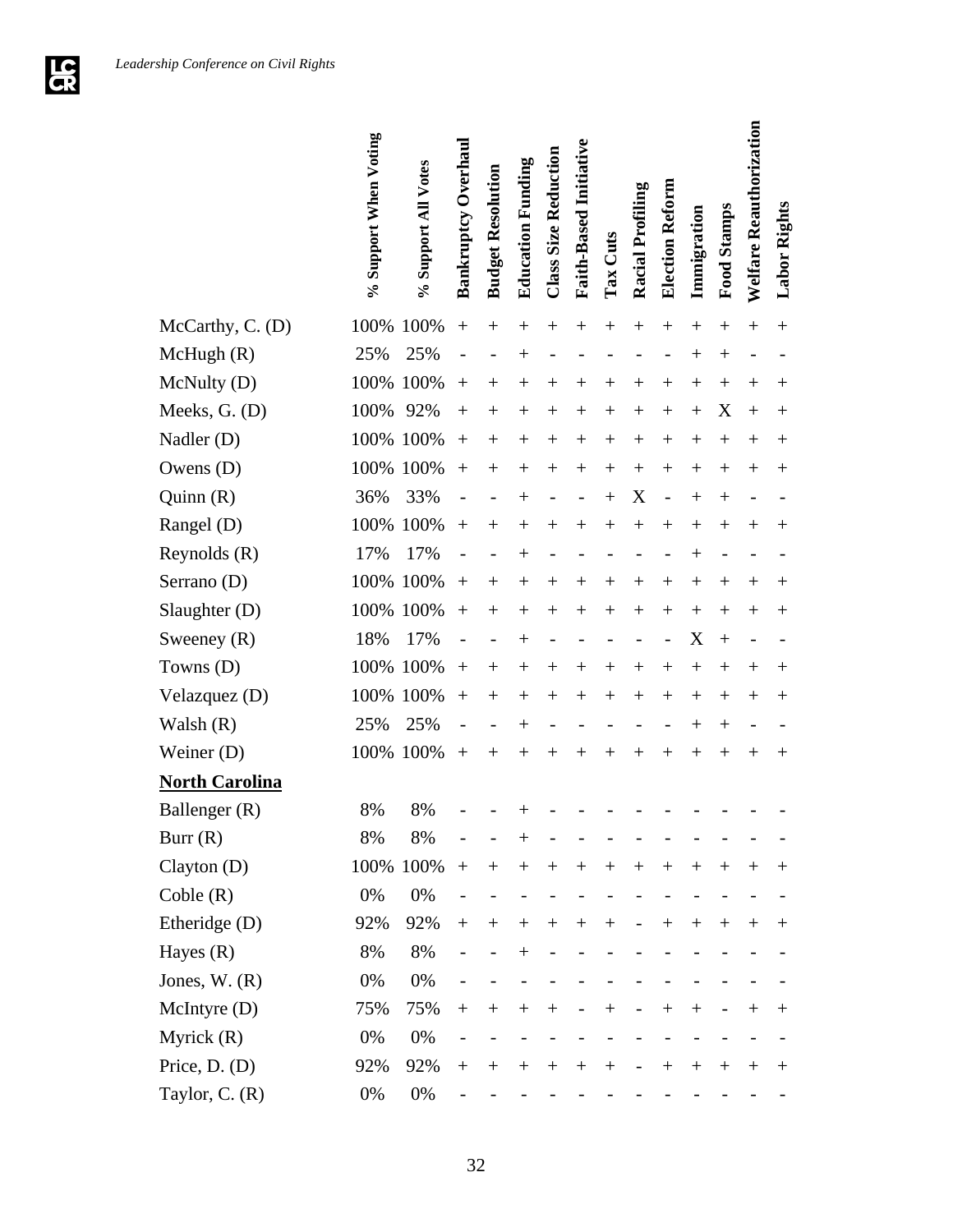**GFG** 

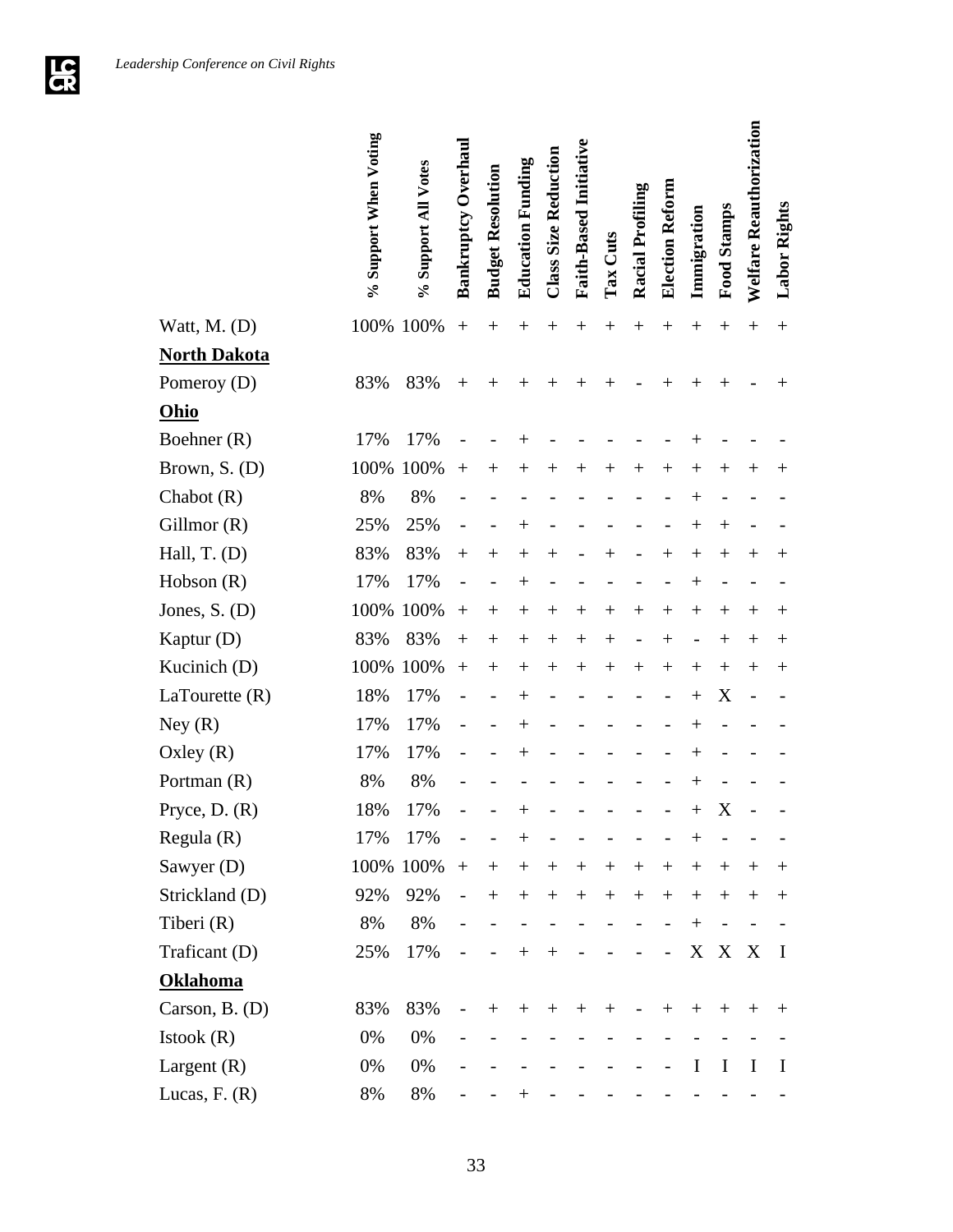

|                     | % Support When Voting | % Support All Votes | <b>Bankruptcy Overhaul</b> | <b>Budget Resolution</b> | <b>Education Funding</b> | <b>Class Size Reduction</b> | <b>Faith-Based Initiative</b> | Tax Cuts       | <b>Racial Profiling</b> | Election Reform    | Immigration | Food Stamps                      | <b>Welfare Reauthorization</b> | Labor Rights       |
|---------------------|-----------------------|---------------------|----------------------------|--------------------------|--------------------------|-----------------------------|-------------------------------|----------------|-------------------------|--------------------|-------------|----------------------------------|--------------------------------|--------------------|
| Sullivan (R)        | 0%                    | 0%                  | I                          | I                        | I                        | I                           | I                             | I              | Ι                       | I                  |             |                                  |                                |                    |
| Watkins (R)         | 17%                   | 17%                 |                            |                          | $^+$                     |                             |                               |                |                         |                    |             |                                  |                                |                    |
| Watts, J.C. $(R)$   | 17%                   | 17%                 |                            |                          | $^{+}$                   |                             |                               |                |                         |                    | $^+$        |                                  |                                |                    |
| <b>Oregon</b>       |                       |                     |                            |                          |                          |                             |                               |                |                         |                    |             |                                  |                                |                    |
| Blumenauer (D)      | 100%                  | 100%                | $^{+}$                     | $^+$                     | $^+$                     |                             |                               |                |                         | $^{+}$             | $^+$        | $^+$                             | ╇                              | $^+$               |
| DeFazio (D)         | 100%                  | 100%                | $^{+}$                     | $^+$                     | $^{+}$                   | $^{+}$                      | $^+$                          | $^{+}$         | $^{+}$                  | $^+$               | $^{+}$      | $^{+}$                           | $\,+\,$                        | $^+$               |
| Hooley (D)          | 100%                  | 100%                | $^{+}$                     | $^+$                     | $^{+}$                   | $\overline{+}$              | $^{+}$                        | $^{+}$         | $^{+}$                  | $^{+}$             | $^{+}$      | $^{+}$                           | $^+$                           | $^+$               |
| Walden (R)          | 8%                    | 8%                  |                            |                          | $^+$                     |                             |                               |                |                         |                    |             |                                  |                                |                    |
| Wu(D)               | 83%                   | 83%                 | $^{+}$                     | $^{+}$                   | $^{+}$                   | $\overline{+}$              | $^+$                          |                |                         | $\, +$             | $^+$        | $^{+}$                           |                                | $\hspace{0.1mm} +$ |
| <b>Pennsylvania</b> |                       |                     |                            |                          |                          |                             |                               |                |                         |                    |             |                                  |                                |                    |
| Borski (D)          |                       | 100% 100%           | $^{+}$                     | $^+$                     | $\hspace{0.1mm} +$       | $^{+}$                      | $\overline{+}$                | $\overline{+}$ | $^{+}$                  | $^+$               | $^{+}$      | $^{+}$                           | $^+$                           | $\hspace{0.1mm} +$ |
| Brady, R. (D)       | 100%                  | 100%                | $^{+}$                     | $^+$                     | $^{+}$                   | $^{+}$                      | $^{+}$                        | $^{+}$         | $^{+}$                  | $^{+}$             | $^{+}$      | $^{+}$                           | $^{+}$                         | $^{+}$             |
| Coyne $(D)$         |                       | 100% 100%           | $^{+}$                     | $^{+}$                   | $^{+}$                   | $^{+}$                      | $^{+}$                        | $^{+}$         | $^{+}$                  | $^{+}$             | $^{+}$      | $^{+}$                           | $\hspace{0.1mm} +$             | $\hspace{0.1mm} +$ |
| Doyle (D)           | 100%                  | 100%                | $^{+}$                     | $^{+}$                   | $^{+}$                   | $^{+}$                      | $^{+}$                        | $^{+}$         | $^{+}$                  | $^{+}$             | $^{+}$      | $^{+}$                           | $\hspace{0.1mm} +$             | $\hspace{0.1mm} +$ |
| English $(R)$       | 17%                   | 17%                 |                            |                          | $^{+}$                   |                             |                               |                |                         |                    | $^{+}$      |                                  |                                |                    |
| Fattah (D)          | 100%                  | 100%                | $^{+}$                     | $^+$                     | $^{+}$                   | $\hspace{0.1mm} +$          | $^{+}$                        | $^{+}$         | $^{+}$                  | $\hspace{0.1mm} +$ | $^{+}$      | $\hspace{0.1mm} +\hspace{0.1mm}$ | $^+$                           | $^+$               |
| Gekas (R)           | 17%                   | 17%                 |                            |                          |                          |                             |                               |                |                         |                    |             | $\hspace{0.1mm} +$               |                                |                    |
| Greenwood (R)       | 8%                    | 8%                  |                            |                          | $^{+}$                   |                             |                               |                |                         |                    |             |                                  |                                |                    |
| Hart $(R)$          | 17%                   | 17%                 |                            |                          |                          |                             |                               |                |                         |                    |             |                                  |                                |                    |
| Hoeffel $(D)$       | 100%                  | 100%                | $\! + \!$                  | $^{+}$                   | $\! +$                   | $\boldsymbol{+}$            | $\boldsymbol{+}$              | $^{+}$         | $\boldsymbol{+}$        | $\boldsymbol{+}$   | $^{+}$      | $^{+}$                           | $^+$                           | $^+$               |
| Holden (D)          | 92%                   | 92%                 | $^{+}$                     | $^{+}$                   |                          | $\boldsymbol{+}$            | $^{+}$                        | $^{+}$         | $+$                     | $\! + \!\!\!\!$    |             | $^{+}$                           |                                | $\hspace{0.1mm} +$ |
| Kanjorski (D)       | 100%                  | 100%                | $\qquad \qquad +$          | $^{+}$                   | $^{+}$                   | $\boldsymbol{+}$            | $^{+}$                        | $^{+}$         | $^{+}$                  | $^{+}$             | $^{+}$      | $^{+}$                           | $^+$                           | $^{+}$             |
| Mascara (D)         | 100%                  | 100%                | $\boldsymbol{+}$           | $^{+}$                   | $^{+}$                   | $+$                         | $^{+}$                        | $^{+}$         | $^{+}$                  | $+$                | $^{+}$      | $^{+}$                           | $^{+}$                         | $^{+}$             |
| Murtha (D)          | 100%                  | 92%                 |                            | $^{+}$                   | $^{+}$                   | $+$                         | $+$                           | $^{+}$         | $+$                     | $+$                | $^{+}$      | $+$                              | X                              | $^{+}$             |
| Peterson, $J. (R)$  | 8%                    | 8%                  |                            |                          | $^{+}$                   |                             |                               |                |                         |                    |             |                                  |                                |                    |
| Pitts $(R)$         | 0%                    | 0%                  |                            |                          |                          |                             |                               |                |                         |                    |             |                                  |                                |                    |
| Platts $(R)$        | 8%                    | 8%                  |                            |                          | $^{+}$                   |                             |                               |                |                         |                    |             |                                  |                                |                    |
| Sherwood (R)        | 17%                   | 17%                 |                            |                          | $^{+}$                   |                             |                               |                |                         |                    |             | $^+$                             |                                |                    |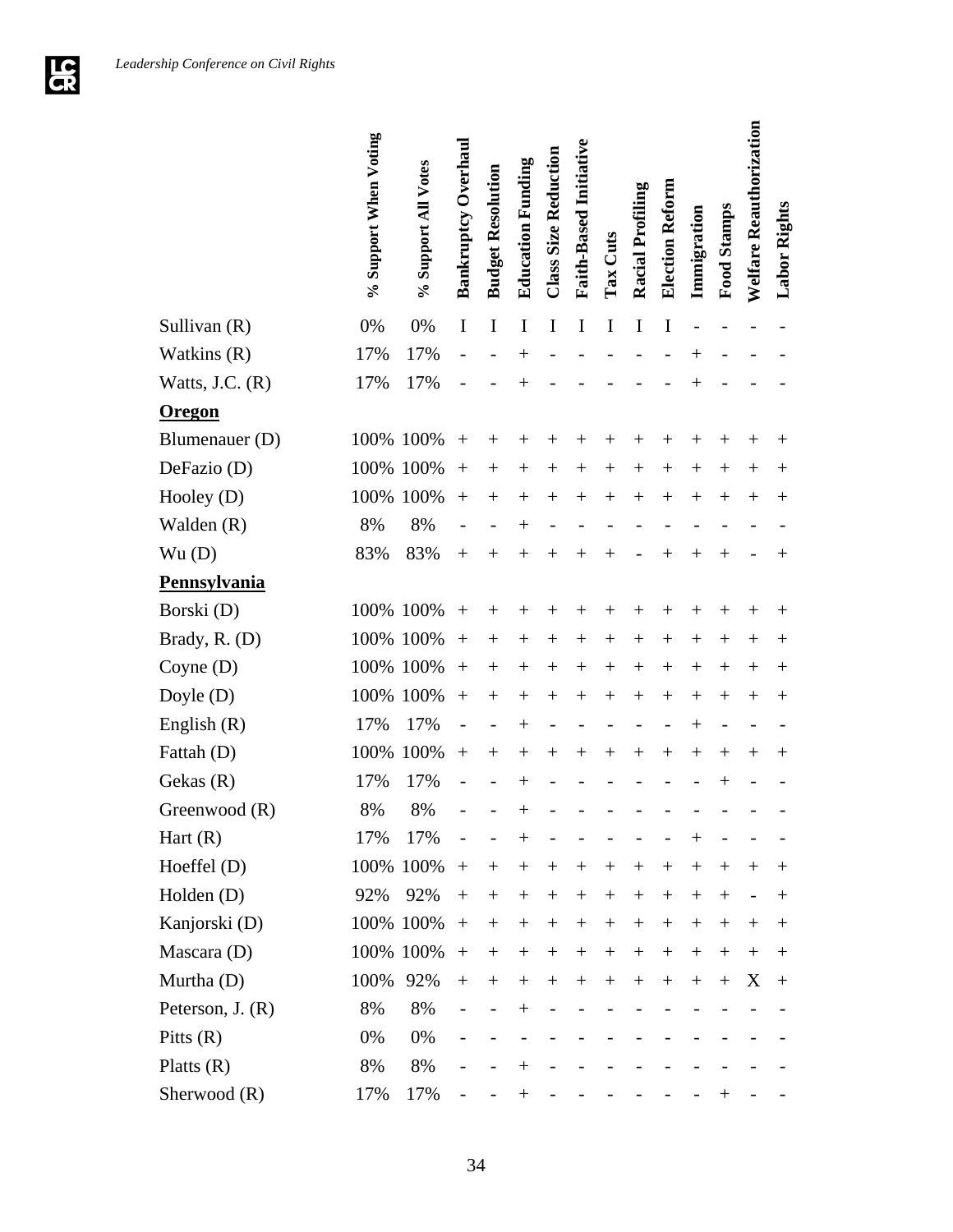

|                       | % Support When Voting | % Support All Votes | Bankruptcy Overhaul      | <b>Budget Resolution</b> | <b>Education Funding</b> | <b>Class Size Reduction</b> | <b>Faith-Based Initiative</b> | Tax Cuts           | <b>Racial Profiling</b> | Election Reform          | Immigration    | Food Stamps              | Welfare Reauthorization | Labor Rights       |
|-----------------------|-----------------------|---------------------|--------------------------|--------------------------|--------------------------|-----------------------------|-------------------------------|--------------------|-------------------------|--------------------------|----------------|--------------------------|-------------------------|--------------------|
| Shuster, Bill (R)     | 10%                   | 8%                  | I                        | I                        | $^{+}$                   |                             |                               |                    |                         |                          |                |                          |                         |                    |
| Toomey $(R)$          | 0%                    | 0%                  |                          |                          |                          |                             |                               |                    |                         |                          |                |                          |                         |                    |
| Weldon, $C. (R)$      | 8%                    | 8%                  |                          |                          |                          |                             |                               |                    |                         |                          |                |                          |                         |                    |
| <b>Rhode Island</b>   |                       |                     |                          |                          |                          |                             |                               |                    |                         |                          |                |                          |                         |                    |
| Kennedy, P. (D)       | 92%                   | 92%                 |                          |                          |                          |                             | $^+$                          | $^+$               | $\, +$                  | $^+$                     | $^+$           | $^+$                     | $^+$                    | $^+$               |
| Langevin (D)          | 92%                   | 92%                 | $^{+}$                   | $^+$                     | $^+$                     | $^{+}$                      | $^+$                          | ╅                  |                         | $^+$                     | $^+$           | $^+$                     | $\,+\,$                 | $\hspace{0.1mm} +$ |
| <b>South Carolina</b> |                       |                     |                          |                          |                          |                             |                               |                    |                         |                          |                |                          |                         |                    |
| Brown, $H. (R)$       | 8%                    | 8%                  |                          |                          |                          |                             |                               |                    |                         |                          |                |                          |                         |                    |
| Clyburn(D)            | 100%                  | 92%                 | $^{+}$                   | $^+$                     | $^{+}$                   | $^{+}$                      | $^+$                          | $+$                | X                       | $^{+}$                   | $^{+}$         | $^{+}$                   | $^+$                    | $\hspace{0.1mm} +$ |
| DeMint (R)            | 0%                    | 0%                  |                          |                          |                          |                             |                               |                    |                         |                          |                |                          |                         |                    |
| Graham, L. (R)        | 0%                    | 0%                  |                          |                          |                          |                             |                               |                    |                         |                          |                |                          |                         |                    |
| Spence $(R)$          | $0\%$                 | 0%                  |                          |                          |                          |                             | X                             | I                  | I                       | I                        | I              | I                        | I                       | I                  |
| Spratt (D)            | 91%                   | 83%                 | $^{+}$                   |                          | $\overline{ }$           | $\overline{+}$              | $^+$                          |                    |                         |                          | $^{+}$         | X                        | $^{+}$                  | $^{+}$             |
| Wilson, J. (R)        | 0%                    | 0%                  | I                        | I                        | I                        | Ι                           | I                             | I                  | I                       | I                        |                |                          |                         |                    |
| <b>South Dakota</b>   |                       |                     |                          |                          |                          |                             |                               |                    |                         |                          |                |                          |                         |                    |
| Thune $(R)$           | 25%                   | 25%                 |                          |                          |                          |                             |                               |                    |                         |                          |                |                          |                         |                    |
| <b>Tennessee</b>      |                       |                     |                          |                          |                          |                             |                               |                    |                         |                          |                |                          |                         |                    |
| Bryant (R)            | 0%                    | 0%                  |                          |                          |                          |                             |                               |                    |                         |                          |                |                          |                         |                    |
| Clement $(D)$         | 75%                   | 75%                 | $\overline{\phantom{0}}$ | $^{+}$                   | $^{+}$                   | $^{+}$                      | $^{+}$                        | $\hspace{0.1mm} +$ |                         | $^+$                     |                | $^+$                     | $^+$                    | $^+$               |
| Duncan $(R)$          | 0%                    | 0%                  |                          |                          |                          |                             |                               |                    |                         |                          |                |                          |                         |                    |
| Ford $(D)$            | 92%                   | 92%                 | $\overline{\phantom{0}}$ | $+$                      | $\ddot{}$                | $+$                         |                               | $+$                | $^{+}$                  | $^{+}$                   |                | $^{+}$                   | $^{+}$                  | $^{+}$             |
| Gordon, B. (D)        | 75%                   | 75%                 |                          | $+$                      |                          | $+$                         |                               | $\boldsymbol{+}$   | $\qquad \qquad -$       | $^{+}$                   | $\overline{a}$ | $+$                      | $^{+}$                  | $^{+}$             |
| Hilleary $(R)$        | 9%                    | 8%                  |                          |                          | $\ddot{}$                | $\overline{\phantom{a}}$    |                               |                    |                         | $\overline{\phantom{a}}$ | X              | $\overline{\phantom{0}}$ |                         |                    |
| Jenkins $(R)$         | 8%                    | 8%                  |                          |                          | $+$                      |                             |                               |                    |                         |                          |                |                          |                         |                    |
| Tanner (D)            | 73%                   | 67%                 | $\overline{\phantom{0}}$ | $+$                      | $\boldsymbol{+}$         | $+$                         | $+$                           | $\boldsymbol{+}$   |                         | $\overline{\phantom{a}}$ | $+$            | $+$                      | X                       | $+$                |
| Wamp $(R)$            | 8%                    | 8%                  |                          |                          | $^{+}$                   |                             |                               |                    |                         |                          |                |                          |                         |                    |
| <b>Texas</b>          |                       |                     |                          |                          |                          |                             |                               |                    |                         |                          |                |                          |                         |                    |
| Armey $(R)$           | 8%                    | 8%                  |                          |                          |                          |                             |                               |                    |                         |                          | $\,+\,$        |                          |                         |                    |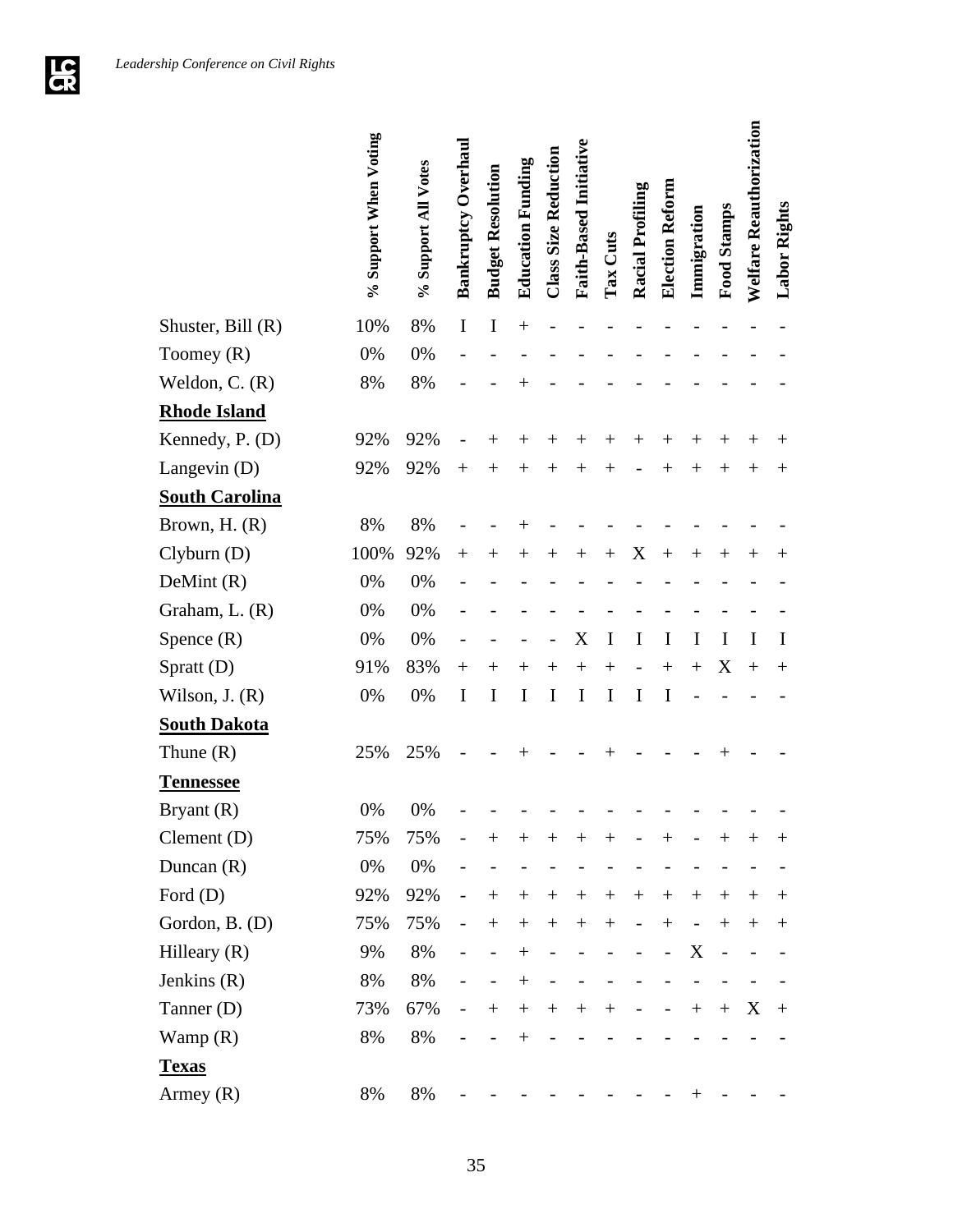

|                     | % Support When Voting | % Support All Votes | <b>Bankruptcy Overhaul</b> | <b>Budget Resolution</b> | <b>Education Funding</b> | Class Size Reduction | <b>Faith-Based Initiative</b> | Tax Cuts | <b>Racial Profiling</b>  | Election Reform | Immigration | Food Stamps | <b>Welfare Reauthorization</b> | Labor Rights       |
|---------------------|-----------------------|---------------------|----------------------------|--------------------------|--------------------------|----------------------|-------------------------------|----------|--------------------------|-----------------|-------------|-------------|--------------------------------|--------------------|
| Barton (R)          | 0%                    | 0%                  |                            |                          |                          |                      |                               |          |                          |                 | X           |             |                                |                    |
| Bentsen (D)         | 82%                   | 75%                 |                            | $^+$                     | $\hspace{0.1mm} +$       | $^{+}$               | $^+$                          | $^{+}$   |                          | $^{+}$          | X           | $^{+}$      | $^+$                           | $\hspace{0.1mm} +$ |
| Bonilla (R)         | 17%                   | 17%                 |                            |                          | $^+$                     |                      |                               |          |                          |                 | $^{+}$      |             |                                |                    |
| Brady, K. (R)       | 0%                    | 0%                  |                            |                          |                          |                      |                               |          |                          |                 |             |             |                                |                    |
| Combest $(R)$       | 0%                    | 0%                  |                            |                          |                          |                      |                               |          |                          |                 |             |             | X                              | X                  |
| Culberson $(R)$     | 0%                    | 0%                  |                            |                          |                          |                      |                               |          |                          |                 |             |             |                                |                    |
| DeLay(R)            | 8%                    | 8%                  |                            |                          |                          |                      |                               |          |                          |                 |             |             |                                |                    |
| Doggett (D)         | 100%                  | 100%                | $^{+}$                     | $\,+\,$                  | $^+$                     | $^{+}$               | $^+$                          | $^{+}$   | $^{+}$                   | $\, +$          | $^{+}$      | $^{+}$      | $^+$                           | $\hspace{0.1mm} +$ |
| Edwards, C. (D)     | 83%                   | 83%                 |                            | $^+$                     | $^{+}$                   | $^{+}$               | $^+$                          | $^{+}$   | $^{+}$                   | $^+$            | $^{+}$      | $^{+}$      |                                | $^{+}$             |
| Frost(D)            | 92%                   | 92%                 |                            | $\overline{+}$           | $^{+}$                   | $^{+}$               | $+$                           | $^{+}$   | $^{+}$                   | $^{+}$          | $^{+}$      | $^{+}$      | $^{+}$                         | $^{+}$             |
| Gonzalez (D)        | 100%                  | 100%                | $^{+}$                     | $\overline{+}$           | $^{+}$                   | $^{+}$               | $^{+}$                        | $^{+}$   | $^{+}$                   | $^{+}$          | $^{+}$      | $^{+}$      | $\hspace{0.1mm} +$             | $^{+}$             |
| Granger $(R)$       | $0\%$                 | 0%                  |                            |                          |                          |                      |                               |          |                          | X               |             |             |                                |                    |
| Green, G. (D)       | 92%                   | 92%                 | $^{+}$                     | $^+$                     | $^+$                     | $^{+}$               | $^{+}$                        | $^+$     |                          | $^{+}$          | $^{+}$      | $^{+}$      | $^+$                           | $^+$               |
| Hall, $R. (D)$      | 17%                   | 17%                 |                            |                          | $^+$                     |                      |                               |          |                          |                 |             | $^{+}$      |                                |                    |
| Hinojosa (D)        | 100%                  | 100%                | $^{+}$                     | $^+$                     | $^{+}$                   | $^{+}$               | $^{+}$                        | $^{+}$   | $^{+}$                   | $^{+}$          | $^{+}$      | $^{+}$      | $^+$                           | $^+$               |
| Jackson-Lee, S. (D) | 100%                  | 100%                | $^{+}$                     | $\hspace{0.1mm} +$       | $^{+}$                   | $^{+}$               | $^{+}$                        | $^{+}$   | $^{+}$                   | $^+$            | $^{+}$      | $^{+}$      | $\hspace{0.1mm} +$             | $^+$               |
| Johnson, Sam (R)    | 0%                    | 0%                  |                            |                          |                          |                      |                               |          |                          |                 | X           |             |                                |                    |
| Johnson, E.B. (D)   |                       | 100% 100%           | $^{+}$                     | $^{+}$                   | $^{+}$                   | $\,+\,$              | $^{+}$                        | $^{+}$   | $^{+}$                   | $^{+}$          | $^{+}$      | $^{+}$      | $^+$                           | $^+$               |
| Lampson $(D)$       | 100%                  | 92%                 | $^{+}$                     | $\hspace{0.1mm} +$       | $^{+}$                   | $^{+}$               | $^{+}$                        | $^{+}$   | $^{+}$                   | $^+$            | $^{+}$      | $^{+}$      | X                              | $^{+}$             |
| Ortiz $(D)$         | 92%                   | 92%                 | $\! + \!$                  | $^{+}$                   | $^{+}$                   | $\boldsymbol{+}$     |                               | $^{+}$   | $\qquad \qquad -$        | $^{+}$          | $^{+}$      | $^{+}$      | $^+$                           | $\hspace{0.1mm} +$ |
| Paul $(R)$          | 33%                   | 33%                 | $\overline{\phantom{0}}$   | $^{+}$                   |                          |                      |                               |          | $+$                      |                 | $\! +$      |             | $^{+}$                         |                    |
| Reyes $(D)$         | 92%                   | 92%                 | $^{+}$                     | $^{+}$                   | $\! +$                   | $+$                  | $\! +$                        | $^{+}$   | $\overline{\phantom{0}}$ | $^{+}$          | $^{+}$      | $+$         | $^{+}$                         | $^{+}$             |
| Rodriguez (D)       | 100%                  | 92%                 |                            | $+$                      | $^{+}$                   | $+$                  | $+$                           |          | $^{+}$                   | $^{+}$          | $+$         | X           | $^{+}$                         | $^{+}$             |
| Sandlin (D)         | 92%                   | 92%                 |                            | $^{+}$                   | $\! +$                   | $+$                  | $+$                           | $^{+}$   | $+$                      | $^{+}$          | $+$         | $^{+}$      | $^+$                           | $^{+}$             |
| Sessions, $P. (R)$  | 0%                    | 0%                  |                            |                          |                          |                      |                               |          |                          |                 |             |             |                                |                    |
| Smith, $L(R)$       | 8%                    | 8%                  |                            |                          |                          |                      |                               |          |                          |                 | $^{+}$      |             |                                |                    |
| Stenholm (D)        | 58%                   | 58%                 |                            | $^{+}$                   | $+$                      | $^{+}$               |                               | $^{+}$   |                          |                 | $^{+}$      | $^{+}$      | $^+$                           |                    |
| Thornberry $(R)$    | 8%                    | 8%                  |                            |                          |                          |                      |                               |          |                          |                 | $^{+}$      |             |                                |                    |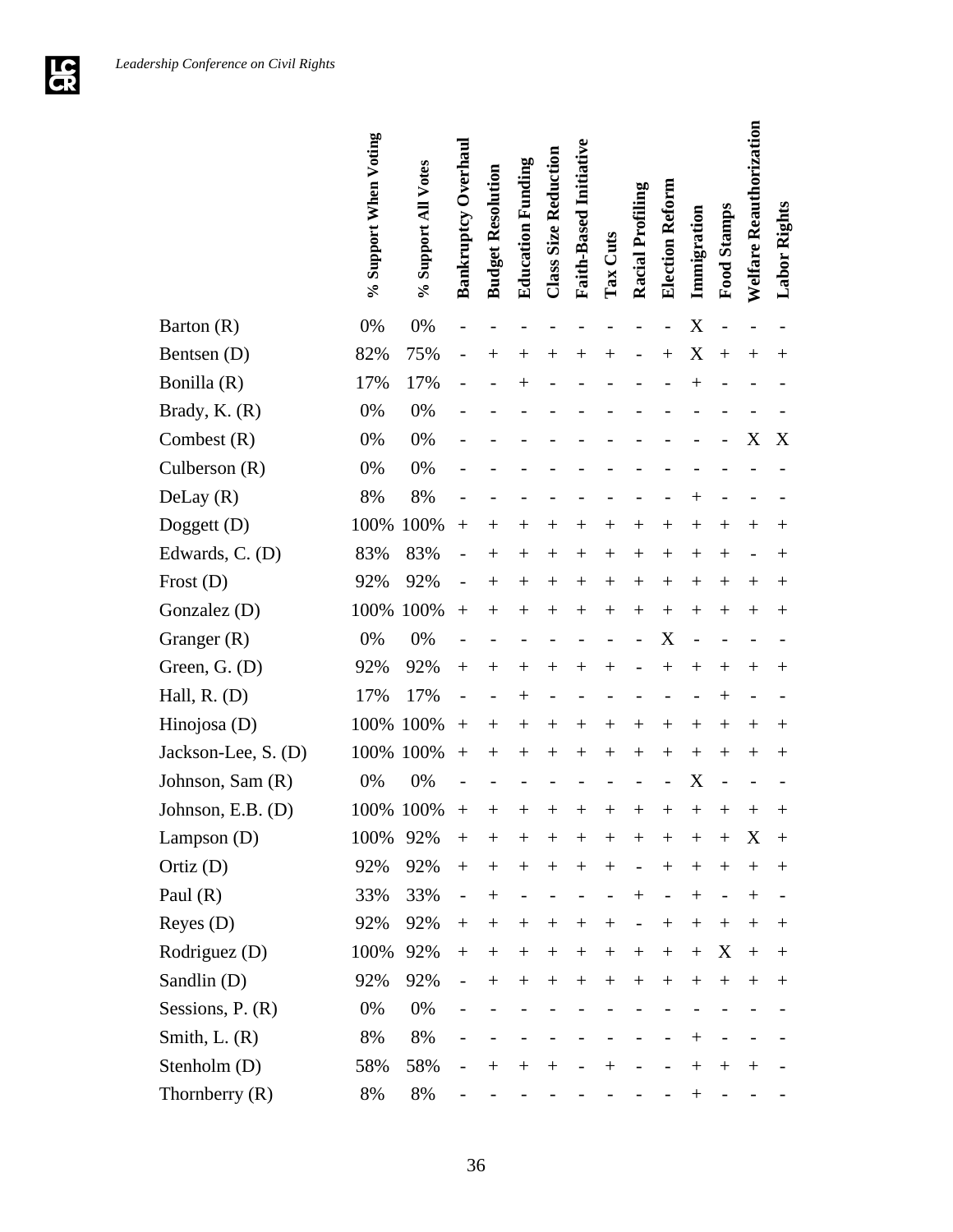**GFG** 

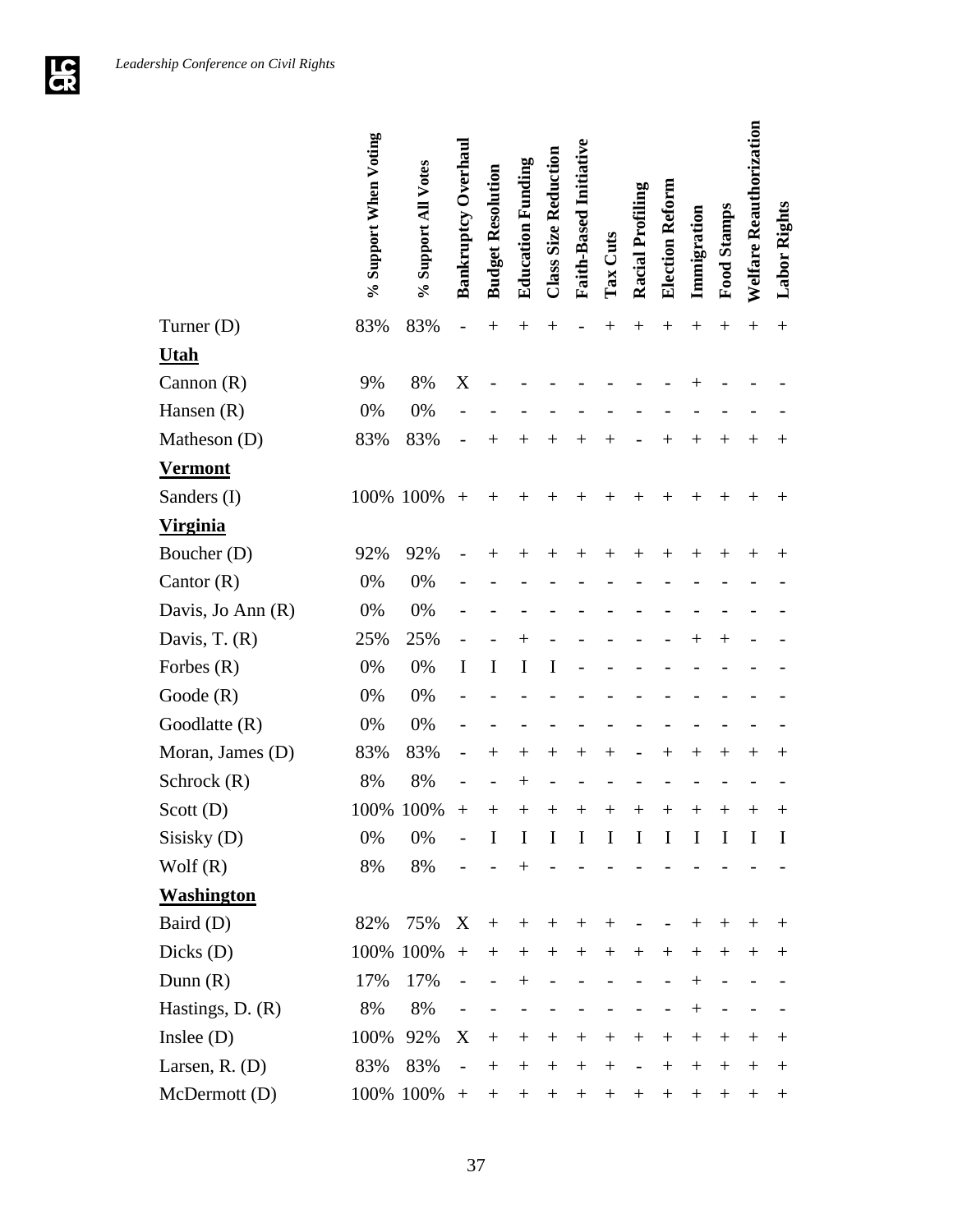|                      | % Support When Voting | % Support All Votes | <b>Bankruptcy Overhaul</b> | <b>Budget Resolution</b> | <b>Education Funding</b> | Class Size Reduction | Faith-Based Initiative | Tax Cuts       | Racial Profiling | Election Reform | Immigration    | <b>Food Stamps</b> | Welfare Reauthorization | Labor Rights       |
|----------------------|-----------------------|---------------------|----------------------------|--------------------------|--------------------------|----------------------|------------------------|----------------|------------------|-----------------|----------------|--------------------|-------------------------|--------------------|
| Nethercutt $(R)$     | 17%                   | 17%                 |                            |                          |                          |                      |                        |                |                  |                 | $\overline{+}$ |                    |                         |                    |
| Smith, A. (D)        | 73%                   | 67%                 |                            | $\overline{+}$           | $\overline{+}$           | $^{+}$               |                        |                |                  |                 |                | X                  | $\ddot{}$               | $^{+}$             |
| <b>West Virginia</b> |                       |                     |                            |                          |                          |                      |                        |                |                  |                 |                |                    |                         |                    |
| Capito $(R)$         | 8%                    | 8%                  |                            |                          |                          |                      |                        |                |                  |                 |                |                    |                         |                    |
| Mollohan (D)         | 75%                   | 75%                 |                            | $\,+\,$                  | $\overline{+}$           | $^{+}$               |                        |                | $^{+}$           |                 |                | $^{+}$             | $\overline{+}$          | $\hspace{0.1mm} +$ |
| Rahall (D)           | 100%                  | 100%                | $^{+}$                     | $\,+\,$                  |                          | $\overline{+}$       | $\, +$                 |                | $^{+}$           |                 |                | $^{+}$             | $\,+\,$                 | $^+$               |
| Wisconsin            |                       |                     |                            |                          |                          |                      |                        |                |                  |                 |                |                    |                         |                    |
| Baldwin (D)          | 100%                  | 100%                | $^{+}$                     | $^{+}$                   |                          | $^{+}$               | $\mathrm{+}$           |                | $^+$             |                 |                | $^+$               | $\, +$                  | $^+$               |
| Barrett (D)          | 100%                  | 100%                | $+$                        | $^{+}$                   | $^{+}$                   | $^{+}$               | $^{+}$                 | $\overline{+}$ | $^{+}$           | $^{+}$          | $\overline{+}$ | $+$                | $^{+}$                  | $^{+}$             |
| Green, $M. (R)$      | 17%                   | 17%                 |                            |                          | $\, +$                   |                      |                        |                |                  |                 | ╇              |                    |                         |                    |
| Kind, R. $(D)$       | 100%                  | 100%                | $+$                        | $^{+}$                   | $^{+}$                   | $^{+}$               | $^{+}$                 |                | $^{+}$           | $^{+}$          | $\overline{+}$ | $^{+}$             | $^{+}$                  | $^{+}$             |
| Kleczka (D)          | 100%                  | 100%                | $^{+}$                     | $^{+}$                   | $^+$                     | $^{+}$               | $^{+}$                 | $^+$           | $^{+}$           | $^{+}$          | $^+$           | $^{+}$             | $^{+}$                  | $^+$               |
| Obey (D)             | 100%                  | 100%                | $+$                        | $^{+}$                   | $^{+}$                   | $^{+}$               | $^{+}$                 |                | $^{+}$           | $^{+}$          | $\overline{+}$ | $^{+}$             | $^{+}$                  | $^{+}$             |
| Petri (R)            | 17%                   | 17%                 |                            |                          |                          |                      |                        |                |                  |                 | ┿              |                    |                         |                    |
| Ryan, P. (R)         | 8%                    | 8%                  |                            |                          |                          |                      |                        |                |                  |                 |                |                    |                         |                    |
| Sensenbrenner (R)    | 8%                    | 8%                  |                            |                          |                          |                      |                        |                |                  |                 |                |                    |                         |                    |
| <b>Wyoming</b>       |                       |                     |                            |                          |                          |                      |                        |                |                  |                 |                |                    |                         |                    |
| Cubin $(R)$          | 0%                    | 0%                  |                            | X                        | X                        | X                    |                        | X              | X                | X               |                |                    |                         |                    |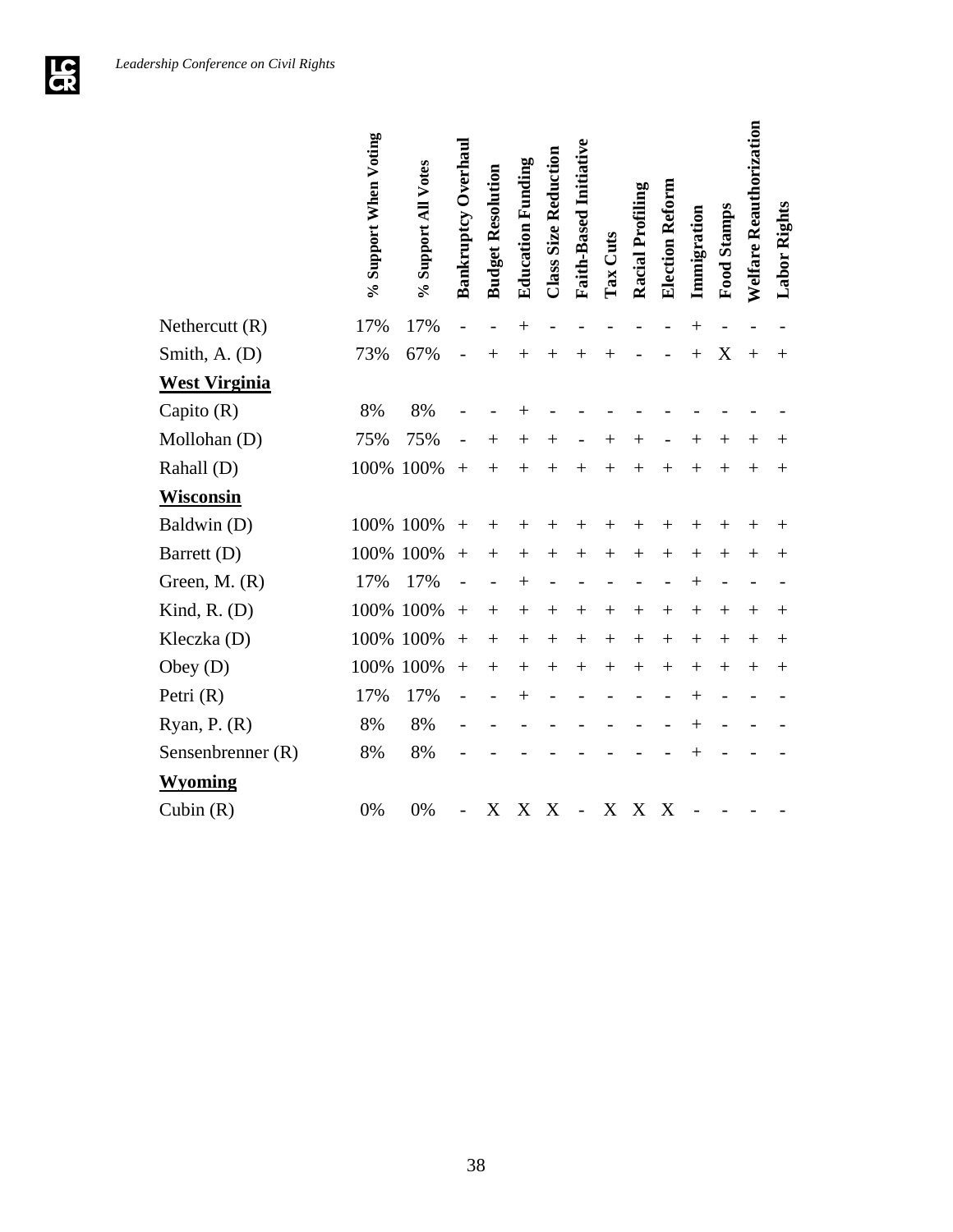# **VOTE DESCRIPTIONS Senate Votes in the 107th Congress**

#### **Ashcroft Confirmation**

**Confirmation of John Ashcroft as United States Attorney General** When President George W. Bush nominated former Sen. John Ashcroft (R-Mo.) for the position of U.S. attorney general, LCCR questioned Ashcroft's ability to enforce the very laws he had opposed throughout his career. As a senator, Ashcroft built a track record of opposition to civil rights, particularly on the issues of hate crimes and affirmative action, which underscored his lack of commitment to the rights of women and minorities and to equality for all.

LCCR opposed Ashcroft's nomination because of his extreme record of opposition to civil rights and liberties. On February 1, 2001, the Senate confirmed John Ashcroft as U.S. attorney general (58-42). A vote against the confirmation of John Ashcroft was a + vote. *First Session Roll No. 8 (2/1/2001).* 

# **Bankruptcy Overhaul**

**Predatory Lending (S. 420)** During the Senate's consideration of the "Bankruptcy Reform Act of 2001," a bill to overhaul our nation's bankruptcy rules, Sen. Durbin (D-Ill.) offered an amendment to invalidate claims against borrowers if the creditor has committed material violations of the Truth in Lending Act. Sen. Hatch (R-Utah) made a motion to table (or kill) the Durbin amendment.

LCCR supported the Durbin amendment because creditors who engage in predatory lending through the commission of material violations of the Truth in Lending Act should not be rewarded by the bankruptcy system. Predatory lending practices, which can include a broad range of strategies that target and disproportionately affect vulnerable populations, particularly minority and low-income borrowers, female single-headed households and the elderly, too often lead minority families to foreclosure and minority neighborhoods to ruin. Today, predatory lending is one of the greatest threats to families working to achieve financial security.

The motion to table the Durbin amendment passed (50-49). A vote against the motion to table the Durbin amendment was a + vote. *First Session Roll No. 18 (3/8/2001).*

#### **Education Spending**

**Harkin Amendment to the FY02 Budget Resolution (H. Con. Res. 83)** During consideration of the FY02 budget resolution, Sen. Harkin (D-Iowa) offered an amendment to reduce the size of the \$1.35 trillion tax cut (contained within the budget resolution) by \$448 billion and increase education spending by \$224 billion over ten years. The Harkin amendment would have provided full funding for special education through the Individuals with Disabilities Education Act, doubled the budget for Title I (disadvantaged schools); increased the maximum Pell Grant by \$600 to \$4,350; increased funding for Head Start and school construction; tripled funding for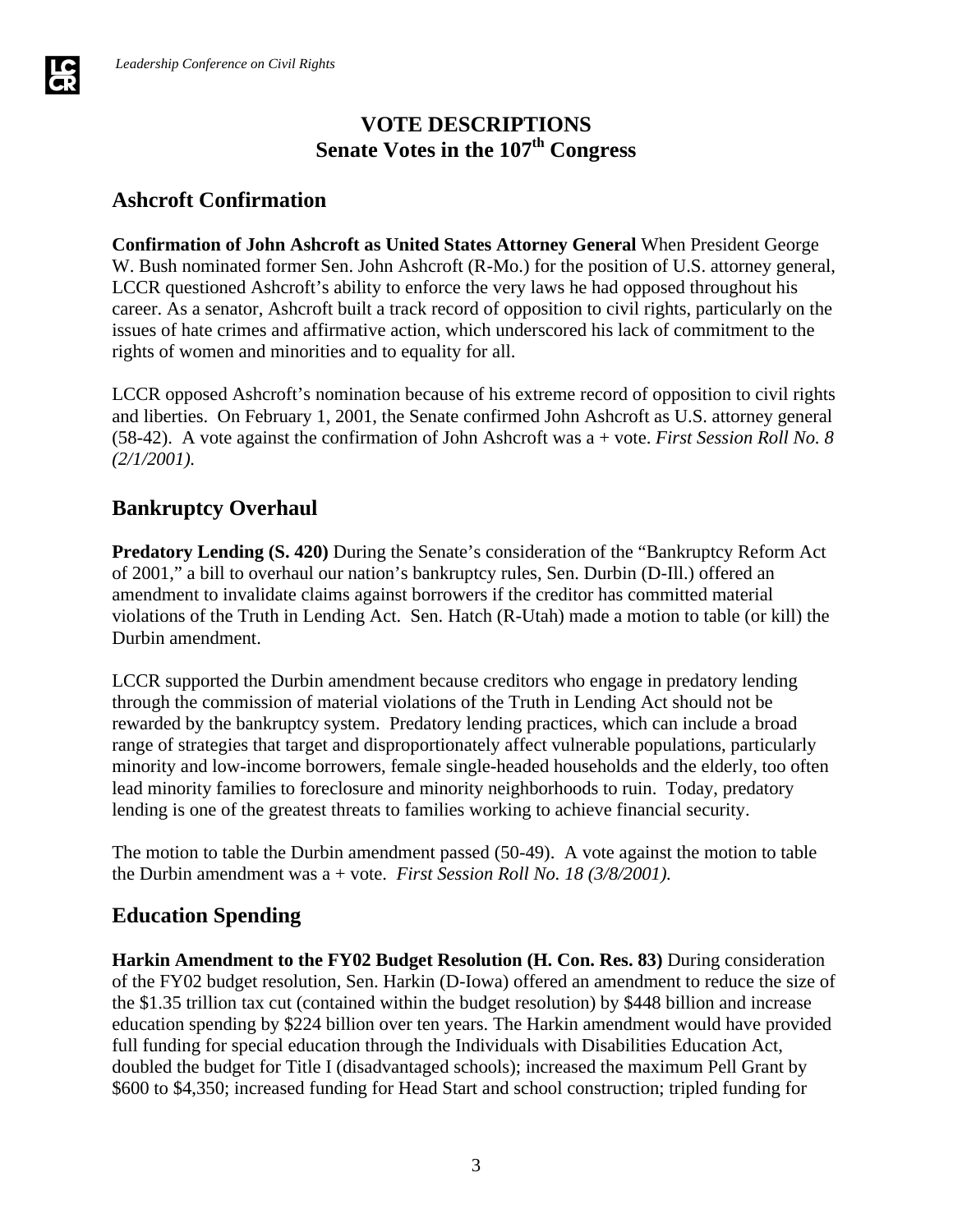

LCCR supported the Harkin amendment, which would have improved public education by providing additional resources.

The Senate adopted the Harkin amendment (53-47). However, the amendment was ultimately stripped from the final budget resolution conference report. A vote in favor of the Harkin Amendment was a + vote. *First Session Roll No. 69 (4/4/2001).*

# **Community Technology Centers**

**Community Technology Centers (S. 1)** On May 9, 2001, the Senate adopted (50-49) an amendment sponsored by Senators Mikulski (D-Md.) and Kennedy (D-Mass.) to create community technology venters in the Department of Education. This amendment was part of the Senate's work in overhauling the Elementary and Secondary Education Act (ESEA). The purpose of the amendment was to assist eligible applicants to create or expand community technology centers that would provide disadvantaged residents of economically distressed urban and rural communities with access to information technology and related training. The program authorizes the Secretary of Education to award grants, contracts, or cooperative agreements on a competitive basis to create, expand, or provide technical assistance and support to community technology centers.

LCCR supported the Mikulski amendment because policies aimed at addressing the digital divide are a top Leadership Conference priority. In our society, economic disparities often translate into disparities in educational opportunity. This program, by providing access to information technology for those in urban and rural low-income communities, is an important step toward addressing that gap.

The Senate adopted the Mikulski amendment (50-49). A vote in favor of the Mikulski amendment was a + vote. *First Session Roll No. 96 (5/9/2001).*

#### **Budget Resolution**

#### **Fiscal Year 2002 Budget Resolution Limits Discretionary Spending**

**Includes \$1.35 Trillion Tax Cut (H. Con. Res. 83)** The FY02 budget resolution would establish the Congressional budget for the U.S. for fiscal year 2002, as well as fiscal years 2002 to 2011. The plan heavily favored tax cuts over program increases – 88% of its total cost went to tax cuts, while 12% was left for increased program funding, leaving many programs under funded or in jeopardy.

LCCR opposed the final budget resolution because the sizeable tax cut squandered a historic opportunity to use a portion of the surplus to address unmet, critical needs of U.S. families, such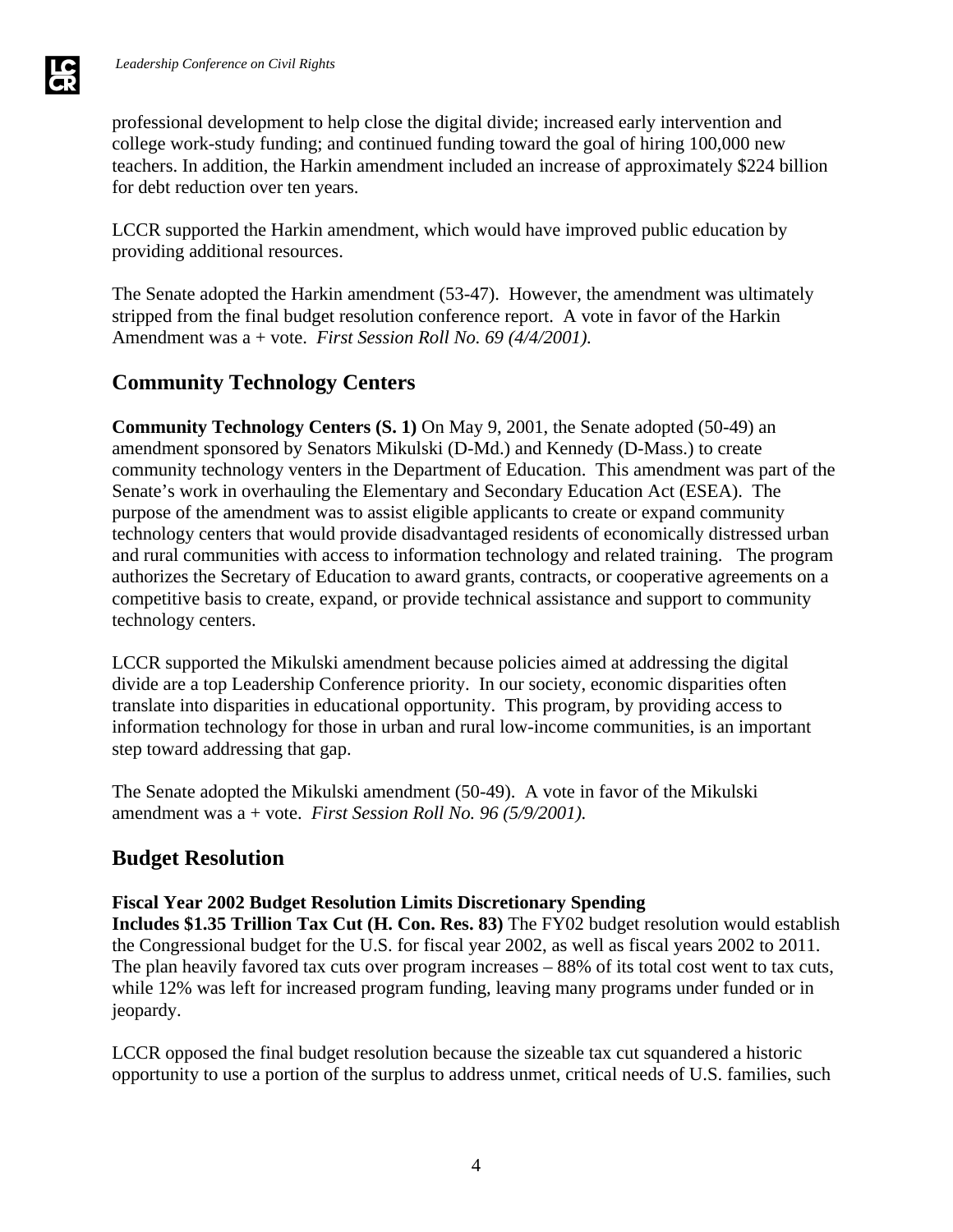as restoring the solvency of Social Security, providing for a Medicare prescription drug benefit, and improving our nation's schools.

The Senate passed (53-47) the budget resolution conference report. A vote against passage was a + vote. *First Session Roll No. 98 (5/10/2001).*

#### **Student Assessment**

**Student Testing (S. 1)** The amendment, offered by Sen. Wellstone (D-Minn.) to the ESEA Reauthorization bill, would authorize funding to help states ensure high-quality tests and allow for consideration of multiple measures – rather than a single test – in evaluating schools and students. The Wellstone Amendment would have authorized \$200 million in FY2002 and additional funds in the subsequent six years to help states devise assessment systems that characterize student achievement in a variety of proficiencies.

LCCR supported this amendment sought to allow states to develop tests that are of higher quality and better meet the localized needs of their students, their parents, and their teachers. LCCR wants to make sure our states and school districts can design the kinds of tests that are comprehensive, have multiple measures, are coherent, actually measure what is being taught, and assess progress over time.

This Amendment was adopted (50-47). A vote in favor of the Wellstone amendment was  $a +$ vote. *First Session Roll No. 99 (5/10/2001).*

#### **Bilingual Education**

**Bilingual Education (S. 1)** This amendment, sponsored by Sen. Lincoln (D-Ark.) would authorize \$750 million in FY2002 for bilingual education programs. The funds would go toward: (1) providing that schools, local educational agencies, and States have the resources they need to assist all limited English proficient students in attaining proficiency in the English language; (2) providing for the development and implementation of bilingual education programs and language instruction educational programs that are tied to scientifically based research, and that effectively serve limited English proficient students; and (3) providing for the development of programs that strengthen and improve the professional training of educational personnel who work with limited English proficient students.

LCCR supports a commitment on the part of the federal government to give states the resources they need to help all limited English proficient students attain proficiency in the English language and achieve high levels of learning in all subjects.

The amendment was adopted (62-34). A vote in favor of the Lincoln amendment was a + vote. *First Session Roll No. 100 (5/10/02).*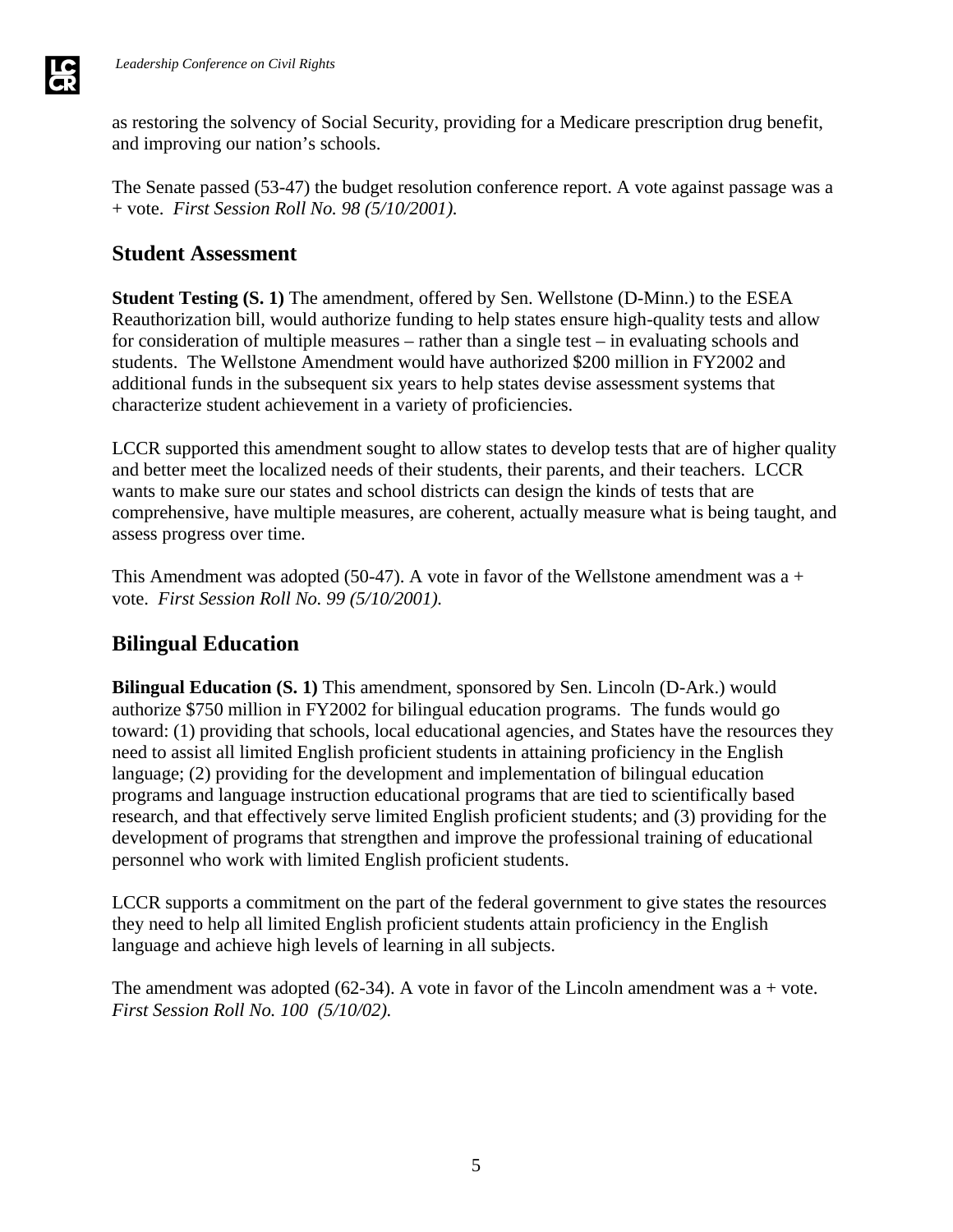# **Class Size Reduction**

**Class Size Reduction (S. 1)** This amendment to the ESEA Reauthorization Bill, sponsored by Sen. Murray (D-Wash.), would restore class size reduction as a separate program within the Department of Education. The underlying bill combined class-size and professional development funds and did not ensure that funds would be spent to reduce class size. The amendment would set aside \$7.1 billion over five years to reduce class size by hiring more teachers.

LCCR supported this amendment because it would have maintained the integrity of the class size reduction initiative so that teachers have a greater opportunity to meet the learning needs of their students. Studies have clearly demonstrated the positive impact of class size reduction on teaching and learning.

The amendment was defeated (50-48). A vote in favor of the Murray amendment was  $a + v$ ote. *First Session Roll No. 103 (5/15/2001).*

# **Tax Cuts**

**Economic Growth and Tax Relief Reconciliation Act of 2001 (H.R. 1836)** On May 26, 2001, the Senate approved the conference report on H.R. 1836, the Economic Growth and Tax Relief Reconciliation Act of 2001, clearing the measure for the President. This bill offered a \$1.35 trillion tax cut package for individuals. Some provisions of the bill included a reduction in individual tax brackets, a phase-out of the estate tax, a one-time tax rebate for taxpayers who met an income requirement, a partially refundable child tax credit, and an expansion of benefits under the Earned Income Tax Credit for married couples who are both working.

LCCR opposed the tax cut legislation because it provided for a series of back-loaded tax cuts, overwhelmingly skewed to the wealthiest Americans, while jeopardizing the ability to fund other priorities that would benefit families, such as extending the solvency of Social Security, providing for a Medicare prescription drug benefit, reducing our national debt, and improving our nation's schools. Further, this agreement jeopardized resources and programs that are vital to our nation's small business, workforce, environmental protection, energy efficiency and housing needs.

The Senate agreed to the conference report on H.R. 1836 (58-33). A vote against approval of the conference report was a + vote. *First Session Roll No. 170 (5/26/2001).*

#### **Access to School Facilities**

**Amendment to the Better Education for Students and Teachers Act (S. 1)** During Senate consideration of S. 1, Sen. Jesse Helms (R-N.C.) offered an amendment to require federal educational funds to be withheld from any public elementary or secondary school that bars the Boy Scouts, or any other youth group that denies membership to gays and lesbians, access to school facilities, if the school allows any other group to use their facilities.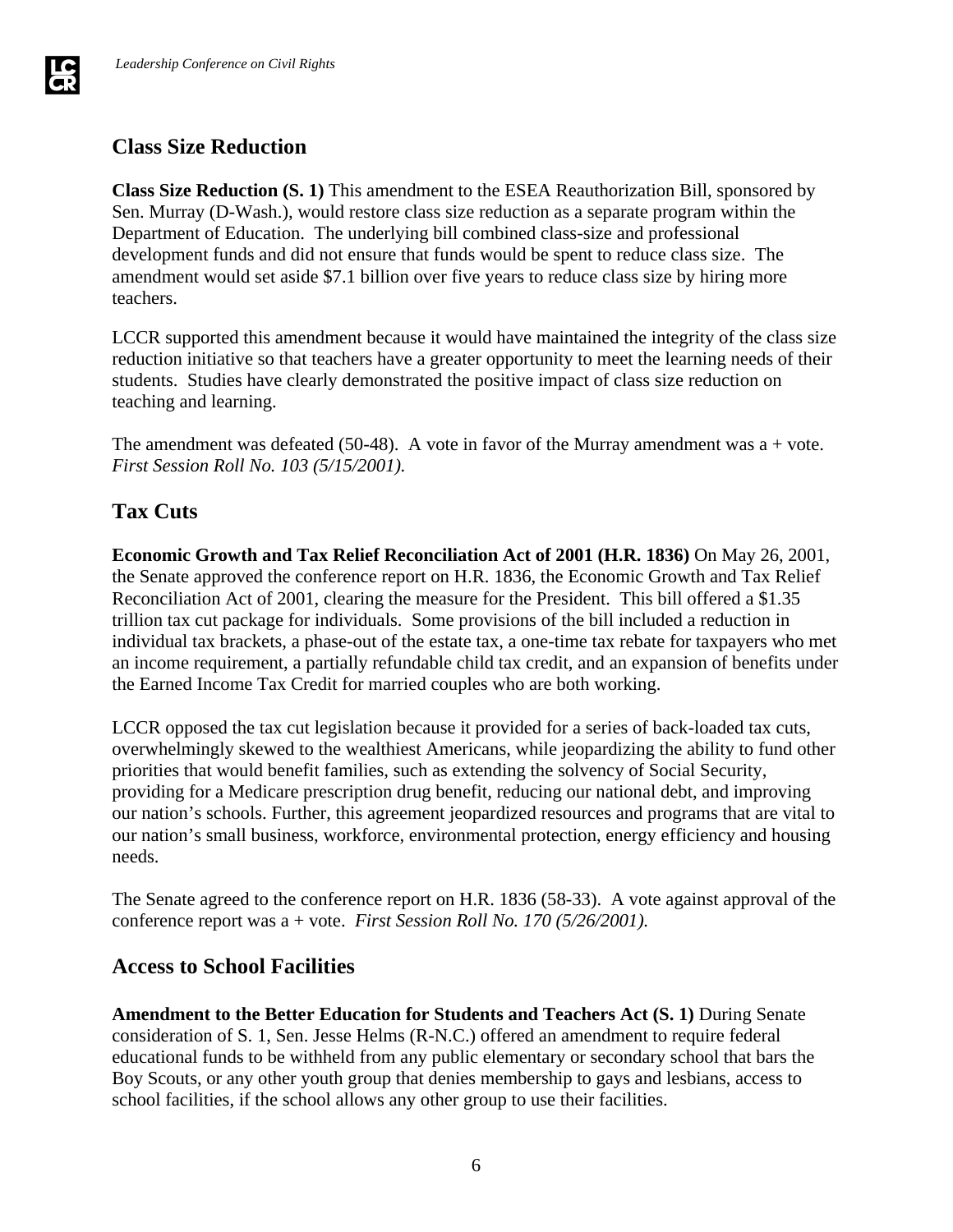LCCR opposed this amendment because: 1) schools are already required to give all groups equal access to school facilities and it bestows upon the Boy Scouts and other youth groups unique rights that are not available to student-led groups and 2) the amendment imposes on local school boards authority to set standards for the use of their own facilities.

The Senate adopted the Helms amendment  $(51-49)$ . A vote against the amendment was a + vote. *First Session Roll No. 189 (6/14/2001).*

# **Voting Rights**

**Restoring the Right to Vote (S. 565)** This amendment, offered by Sen. Reid (D-Nev.) would restore the right to vote in federal elections to persons who have been previously convicted of a felony and who have fully served their prison sentences.

LCCR supported the Reid amendment because the right to vote is a fundamental right that should not be lost because a person has a prior felony conviction. A felony conviction should not equal a lifetime denial of the right to vote. This policy is a threat to our basic democratic values and its impact on the African American community is profound: of the 4 million Americans who are unable to vote because they have been convicted of a felony, 1.4 million are African-American men. That equals 13% of the entire adult African-American male population. In five states, including Florida, over ¼ of the adult male Black population is disenfranchised.

The Reid Amendment failed  $(31-63)$ . A vote in favor of the Reid amendment was  $a + v$ ote. *Second Session Roll No. 31 (2/14/2002).*

#### **Election Reform**

**Photo Identification for First-Time Voters (S. 565)** The Election Reform bill considered by the Senate included a provision that required first time voters who registered by mail to present photo identification or other proof of residency (such as a utility bill) to verify their identity. Sen. Schumer (D-N.Y.) introduced an amendment to permit the use of a signature, personal mark, or attestation for verification. Sen. Bond (R-Mo.) made a motion to table (or kill) the amendment.

LCCR supported the Schumer Amendment because the identification provisions included in the Senate bill would have a discriminatory impact on a large number of voters, especially people with disabilities, racial and ethnic minorities, students, the elderly, and the poor, who are substantially less likely to have photo identification than other voters. Additionally, having states implement this requirement prior to the 2004 presidential election, without the statewide list in place, is a dangerous experiment that runs the risk of creating additional chaos at the polls.

This motion failed (46-51). A vote against the Bond motion was a + vote. *Second Session Roll No. 38 (2/27/2002).*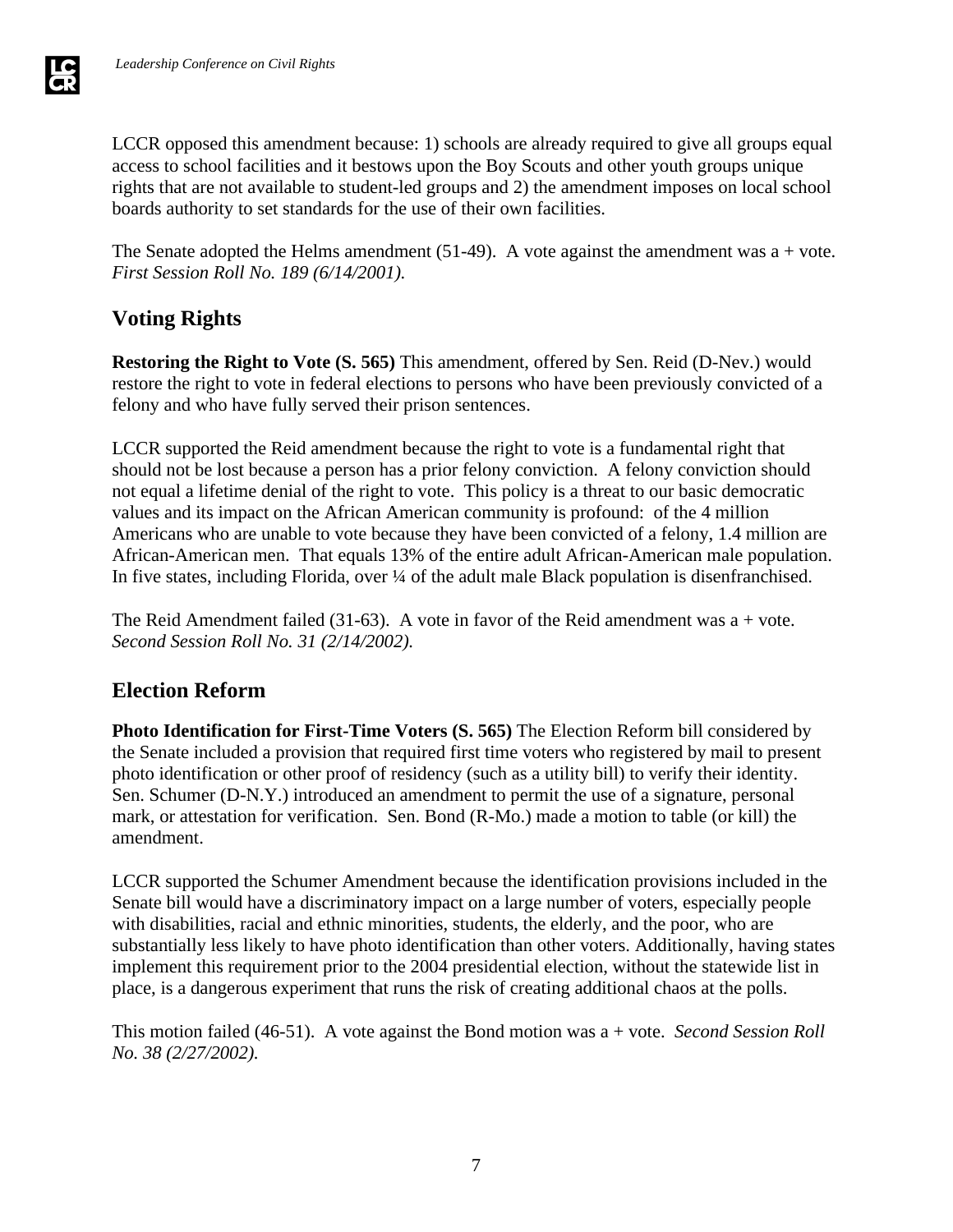

# **Hate Crimes Prevention**

**Cloture Vote on the Local Law Enforcement Enhancement Act of 2001 (S. 625)** Current hate crimes law leaves federal prosecutors powerless to intervene in bias-motivated crimes when they cannot also establish that the crime was committed because of the victim's involvement in a "federally-protected activity" such as serving on a jury, attending a public school, or voting. The Local Law Enforcement Enhancement Act (LLEEA) would enhance the federal response to hate crime violence by covering *all* violent crimes based on race, color, religion, or national origin. In addition, the LLEEA would permit federal involvement in the prosecution of bias-motivated crimes based on the victim's gender, sexual orientation, or disability. This expansion is critical in order to protect members of these groups from this most egregious form of discrimination.

LCCR supports S. 625 because hate crimes are serious, well-documented problems that remain inadequately prosecuted and recognized. LCCR believes that Congress must give law enforcement the tools it needs to combat this kind of violence and to help ensure that every American can live in an environment free of the terror brought on by hate violence.

The Senate voted on a motion on June 11, 2002, to invoke cloture on the hate crimes bill. Cloture limits debate and allows a vote on a bill while preventing opponents from offering unrelated amendments. The only way to have stopped a filibuster and allowed the Senate to debate and vote on the LLEEA would have been for 60 senators to vote "yes" on the cloture motion. The motion failed (54-43). A vote for cloture was a + vote. *Second Session Roll No. 147 (6/11/2002).*

#### **Labor Rights**

**Workers' Rights at the Department of Homeland Security (S. 2452)** The Senate Government Affairs Committee, Chaired by Sen. Lieberman (D-Conn.) passed a bill to create a Department of Homeland Security that would consolidate twenty-two federal agencies into a single Department focused on protecting the United States against the threat of terrorism. Despite substantial agreement between the Senate bill and the Bush Administration's proposal, the Republicans in the Senate have continued to vote against ending debate on consideration of the bill because of language that protects the rights of workers. The Senate Republicans have refused to agree to a vote on the Government Affairs Committee bill unless it includes provisions that would give the Administration unprecedented and unchecked power to waive any and all civil service protections and collective bargaining rights, essentially rewriting the law wherever and whenever it sees fit.

LCCR supports retaining the bi-partisan provisions on civil service and collective bargaining in the Government Affairs Committee bill to create a Department of Homeland Security.

On September 26, 2002, a motion was filed to end debate on consideration of the bill, to allow the Senate to proceed to a vote. This motion was defeated (50-49) (60 votes are needed to end debate). A vote for cloture was a + vote. *Second Session Roll No. 226 (9/26/2002).*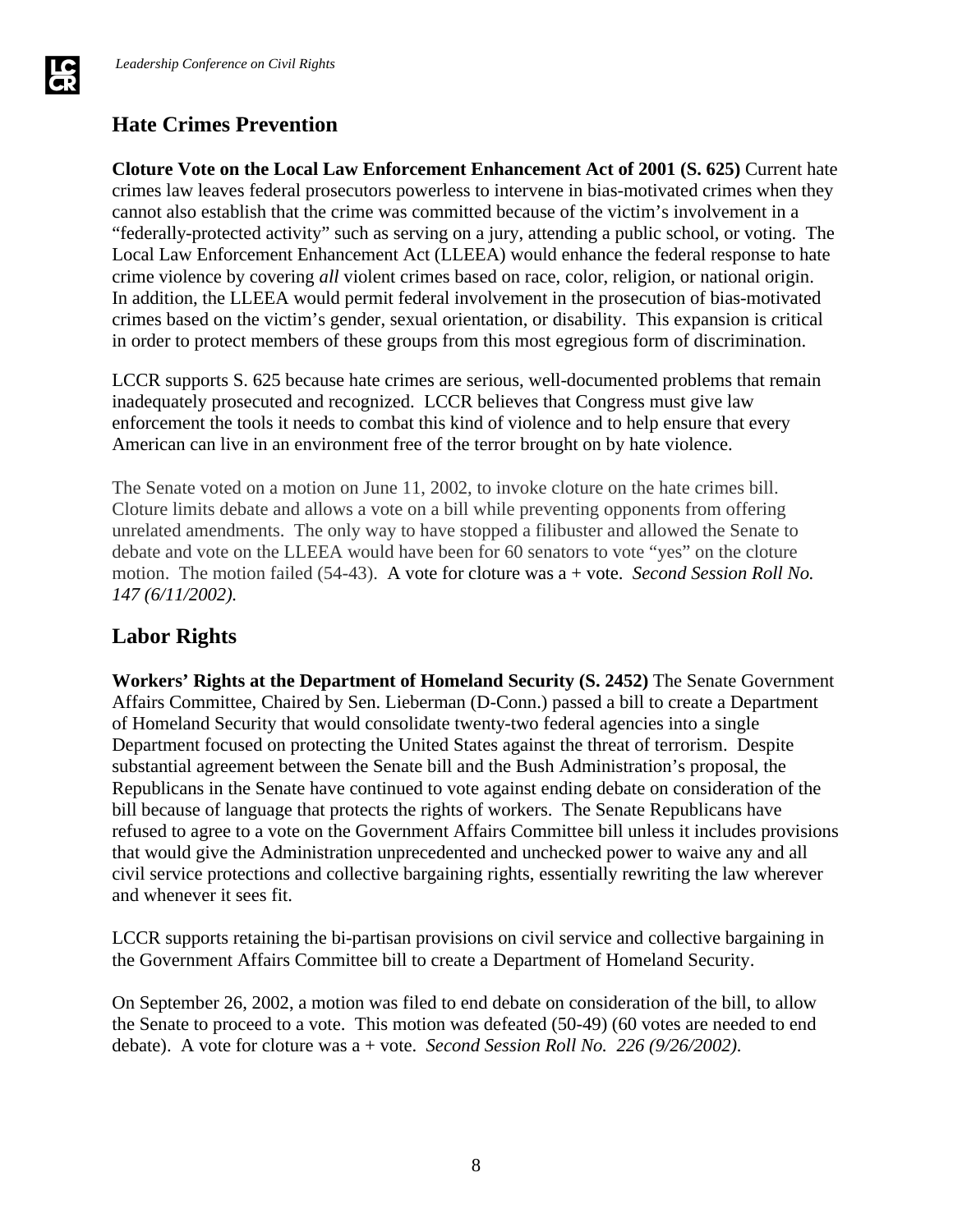**Just** 

# **Senate Votes in the 107th Congress**

|                    | % Support When Voting | % Support All Votes | Ashcroft Confirmation    | <b>Bankruptcy Overhaul</b> | <b>Education Spending</b> | <b>Technology Centers</b> | <b>Budget Resolution</b> | <b>Student Assessment</b> | <b>Bilingual Education</b>       | <b>Class Size Reduction</b> | Tax Cuts | <b>School Facilities</b> | Voting Rights            | Election Reform | Hate Crimes | Labor Rights                     |
|--------------------|-----------------------|---------------------|--------------------------|----------------------------|---------------------------|---------------------------|--------------------------|---------------------------|----------------------------------|-----------------------------|----------|--------------------------|--------------------------|-----------------|-------------|----------------------------------|
| <b>Alabama</b>     |                       |                     |                          |                            |                           |                           |                          |                           |                                  |                             |          |                          |                          |                 |             |                                  |
| Sessions, $J. (R)$ | 0%                    | 0%                  |                          |                            |                           |                           |                          |                           |                                  |                             |          |                          |                          |                 |             |                                  |
| Shelby $(R)$       | 0%                    | 0%                  |                          |                            |                           |                           |                          |                           |                                  |                             |          |                          |                          |                 |             |                                  |
| <b>Alaska</b>      |                       |                     |                          |                            |                           |                           |                          |                           |                                  |                             |          |                          |                          |                 |             |                                  |
| Murkowski (R)      | 0%                    | 0%                  |                          |                            |                           |                           |                          |                           |                                  |                             |          |                          |                          |                 |             |                                  |
| Stevens (R)        | 0%                    | 0%                  |                          |                            |                           |                           |                          |                           |                                  |                             |          |                          | X                        |                 |             |                                  |
| <b>Arizona</b>     |                       |                     |                          |                            |                           |                           |                          |                           |                                  |                             |          |                          |                          |                 |             |                                  |
| Kyl $(R)$          | 0%                    | 0%                  |                          |                            |                           |                           |                          |                           |                                  |                             |          |                          |                          |                 |             |                                  |
| McCain(R)          | 14%                   | 14%                 |                          |                            |                           |                           |                          |                           | $\hspace{0.1mm} +\hspace{0.1mm}$ |                             |          |                          |                          |                 |             |                                  |
| <b>Arkansas</b>    |                       |                     |                          |                            |                           |                           |                          |                           |                                  |                             |          |                          |                          |                 |             |                                  |
| Hutchinson, T. (R) | 7%                    | 7%                  |                          |                            |                           |                           |                          |                           |                                  |                             |          |                          |                          |                 |             |                                  |
| Lincoln $(D)$      | 93%                   | 93%                 | $\! +$                   | $^{+}$                     | $^+$                      | $^{+}$                    | $^{+}$                   | $^+$                      | $^{+}$                           | $^{+}$                      |          | $^{+}$                   | $^{+}$                   | $^{+}$          | $^{+}$      | $\hspace{0.1mm} +\hspace{0.1mm}$ |
| California         |                       |                     |                          |                            |                           |                           |                          |                           |                                  |                             |          |                          |                          |                 |             |                                  |
| Boxer $(D)$        | 100%                  | 86%                 | $\! +$                   | $\overline{+}$             | $^+$                      | $^{+}$                    | $+$                      | X                         | X                                | $^{+}$                      | $^+$     | $^{+}$                   | $\overline{+}$           | $^{+}$          | $^{+}$      | $^+$                             |
| Feinstein (D)      | 86%                   | 86%                 | $^{+}$                   | $^{+}$                     | $^+$                      | $^{+}$                    | $^{+}$                   | $^+$                      | $^{+}$                           | $\overline{+}$              |          |                          |                          | $\,+\,$         | $^{+}$      | $\hspace{0.1mm} +$               |
| Colorado           |                       |                     |                          |                            |                           |                           |                          |                           |                                  |                             |          |                          |                          |                 |             |                                  |
| Allard $(R)$       | 0%                    | 0%                  |                          |                            |                           |                           |                          |                           |                                  |                             |          |                          |                          |                 |             |                                  |
| Campbell, B. (R)   | 15%                   | 14%                 |                          |                            |                           |                           |                          |                           | ┿                                |                             |          |                          | X                        |                 |             |                                  |
| Connecticut        |                       |                     |                          |                            |                           |                           |                          |                           |                                  |                             |          |                          |                          |                 |             |                                  |
| $Dodd$ (D)         | 86%                   | 86%                 | $\overline{\phantom{a}}$ | $^{+}$                     | $^{+}$                    | $+$                       | $+$                      | $+$                       | $+$                              | $+$                         | $^{+}$   | $^{+}$                   |                          | $^{+}$          | $^{+}$      | $^{+}$                           |
| Lieberman (D)      |                       | $100\%$ 100% +      |                          | $+$                        | $^{+}$                    | $+$                       | $+$                      | $+$                       | $^{+}$                           | $+$                         | $+$      | $+$                      | $^{+}$                   | $^{+}$          | $^{+}$      | $^{+}$                           |
| <b>Delaware</b>    |                       |                     |                          |                            |                           |                           |                          |                           |                                  |                             |          |                          |                          |                 |             |                                  |
| Biden (D)          | 93%                   | 93%                 | $+$                      | $^{+}$                     | $^{+}$                    | $+$                       | $^{+}$                   | $^{+}$                    | $^{+}$                           | $^{+}$                      | $^{+}$   | $^{+}$                   |                          | $^{+}$          | $^{+}$      | $+$                              |
| Carper $(D)$       | 93%                   | 93%                 | $+$                      | $+$                        | $^{+}$                    | $+$                       | $+$                      | $^{+}$                    | $^{+}$                           | $+$                         | $^{+}$   | $^{+}$                   |                          | $^{+}$          | $^{+}$      | $^{+}$                           |
| <b>Florida</b>     |                       |                     |                          |                            |                           |                           |                          |                           |                                  |                             |          |                          |                          |                 |             |                                  |
| Graham, B. (D)     | 93%                   | 93%                 | $^{+}$                   | $^{+}$                     | $^{+}$                    | $+$                       | $+$                      | $+$                       | $+$                              | $+$                         | $+$      | $^{+}$                   | $\overline{\phantom{a}}$ | $+$             | $^{+}$      | $^{+}$                           |
| Nelson, Bill (D)   | 93%                   | 93%                 | $^{+}$                   | $^{+}$                     | $^{+}$                    | $^{+}$                    | $^{+}$                   | $^{+}$                    | $^{+}$                           | $^{+}$                      | $^+$     | $^{+}$                   |                          | $^+$            | $^{+}$      | $^{+}$                           |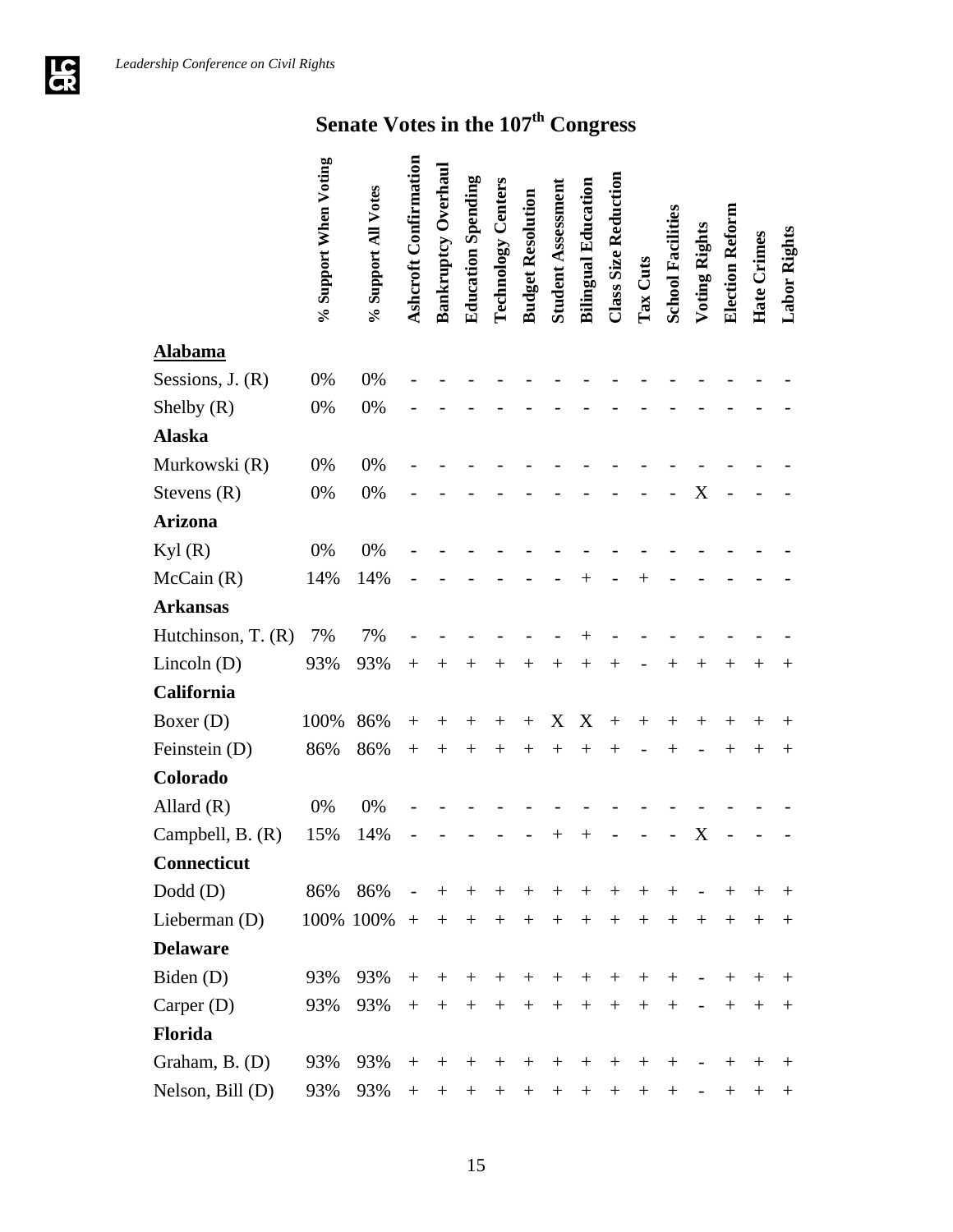|                 | % Support When Voting | % Support All Votes | <b>Ashcroft Confirmation</b> | <b>Bankruptcy Overhaul</b> | <b>Education Spending</b> | <b>Technology Centers</b> | <b>Budget Resolution</b> | <b>Student Assessment</b> | <b>Bilingual Education</b> | <b>Class Size Reduction</b> | Tax Cuts | <b>School Facilities</b> | Voting Rights | <b>Election Reform</b> | Hate Crimes | Labor Rights                     |
|-----------------|-----------------------|---------------------|------------------------------|----------------------------|---------------------------|---------------------------|--------------------------|---------------------------|----------------------------|-----------------------------|----------|--------------------------|---------------|------------------------|-------------|----------------------------------|
| Georgia         |                       |                     |                              |                            |                           |                           |                          |                           |                            |                             |          |                          |               |                        |             |                                  |
| Cleland(D)      | 86%                   | 86%                 | $\! +$                       | $^{+}$                     | $^{+}$                    | $^{+}$                    |                          | $^+$                      | $^{+}$                     | $^+$                        |          | $^{+}$                   | $^{+}$        | $^{+}$                 | $^{+}$      | $\hspace{0.1mm} +\hspace{0.1mm}$ |
| Miller, Z. (D)  | 38%                   | 36%                 |                              |                            |                           | $^{+}$                    |                          |                           | $^{+}$                     | X                           |          |                          | $^{+}$        | $^{+}$                 | $^{+}$      |                                  |
| Hawaii          |                       |                     |                              |                            |                           |                           |                          |                           |                            |                             |          |                          |               |                        |             |                                  |
| Akaka (D)       | 100%                  | 86%                 | $^{+}$                       | $^{+}$                     | $\,+\,$                   | $^{+}$                    | $^{+}$                   | $^{+}$                    | $^{+}$                     | X                           | X        | $^{+}$                   | $^{+}$        | $^{+}$                 | $^{+}$      | $^+$                             |
| Inouye $(D)$    | 100%                  | 100%                | $^{+}$                       | $^{+}$                     | $^{+}$                    | $^{+}$                    | $^{+}$                   | $+$                       | $^{+}$                     | $+$                         | $^{+}$   | $^{+}$                   | $^{+}$        | $^{+}$                 | $^{+}$      | $^{+}$                           |
| Idaho           |                       |                     |                              |                            |                           |                           |                          |                           |                            |                             |          |                          |               |                        |             |                                  |
| Craig $(R)$     | 0%                    | 0%                  |                              |                            |                           |                           |                          |                           |                            |                             |          |                          |               |                        |             |                                  |
| Crapo(R)        | 0%                    | 0%                  |                              |                            |                           |                           |                          | X                         | X                          |                             |          |                          |               |                        | X           |                                  |
| <b>Illinois</b> |                       |                     |                              |                            |                           |                           |                          |                           |                            |                             |          |                          |               |                        |             |                                  |
| Durbin (D)      | 100%                  | 100%                | $^{+}$                       | $^{+}$                     | $^+$                      | $^{+}$                    | $^{+}$                   | $^{+}$                    | $^{+}$                     | $^+$                        | $^{+}$   | $^{+}$                   | $^{+}$        | $^{+}$                 | $^{+}$      | $\hspace{0.1mm} +$               |
| Fitzgerald (R)  | 8%                    | 7%                  |                              | X                          |                           |                           |                          |                           | $^+$                       |                             |          |                          |               |                        |             |                                  |
| <b>Indiana</b>  |                       |                     |                              |                            |                           |                           |                          |                           |                            |                             |          |                          |               |                        |             |                                  |
| Bayh (D)        | 93%                   | 93%                 | $^{+}$                       | $^{+}$                     | $^{+}$                    | $^{+}$                    | $^{+}$                   | $^{+}$                    | $^{+}$                     | $^{+}$                      | $^{+}$   | $^{+}$                   |               | $^{+}$                 | $^{+}$      | $\hspace{0.1mm} +$               |
| Lugar $(R)$     | 0%                    | 0%                  |                              |                            |                           |                           |                          |                           |                            |                             |          |                          |               |                        |             |                                  |
| Iowa            |                       |                     |                              |                            |                           |                           |                          |                           |                            |                             |          |                          |               |                        |             |                                  |
| Grassley (R)    | 0%                    | 0%                  |                              |                            |                           |                           |                          |                           |                            |                             |          |                          |               |                        |             |                                  |
| Harkin (D)      | 93%                   | 93%                 | $^{+}$                       | $^+$                       | $^+$                      | $^{+}$                    | $^{+}$                   | $^+$                      | $^{+}$                     | $^{+}$                      | $\,+\,$  | $^{+}$                   |               | $^{+}$                 | $^{+}$      | $^+$                             |
| <b>Kansas</b>   |                       |                     |                              |                            |                           |                           |                          |                           |                            |                             |          |                          |               |                        |             |                                  |
| Brownback (R)   | 0%                    | 0%                  |                              |                            |                           |                           |                          |                           |                            |                             |          |                          |               |                        |             |                                  |
| Roberts $(R)$   | 0%                    | 0%                  |                              |                            |                           |                           |                          |                           |                            |                             |          |                          |               |                        |             |                                  |
| <b>Kentucky</b> |                       |                     |                              |                            |                           |                           |                          |                           |                            |                             |          |                          |               |                        |             |                                  |
| Bunning $(R)$   | 0%                    | 0%                  |                              |                            |                           |                           |                          |                           |                            |                             |          |                          |               |                        |             |                                  |
| McConnell(R)    | 0%                    | 0%                  |                              |                            |                           |                           |                          |                           |                            |                             |          |                          |               |                        |             |                                  |
| Louisiana       |                       |                     |                              |                            |                           |                           |                          |                           |                            |                             |          |                          |               |                        |             |                                  |
| Breaux (D)      | 62%                   | 57%                 |                              | $+$                        | $^{+}$                    | $+$                       | $\overline{\phantom{a}}$ | $+$                       | X                          | $+$                         |          |                          |               | $^{+}$                 | $^{+}$      | $^{+}$                           |
| Landrieu (D)    | 85%                   | 79%                 | $^{+}$                       | $^{+}$                     | $^{+}$                    | $+$                       | $+$                      | $^{+}$                    | $\boldsymbol{+}$           | $+$                         |          | $^{+}$                   |               | $^{+}$                 | $+$         | X                                |
| <b>Maine</b>    |                       |                     |                              |                            |                           |                           |                          |                           |                            |                             |          |                          |               |                        |             |                                  |

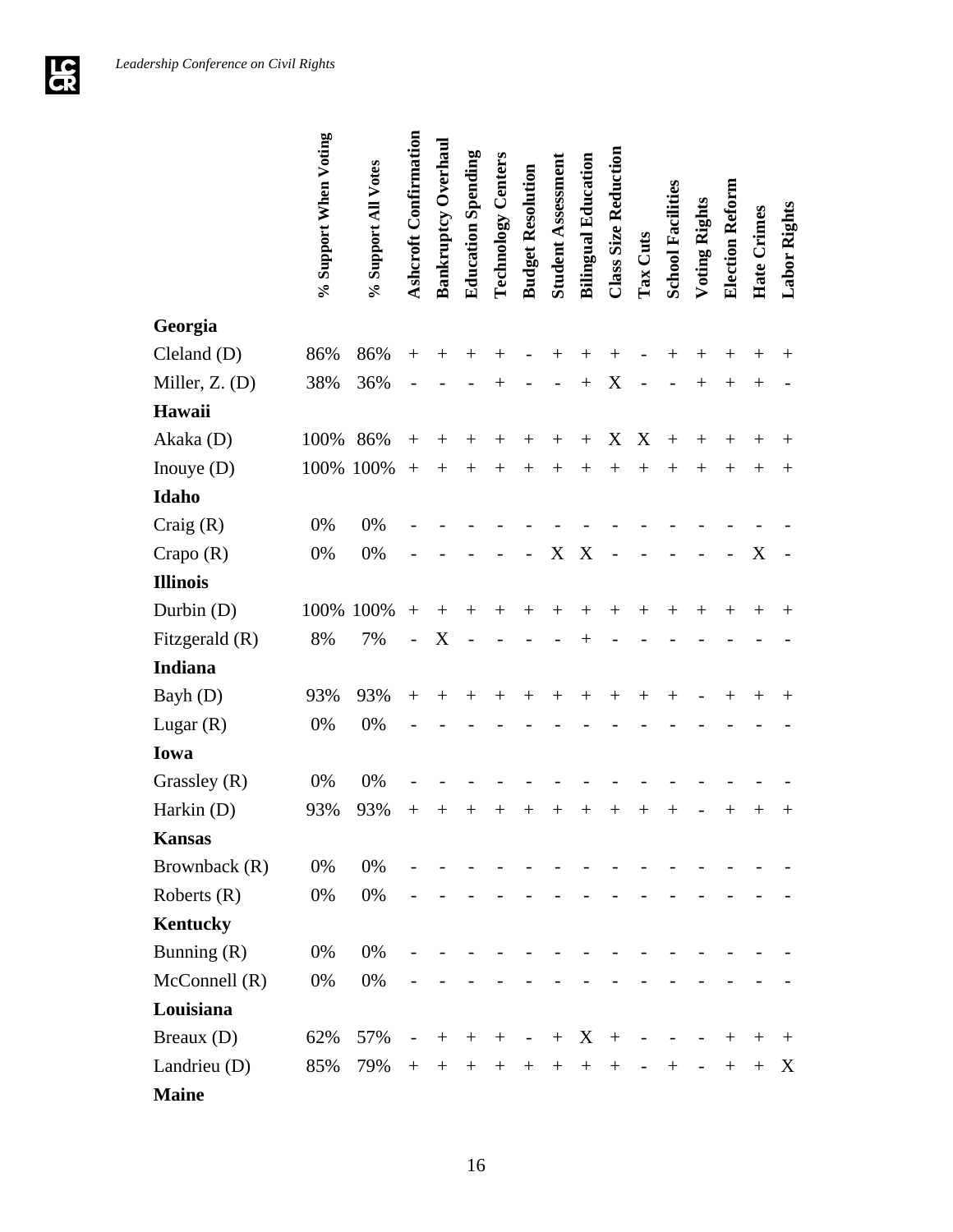|                      | % Support When Voting | % Support All Votes | <b>Ashcroft Confirmation</b> | Overhaul<br>Bankruptcy | <b>Education Spending</b> | <b>Technology Centers</b> | <b>Budget Resolution</b> | <b>Student Assessment</b> | <b>Bilingual Education</b> | Class Size Reduction     | Tax Cuts          | <b>School Facilities</b> | Voting Rights                | Election Reform | Hate Crimes       | Labor Rights |
|----------------------|-----------------------|---------------------|------------------------------|------------------------|---------------------------|---------------------------|--------------------------|---------------------------|----------------------------|--------------------------|-------------------|--------------------------|------------------------------|-----------------|-------------------|--------------|
| Collins, $S. (R)$    | 21%                   | 21%                 |                              | $\overline{+}$         |                           |                           |                          |                           | $\hspace{0.1mm} +$         |                          |                   |                          |                              |                 | $^{+}$            |              |
| Snowe $(R)$          | 29%                   | 29%                 |                              |                        |                           | $\,{}^+$                  |                          |                           |                            |                          |                   |                          |                              |                 | $^{+}$            |              |
| <b>Maryland</b>      |                       |                     |                              |                        |                           |                           |                          |                           |                            |                          |                   |                          |                              |                 |                   |              |
| Mikulski (D)         |                       | 100% 100%           | $^{+}$                       | $^{+}$                 | $^+$                      | $\overline{+}$            | $^+$                     |                           | $\overline{+}$             | $\overline{+}$           | $^+$              | $^{+}$                   | $\,{}^{+}\,$                 | $^+$            | $^+$              | $^+$         |
| Sarbanes (D)         | 100%                  | 100%                | $^{+}$                       | $^{+}$                 | $^+$                      | $\overline{+}$            | $+$                      | $^+$                      | $^{+}$                     | $\overline{+}$           | $^+$              | $+$                      | $\overline{+}$               | $^{+}$          | $^{+}$            | $^+$         |
| <b>Massachusetts</b> |                       |                     |                              |                        |                           |                           |                          |                           |                            |                          |                   |                          |                              |                 |                   |              |
| Kennedy, E. (D)      | 100%                  | 100%                | $^{+}$                       | $\overline{+}$         | $^+$                      | $^+$                      | $\mathrm{+}$             | $^+$                      | $^+$                       | $^+$                     | $^+$              | $^+$                     | $\, +$                       | $^+$            | $^+$              | $^+$         |
| Kerry, $J. (D)$      | 100%                  | 100%                | $^{+}$                       | $^{+}$                 | $^{+}$                    | $\overline{+}$            | $^{+}$                   | $^{+}$                    | $^{+}$                     | $^{+}$                   | $^{+}$            | $^{+}$                   | $\overline{+}$               | $^{+}$          | $^{+}$            | $^+$         |
| <b>Michigan</b>      |                       |                     |                              |                        |                           |                           |                          |                           |                            |                          |                   |                          |                              |                 |                   |              |
| Levin, $C. (D)$      | 100%                  | 100%                | $+$                          | $^+$                   |                           | $\overline{+}$            |                          |                           |                            |                          | $^+$              | $^{+}$                   | $\, +$                       |                 | $^+$              | $\mathrm{+}$ |
| Stabenow (D)         | 93%                   | 93%                 | $^{+}$                       | $^{+}$                 | $^+$                      | $^{+}$                    | $^{+}$                   | $^{+}$                    | $\overline{+}$             | $^{+}$                   | $\,+\,$           | $^+$                     |                              | ┽               | $^+$              | $^+$         |
| <b>Minnesota</b>     |                       |                     |                              |                        |                           |                           |                          |                           |                            |                          |                   |                          |                              |                 |                   |              |
| Dayton (D)           | 100%                  | 100%                | $^{+}$                       | $^{+}$                 | $^+$                      | $\overline{+}$            | $^{+}$                   | $^+$                      | $\hspace{0.1mm} +$         | $^{+}$                   | $^+$              | $^{+}$                   | $\overline{+}$               | $^+$            | $^+$              |              |
| Wellstone (D)        | 100%                  | 100%                | $^{+}$                       | $^{+}$                 | $^+$                      | $^{+}$                    | $\overline{+}$           | $\,+\,$                   | $^{+}$                     | $\overline{+}$           | $^{+}$            | $^{+}$                   | $\, +$                       | $^{+}$          | $^+$              | $^+$         |
| <b>Mississippi</b>   |                       |                     |                              |                        |                           |                           |                          |                           |                            |                          |                   |                          |                              |                 |                   |              |
| Cochran $(R)$        | 0%                    | 0%                  |                              |                        |                           |                           |                          |                           |                            |                          |                   |                          |                              |                 |                   |              |
| Lott $(R)$           | 7%                    | 7%                  |                              |                        |                           |                           |                          |                           |                            |                          |                   |                          |                              |                 |                   |              |
| <b>Missouri</b>      |                       |                     |                              |                        |                           |                           |                          |                           |                            |                          |                   |                          |                              |                 |                   |              |
| Bond $(R)$           | 0%                    | 0%                  |                              |                        |                           |                           |                          |                           |                            |                          |                   |                          |                              |                 | X                 |              |
| Carnahan (D)         | 79%                   | 79%                 | $^{+}$                       | $+$                    | $^{+}$                    | $\boldsymbol{+}$          | $+$                      | $+$                       | $\boldsymbol{+}$           |                          |                   |                          |                              |                 | $^{+}$            | $^{+}$       |
| <b>Montana</b>       |                       |                     |                              |                        |                           |                           |                          |                           |                            |                          |                   |                          |                              |                 |                   |              |
| Baucus, M. (D)       | 79%                   | 79%                 | $^{+}$                       | $+$                    | $+$                       | $+$                       | $\overline{\phantom{a}}$ | $+$                       | $+$                        | $^{+}$                   | $\qquad \qquad -$ | $^{+}$                   | $\qquad \qquad \blacksquare$ | $+$             | $+$               | $^{+}$       |
| Burns $(R)$          | 0%                    | 0%                  |                              |                        |                           |                           |                          |                           |                            |                          |                   |                          |                              |                 |                   |              |
| <b>Nebraska</b>      |                       |                     |                              |                        |                           |                           |                          |                           |                            |                          |                   |                          |                              |                 |                   |              |
| Hagel $(R)$          | 7%                    | 7%                  |                              |                        |                           |                           |                          |                           |                            |                          |                   | $^{+}$                   |                              |                 |                   |              |
| Nelson, Ben (D)      | 64%                   | 64%                 |                              |                        | $+$                       | $^{+}$                    | $\overline{\phantom{0}}$ | $+$                       | $\boldsymbol{+}$           | $+$                      |                   | $\boldsymbol{+}$         |                              |                 | $^{+}$            | $^{+}$       |
| <b>Nevada</b>        |                       |                     |                              |                        |                           |                           |                          |                           |                            |                          |                   |                          |                              |                 |                   |              |
| Ensign $(R)$         | 0%                    | 0%                  |                              |                        |                           |                           |                          | X                         | $\mathbf{X}$               | $\overline{\phantom{0}}$ |                   |                          |                              | X               | $\qquad \qquad -$ |              |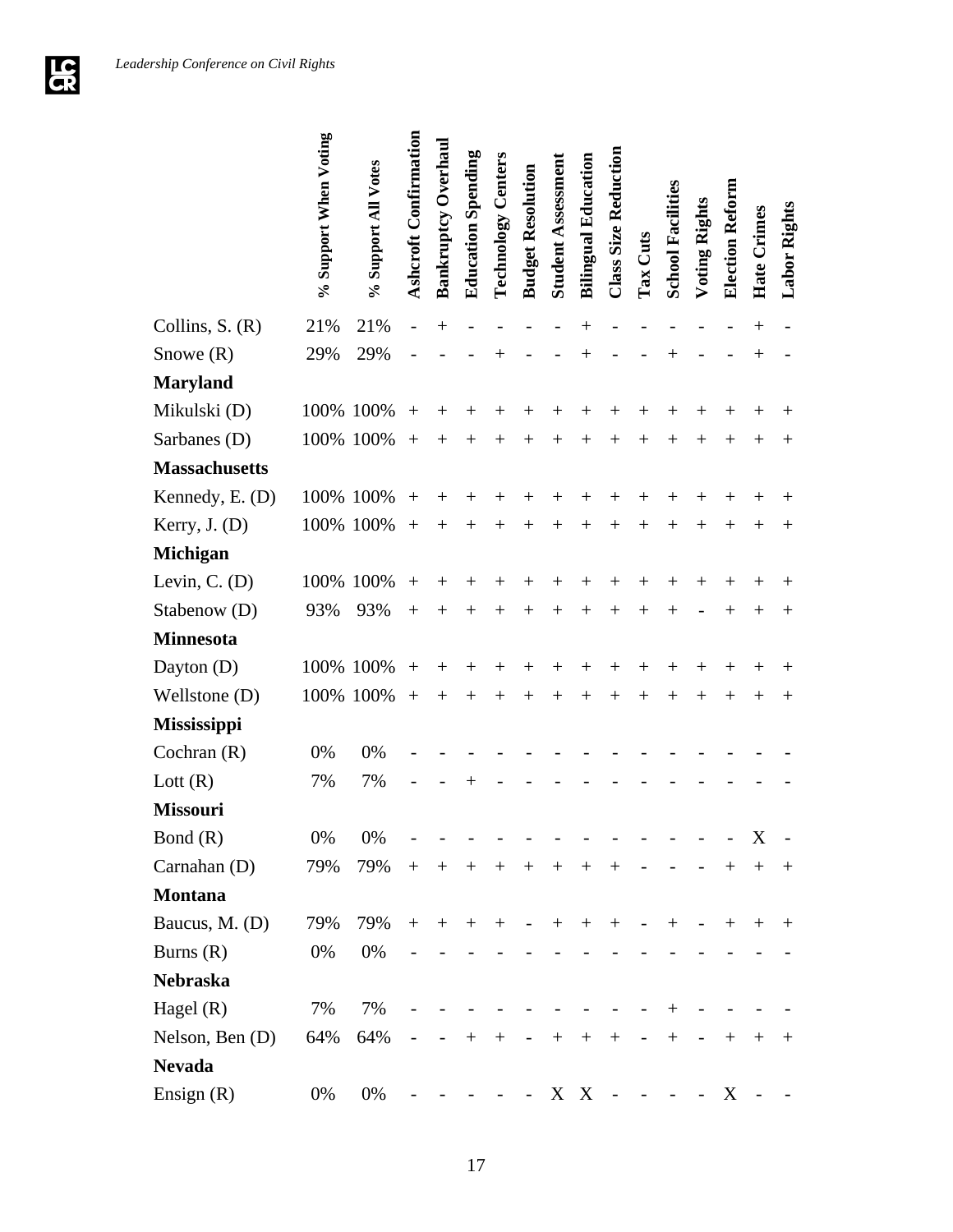|                       | % Support When Voting | % Support All Votes | <b>Ashcroft Confirmation</b> | <b>Bankruptcy Overhaul</b> | <b>Education Spending</b> | <b>Technology Centers</b> | <b>Budget Resolution</b> | <b>Student Assessment</b> | <b>Bilingual Education</b> | <b>Class Size Reduction</b>      | Tax Cuts | <b>School Facilities</b> | Voting Rights  | Election Reform  | Hate Crimes        | Labor Rights                     |
|-----------------------|-----------------------|---------------------|------------------------------|----------------------------|---------------------------|---------------------------|--------------------------|---------------------------|----------------------------|----------------------------------|----------|--------------------------|----------------|------------------|--------------------|----------------------------------|
| Reid, H. (D)          | 100%                  | 93%                 | $\ddot{}$                    | $^{+}$                     | $\hspace{.011cm} +$       | $^{+}$                    | $^{+}$                   | $^{+}$                    | $^{+}$                     | $^{+}$                           | $^{+}$   | $+$                      | $+$            | X                | $\! +$             | $^+$                             |
| <b>New Hampshire</b>  |                       |                     |                              |                            |                           |                           |                          |                           |                            |                                  |          |                          |                |                  |                    |                                  |
| Gregg $(R)$           | 0%                    | 0%                  |                              |                            |                           |                           |                          |                           |                            |                                  |          |                          |                |                  |                    |                                  |
| Smith, R.C. (R)       | 0%                    | 0%                  |                              |                            |                           |                           |                          |                           |                            |                                  |          |                          |                |                  |                    |                                  |
| <b>New Jersey</b>     |                       |                     |                              |                            |                           |                           |                          |                           |                            |                                  |          |                          |                |                  |                    |                                  |
| Corzine $(D)$         | 100%                  | 100%                | $^{+}$                       | $\overline{+}$             | $\,+\,$                   | $\overline{+}$            | $\,{}^{+}\,$             | $^+$                      | $\overline{+}$             | $^+$                             | $^+$     | $^{+}$                   | $\overline{+}$ | $^{+}$           | $\overline{+}$     | $^+$                             |
| Torricelli (D)        | 79%                   | 79%                 | $^{+}$                       |                            |                           | $\overline{+}$            | $\overline{+}$           | $^+$                      | $\hspace{0.1mm} +$         | $^+$                             |          | $^+$                     |                | $^+$             | $\hspace{0.1mm} +$ | $^+$                             |
| <b>New Mexico</b>     |                       |                     |                              |                            |                           |                           |                          |                           |                            |                                  |          |                          |                |                  |                    |                                  |
| Bingaman (D)          | 100%                  | 93%                 | $^{+}$                       | $^{+}$                     | $^+$                      | $\overline{+}$            | $^{+}$                   | $^+$                      | $^{+}$                     | $^{+}$                           | X        | $+$                      | $^{+}$         | $^{+}$           | $^{+}$             | $\pm$                            |
| Domenici (R)          | 8%                    | 7%                  |                              |                            |                           |                           |                          |                           | $^{+}$                     |                                  | X        |                          | X              |                  |                    |                                  |
| <b>New York</b>       |                       |                     |                              |                            |                           |                           |                          |                           |                            |                                  |          |                          |                |                  |                    |                                  |
| Clinton (D)           | 100%                  | 100%                | $^{+}$                       | $\, +$                     |                           | $\overline{+}$            |                          |                           | $^+$                       |                                  | $^+$     | $^+$                     | $\,{}^{+}\,$   | $^+$             |                    | $^+$                             |
| Schumer (D)           | 93%                   | 93%                 | $^{+}$                       | $^{+}$                     | $\hspace{.011cm} +$       | $^{+}$                    | $^{+}$                   | $^+$                      | $^{+}$                     | $^{+}$                           | $^{+}$   | $^{+}$                   |                | $^{+}$           | $^{+}$             | $\hspace{0.1mm} +\hspace{0.1mm}$ |
| <b>North Carolina</b> |                       |                     |                              |                            |                           |                           |                          |                           |                            |                                  |          |                          |                |                  |                    |                                  |
| Edwards, J. (D)       | 93%                   | 93%                 | $^{+}$                       | $^{+}$                     | $+$                       | $^{+}$                    | $+$                      | $+$                       | $+$                        | $+$                              | $+$      | $+$                      |                | $+$              | $+$                | $^{+}$                           |
| Helms $(R)$           | 0%                    | 0%                  |                              |                            |                           |                           |                          |                           |                            |                                  |          |                          |                |                  |                    |                                  |
| <b>North Dakota</b>   |                       |                     |                              |                            |                           |                           |                          |                           |                            |                                  |          |                          |                |                  |                    |                                  |
| Conrad (D)            | 79%                   | 79%                 |                              |                            |                           | $\,{}^{+}\,$              | $\,{}^{+}\,$             | $\,+\,$                   | $^+$                       |                                  |          |                          |                |                  | $^+$               | $^+$                             |
| Dorgan (D)            | 79%                   | 79%                 |                              | $^{+}$                     | $+$                       | $^{+}$                    |                          | $\! +$                    | $\! +$                     | $^{+}$                           | $^{+}$   |                          |                | $+$              | $^{+}$             | $^{+}$                           |
| Ohio                  |                       |                     |                              |                            |                           |                           |                          |                           |                            |                                  |          |                          |                |                  |                    |                                  |
| DeWine $(R)$          | 14%                   | 14%                 |                              |                            |                           |                           |                          |                           |                            |                                  |          | $+$                      | $+$            |                  |                    |                                  |
| Voinovich (R)         | 14%                   | 14%                 |                              |                            |                           |                           |                          |                           | $+$                        |                                  |          | $+$                      |                |                  |                    |                                  |
| <b>Oklahoma</b>       |                       |                     |                              |                            |                           |                           |                          |                           |                            |                                  |          |                          |                |                  |                    |                                  |
| Inhofe $(R)$          | 0%                    | 0%                  |                              |                            |                           |                           |                          |                           |                            |                                  |          |                          |                |                  |                    |                                  |
| Nickles $(R)$         | 0%                    | 0%                  |                              |                            |                           |                           |                          |                           |                            |                                  |          |                          |                |                  |                    |                                  |
| Oregon                |                       |                     |                              |                            |                           |                           |                          |                           |                            |                                  |          |                          |                |                  |                    |                                  |
| Smith, $G. (R)$       | 23%                   | 21%                 |                              |                            |                           |                           |                          |                           | $\! +$                     |                                  |          | $\qquad \qquad -$        | X              | $\boldsymbol{+}$ | $^{+}$             |                                  |
| Wyden (D)             | 93%                   | 93%                 | $\boldsymbol{+}$             | $^{+}$                     | $^+$                      | $^+$                      | $^+$                     | $^+$                      | $\hspace{0.1mm} +$         | $\hspace{0.1mm} +\hspace{0.1mm}$ | $^+$     | $^+$                     |                | $^{+}$           | $^+$               | $^{+}$                           |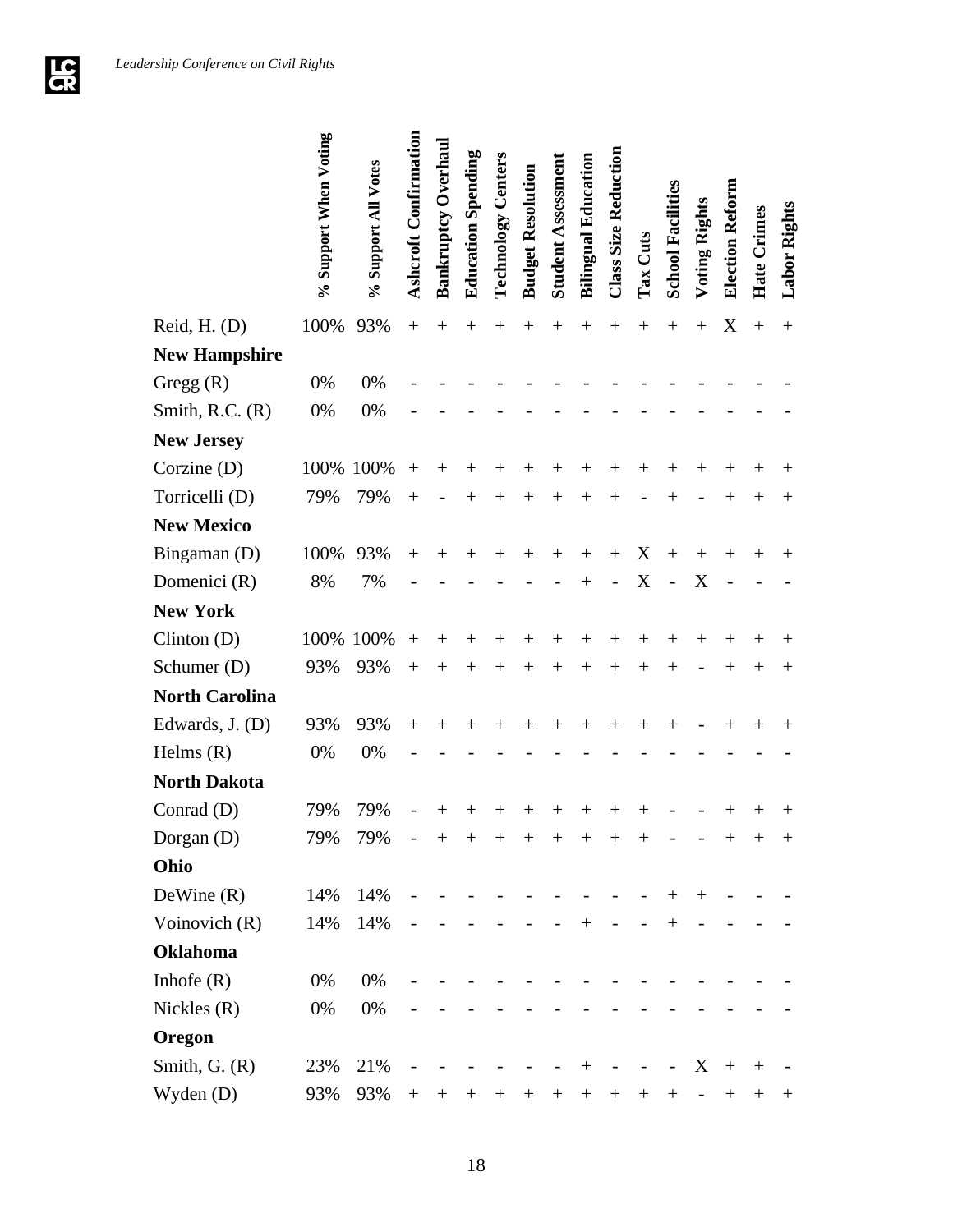|                       | % Support When Voting | % Support All Votes | <b>Ashcroft Confirmation</b> | Bankruptcy Overhaul | <b>Education Spending</b> | <b>Technology Centers</b> | <b>Budget Resolution</b> | <b>Student Assessment</b> | <b>Bilingual Education</b> | <b>Class Size Reduction</b> | Tax Cuts       | <b>School Facilities</b> | Voting Rights | <b>Election Reform</b> | Hate Crimes | Labor Rights |
|-----------------------|-----------------------|---------------------|------------------------------|---------------------|---------------------------|---------------------------|--------------------------|---------------------------|----------------------------|-----------------------------|----------------|--------------------------|---------------|------------------------|-------------|--------------|
| Pennsylvania          |                       |                     |                              |                     |                           |                           |                          |                           |                            |                             |                |                          |               |                        |             |              |
| Santorum (R)          | 7%                    | 7%                  |                              |                     |                           |                           |                          |                           |                            |                             |                |                          |               |                        |             |              |
| Specter $(R)$         | 36%                   | 36%                 |                              |                     |                           |                           |                          |                           |                            |                             |                |                          | $^{+}$        |                        |             |              |
| <b>Rhode Island</b>   |                       |                     |                              |                     |                           |                           |                          |                           |                            |                             |                |                          |               |                        |             |              |
| Chafee $(R)$          | 50%                   | 50%                 |                              |                     |                           |                           | $\overline{+}$           |                           | $^+$                       |                             | $\, +$         | $^{+}$                   |               |                        | $^{+}$      | $^+$         |
| Reed, $J. (D)$        | 100%                  | 100%                | $^{+}$                       | $^{+}$              | $+$                       | $^{+}$                    | $^{+}$                   | $+$                       | $^{+}$                     | $^{+}$                      | $^{+}$         | $^{+}$                   | $^{+}$        | $^{+}$                 | $^{+}$      | $^{+}$       |
| <b>South Carolina</b> |                       |                     |                              |                     |                           |                           |                          |                           |                            |                             |                |                          |               |                        |             |              |
| Hollings (D)          | 93%                   | 93%                 | $\! +$                       | $^{+}$              | $^{+}$                    | $^{+}$                    | $^{+}$                   | $^{+}$                    | $+$                        | $^{+}$                      | $^{+}$         |                          | $^{+}$        | $^{+}$                 | $^{+}$      | $^{+}$       |
| Thurmond, S. (R)      | 0%                    | 0%                  |                              |                     |                           |                           |                          |                           |                            |                             |                |                          |               |                        |             |              |
| <b>South Dakota</b>   |                       |                     |                              |                     |                           |                           |                          |                           |                            |                             |                |                          |               |                        |             |              |
| Daschle (D)           | 93%                   | 93%                 | $^{+}$                       |                     | ┿                         | $^{+}$                    | $^+$                     | $^+$                      | $^{+}$                     | $^+$                        |                | $^+$                     | $^{+}$        | $^{+}$                 |             |              |
| Johnson, Tim (D)      | 71%                   | 71%                 | $^{+}$                       |                     | $^+$                      | $+$                       | $\overline{+}$           | $^+$                      | $^{+}$                     | $^+$                        |                |                          |               | $^{+}$                 | $^+$        | $^+$         |
| <b>Tennessee</b>      |                       |                     |                              |                     |                           |                           |                          |                           |                            |                             |                |                          |               |                        |             |              |
| Frist $(R)$           | 0%                    | 0%                  |                              |                     |                           |                           |                          |                           |                            |                             |                |                          |               |                        |             |              |
| Thompson, $F. (R)$    | 0%                    | 0%                  |                              |                     |                           |                           |                          |                           |                            |                             |                |                          |               |                        |             |              |
| <b>Texas</b>          |                       |                     |                              |                     |                           |                           |                          |                           |                            |                             |                |                          |               |                        |             |              |
| Gramm, P. (R)         | 0%                    | 0%                  |                              |                     |                           |                           |                          |                           |                            |                             |                |                          |               |                        |             |              |
| Hutchison, K. (R)     | 7%                    | 7%                  |                              |                     |                           |                           |                          |                           | ╅                          |                             |                |                          |               |                        |             |              |
| Utah                  |                       |                     |                              |                     |                           |                           |                          |                           |                            |                             |                |                          |               |                        |             |              |
| Bennett (R)           | 0%                    | 0%                  |                              |                     |                           |                           |                          |                           |                            |                             |                | $\overline{a}$           | X             |                        |             |              |
| Hatch $(R)$           | 0%                    | 0%                  |                              |                     |                           |                           |                          |                           |                            |                             |                | $\frac{1}{2}$            |               | X X                    |             |              |
| <b>Vermont</b>        |                       |                     |                              |                     |                           |                           |                          |                           |                            |                             |                |                          |               |                        |             |              |
| Jeffords (I)          | 71%                   | 71%                 | $\qquad \qquad -$            | $^{+}$              | $^{+}$                    | $\qquad \qquad -$         | $+$                      | $^{+}$                    | $^{+}$                     | $\qquad \qquad -$           | $\overline{a}$ | $+$                      | $+$           | $+$                    | $^{+}$      | $^{+}$       |
| Leahy $(D)$           |                       | 100% 100%           | $+$                          | $+$                 | $+$                       | $+$                       | $+$                      | $+$                       | $+$                        | $+$                         | $^{+}$         | $+$                      | $+$           | $+$                    | $^{+}$      | $^{+}$       |
| <b>Virginia</b>       |                       |                     |                              |                     |                           |                           |                          |                           |                            |                             |                |                          |               |                        |             |              |
| Allen, G. $(R)$       | 7%                    | 7%                  |                              |                     |                           |                           |                          |                           | $^{+}$                     |                             |                |                          |               |                        |             |              |
| Warner $(R)$          | 7%                    | 7%                  |                              |                     |                           |                           |                          |                           | $^{+}$                     |                             |                |                          |               |                        |             |              |
| Washington            |                       |                     |                              |                     |                           |                           |                          |                           |                            |                             |                |                          |               |                        |             |              |